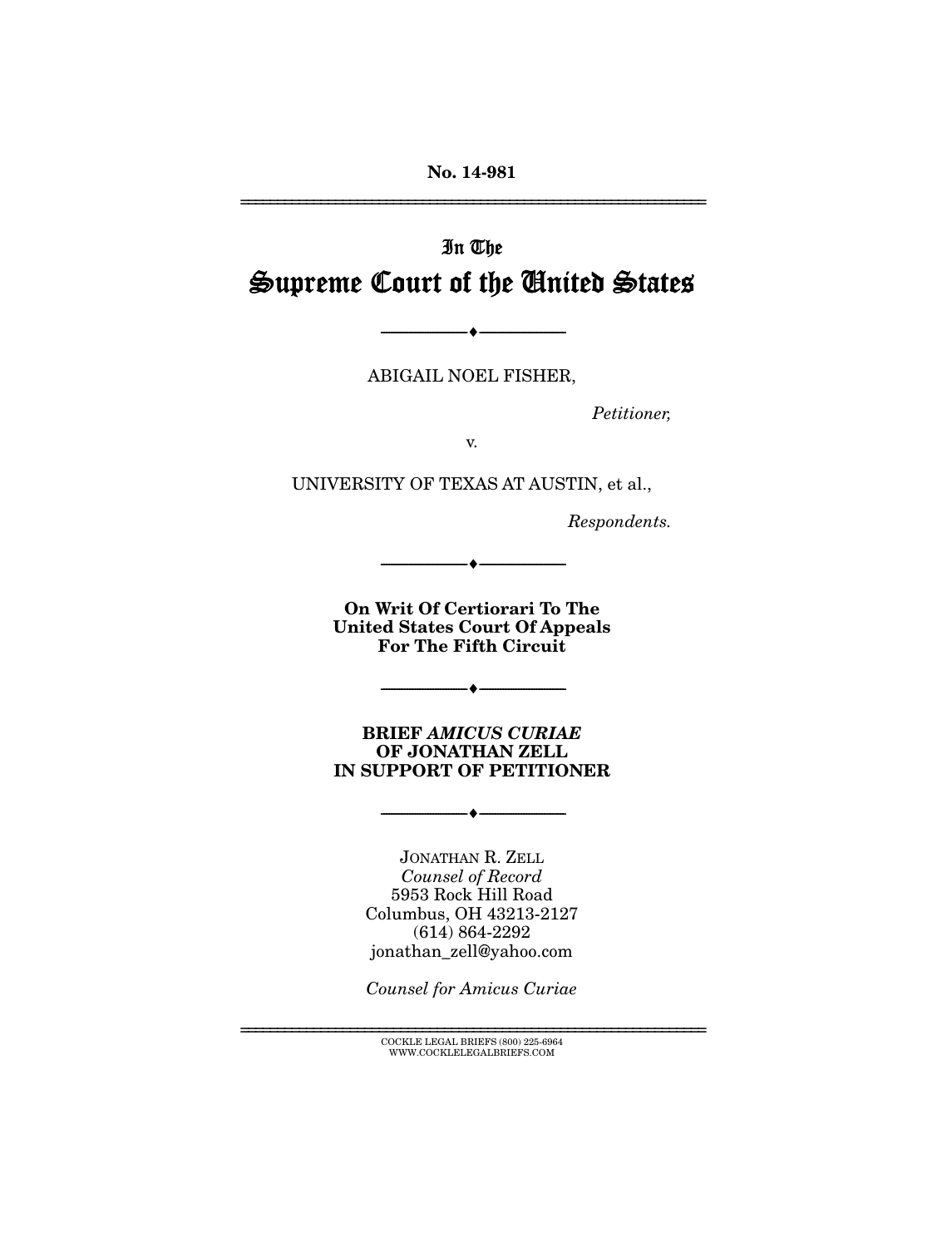# TABLE OF CONTENTS

|                                 |                                                                                  | Page                                                                                                                   |  |
|---------------------------------|----------------------------------------------------------------------------------|------------------------------------------------------------------------------------------------------------------------|--|
|                                 |                                                                                  |                                                                                                                        |  |
| INTEREST OF THE AMICUS CURIAE 1 |                                                                                  |                                                                                                                        |  |
|                                 |                                                                                  |                                                                                                                        |  |
|                                 |                                                                                  |                                                                                                                        |  |
| I.                              |                                                                                  | The Elite Colleges' "Holistic" Admissions<br>System Was Designed to Perpetuate                                         |  |
|                                 | A.                                                                               | The "Holistic"Admissions System is<br>Still Being Used Today to Perpetuate<br>Racial and Ethnic Discrimination12       |  |
|                                 | <b>B.</b>                                                                        | This Court's Ban on Illegal Racial<br>Discrimination in University<br>Admissions Has Been Ineffective 19               |  |
| II.                             | This Court Should Let College Applicants<br>Use Self-Help Methods to Avoid Being |                                                                                                                        |  |
|                                 | A.                                                                               | How Colleges Obtain the Racial<br>and Ethnic Information on                                                            |  |
|                                 | <b>B.</b>                                                                        | How to Prevent Colleges From Unlaw-<br>fully Discriminating Against Applicants<br>on the Basis of Race or Ethnicity 36 |  |
|                                 |                                                                                  |                                                                                                                        |  |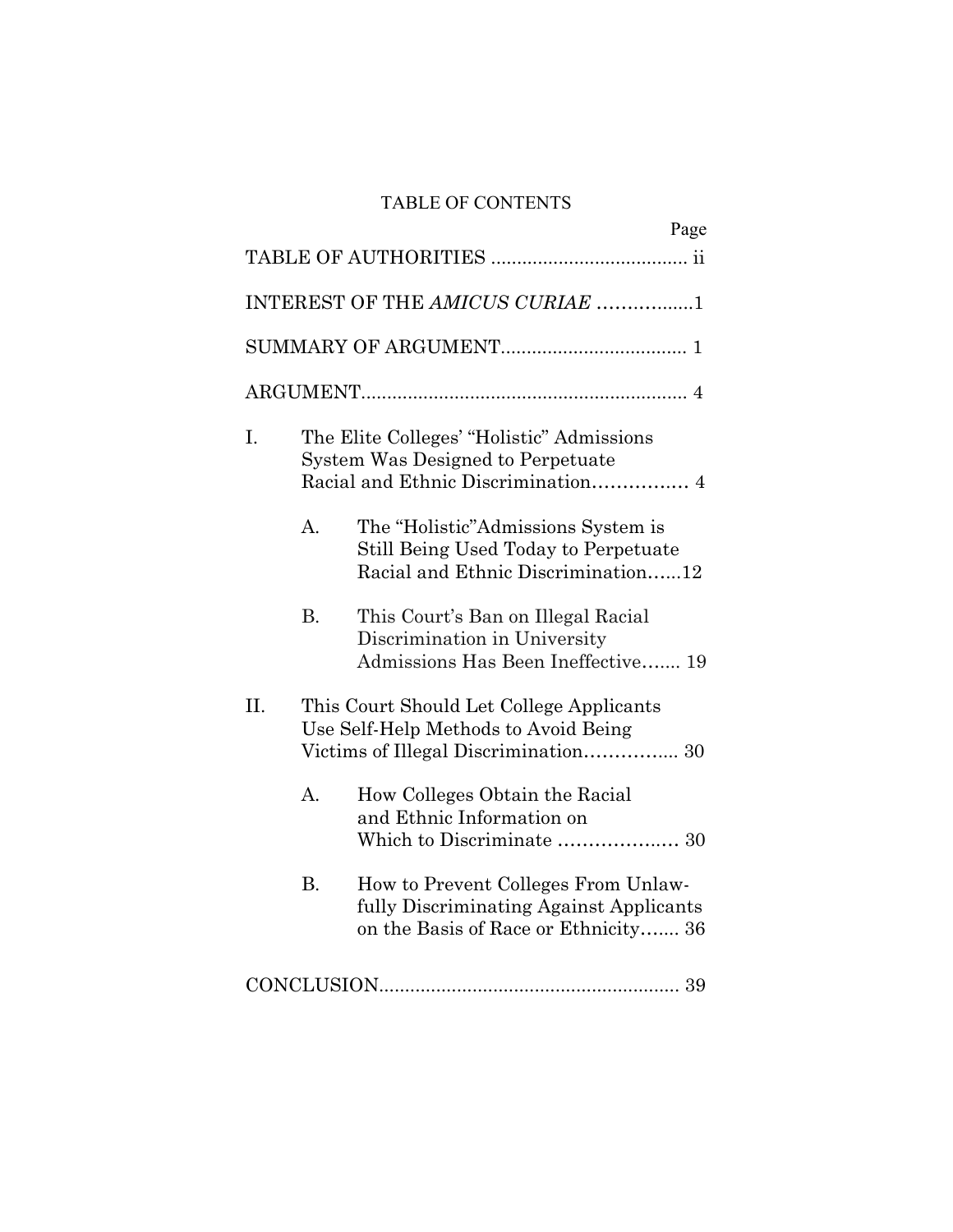#### TABLE OF AUTHORITIES

Cases:

Page

*Fisher v. University of Texas at Austin*, 133 S. Ct. 2411 (2013) ……………….….…1; 11; 15, n. 3; 19; 28

*Gratz v. Bollinger*, 539 U.S. 244 (2003)........... 1, 19, 29, 30

*Grutter v. Bollinger*, 539 U.S. 306 (2003) ................................... 2; 4, n. 2; 19; 24; 28

*Regents of Univ. of Calif. v. Bakke*, 438 U.S. 265 (1978)…... 4, n. 2; 11; 19

#### **Other Authorities:**

- Abby Jackson, *Ex-Ivy League admissions officer reveals why it's sometimes tougher for Asian kids to get in*, Business Insider (Aug. 12, 2015) (available at http://www.businessinsid er.com/ivy-league-admissions-officerexplains-why-its-sometimes-tougherfor-asian-kids-to-get-in-2015-8)........ 26
- Brown Univ. Corp. Committee on Minority Affairs, "Report to the Corporation Committee on Minority Affairs From Its Subcommittee on Asian American Admissions" (Feb. 10, 1984)………... 16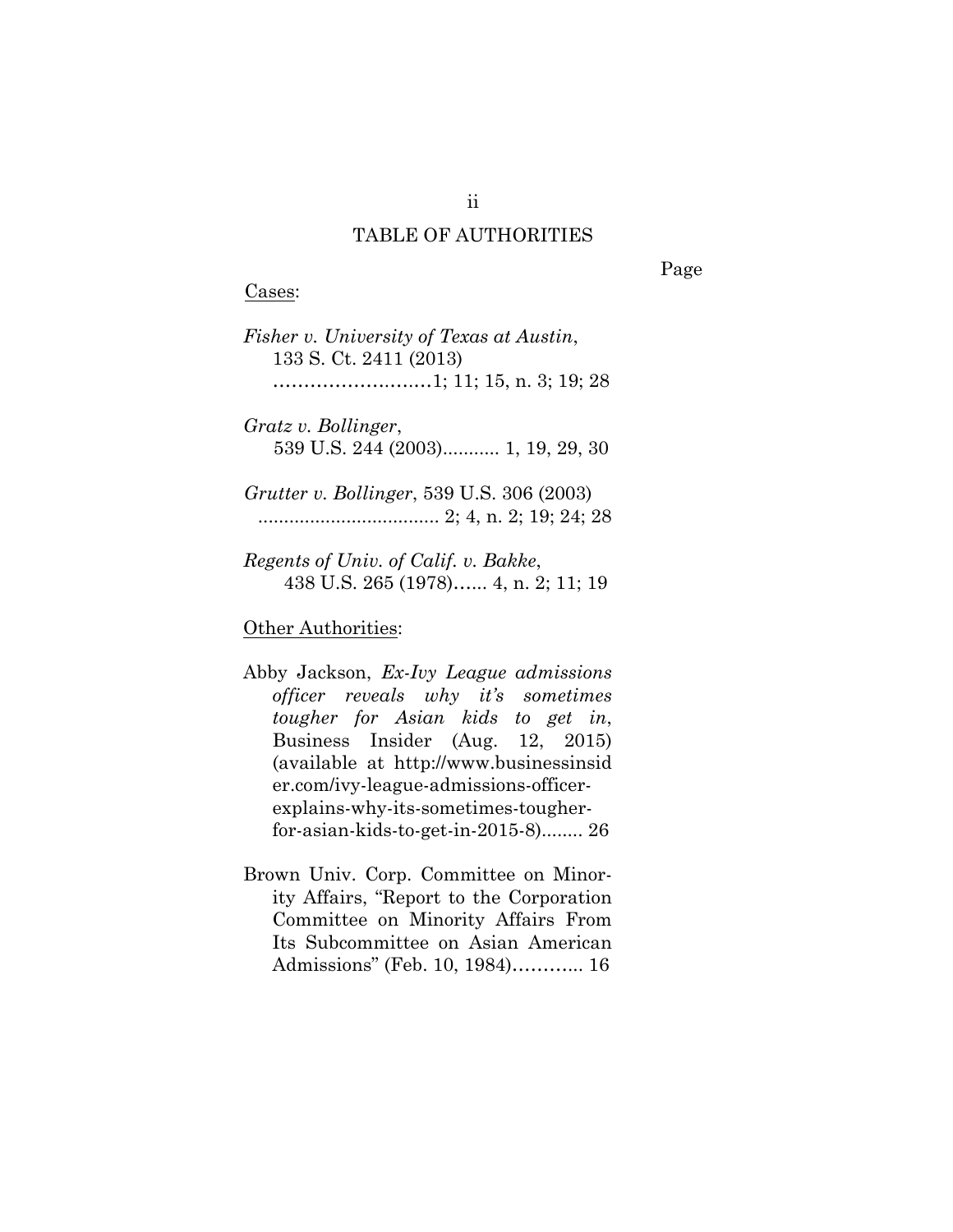Page

Charles Murray, *At the Ivies, Asians are the new Jews*, AEIdeas (a public-policy blog from the American Enterprise Institute) (Dec. 11, 2012)(available at https://www.aei.org/publication/at-theivies-asians-are-the-new-jews/)….…. 18

Common Application (available at (http://www.cultural.org/esl/commonapp-2014.pdf)……………….… 32-34, 36

- DANIEL GOLDEN, THE PRICE OF ADMISSION: HOW AMERICA'S RULING CLASS BUYS ITS WAY INTO ELITE COLLEGES — AND WHO GETS LEFT OUTSIDE THE GATES (2006)…..… 17-18
- DAN OREN, JOINING THE CLUB: A HISTORY OF JEWS AND YALE (1985)… 7
- Ethan Bronner, *Asian-Americans in the Argument*, The New York Times (Nov. 1, 2012)…………………........... 17
- Harvard College Application Instructions (available at http://college.harvard. edu/admissions/application-require ments)………………………………….. 32

iii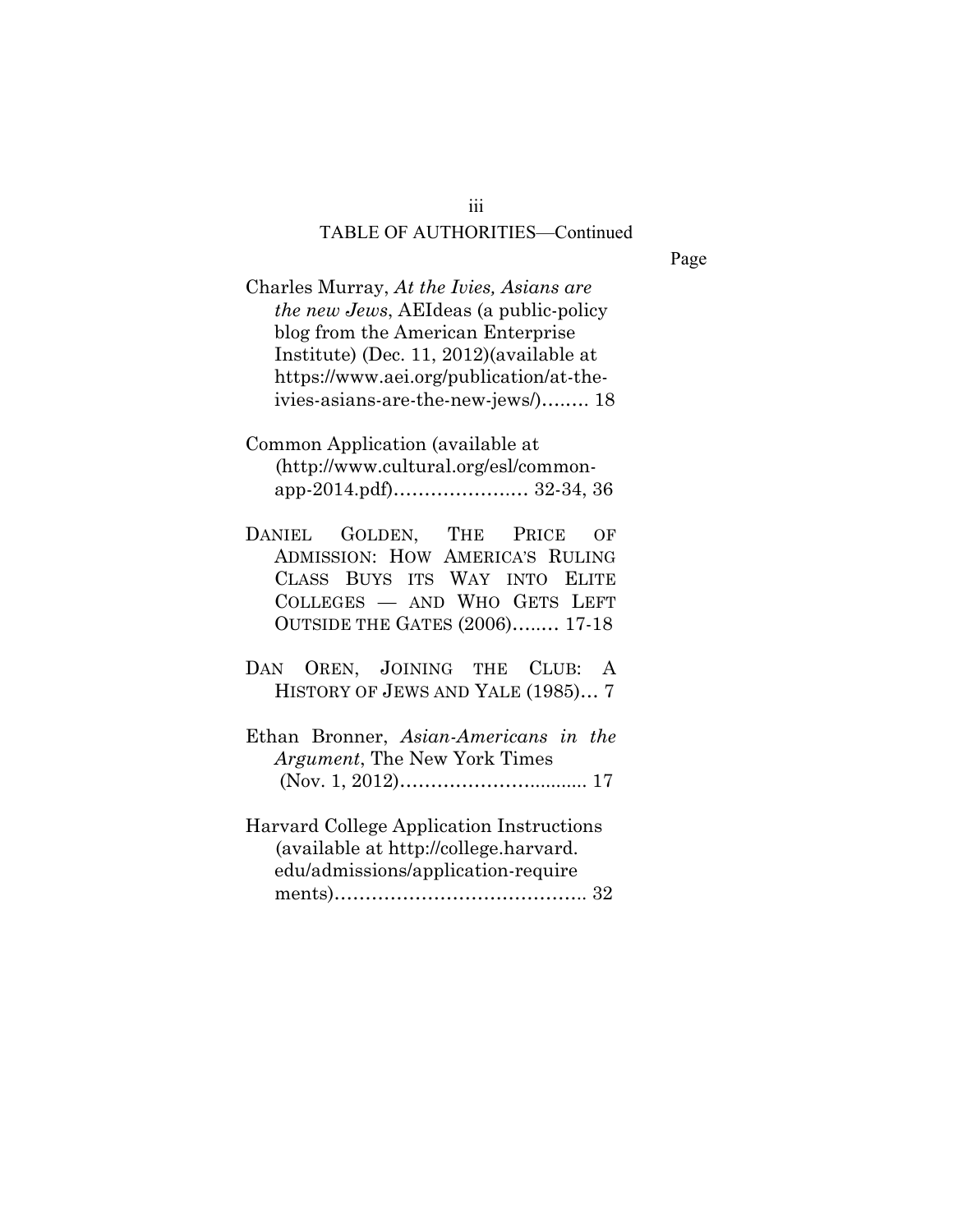Page

Implementation Guide to the Postsecondary Electronic Standards Council XML Standard Format for the High School Transcript Version 1.30 (July 26, 2012)(available at http://www.pesc. org/library/docs/standards/High%20 School%20Transcript/XML%20HS% 20Transcript%20Impl%20Guide%20 Version%201.3.0%202012%2007% 2026.pdf)…………….………………… 35

*Instructions for Completing Your ApplyTexas Application* (available at https://www.applytexas.org/adappc/ht ml/fresh15\_help.html)….…. 34, n. 5; 36

- JEROME KARABEL, THE CHOSEN: THE HIDDEN HISTORY OF ADMISSION AND EXCLUSION AT HARVARD, YALE, AND PRINCETON (2005)… 6-12, 14-16, 32, 34
- Jerry Kang, *Negative Action Against Asian Americans: The Internal Instability Of Dworkin's Defense Of Affirmative Action*, 31 HARV. C.R.- C.L. L. REV. 1 (1996) ........................... 8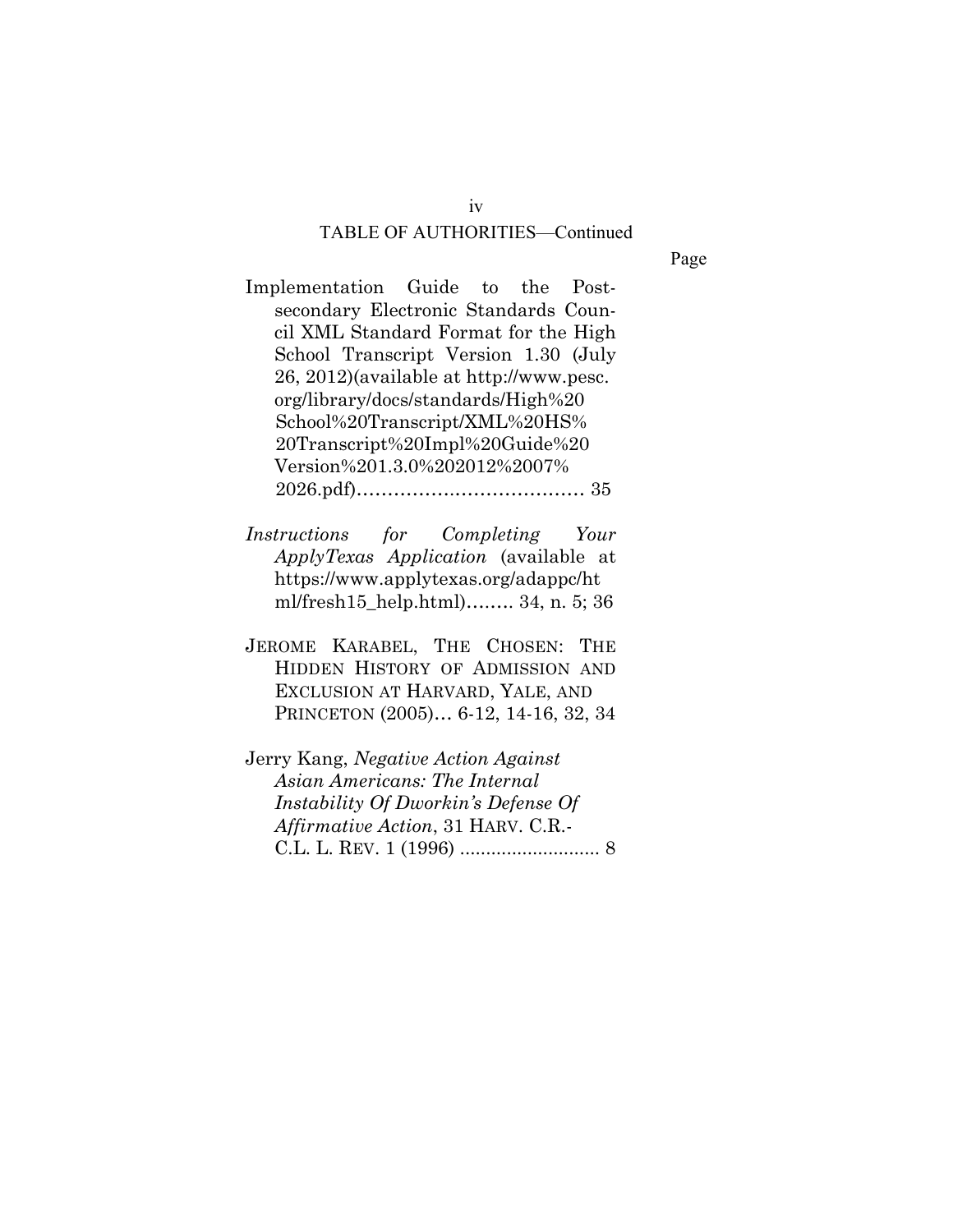Page

- Jessica Gross, *Who Made That College Application?* The New York Times Magazine (Nov. 8, 2013)(available at http://www.nytimes.com/2013/11/10/ magazine/who-made-that-collegeapplication.html?\_r=0)……...….... 31-32
- MARCIA SYNNOTT, THE HALF OPENED DOOR: DISCRIMINATION AND ADMISSIONS AT HARVARD, YALE, AND PRINCETON, 1900-1970 (1979)……..… 6
- National Association of College Admissions Counselors' *Statement of Good Practice* (available at http://www.na cacnet.org/about/Governance/Policies/ Documents/SPGP\_10\_3\_2014.pdf)… 35
- P. Pan, *Ed. Department Clears Harvard: Government Accepts Harvard's "Legacy-Athlete" Explanation*, The Harvard Crimson (Oct. 6, 1990) (available at http://www.thecrimson. com/article.aspx?ref=345511)….. 16, 30
- Phoebe Maltz Bovy, Ph.D., *The False Promise of "Holistic" College Admissions*, The Atlantic (Dec. 17, 2013)

v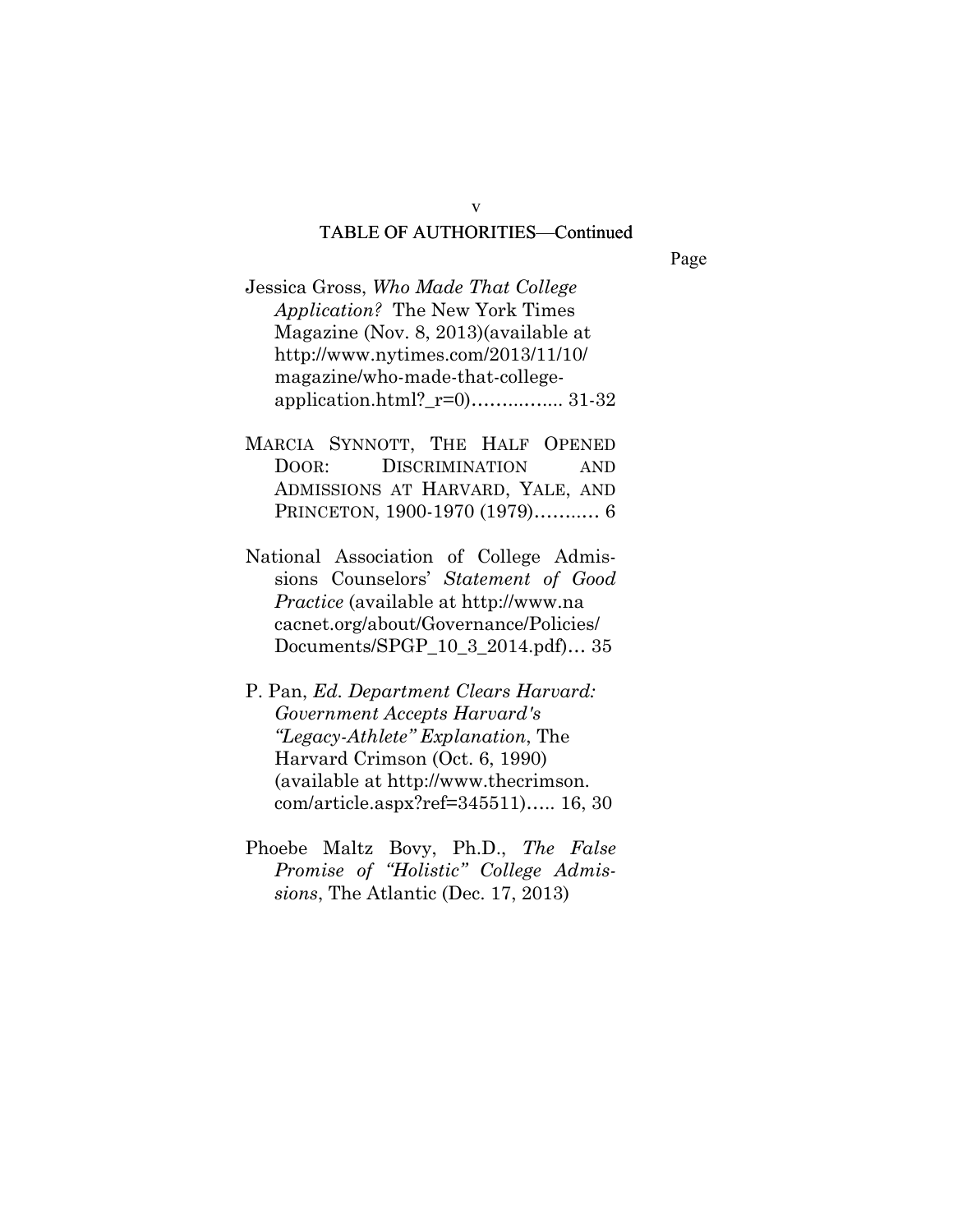Page

| (available at http://www.theatlantic.)<br>com/education/archive/2013/12/the-fals<br>e-promise-of-holistic-collegeadmissions/                                                                                                             |
|------------------------------------------------------------------------------------------------------------------------------------------------------------------------------------------------------------------------------------------|
| Richard D. Kahlenberg, Class-Based<br><i>Affirmative Action</i> , 84 CALIF. L. REV.                                                                                                                                                      |
| RICHARD D. KAHLENBERG, THE REMEDY:<br>CLASS, RACE, AND AFFIRMATIVE                                                                                                                                                                       |
| Richard Sander, The Consideration of<br>Race in UCLA Undergraduate<br>Admissions (Oct. 20, 2012)<br>(available at http://www.seaphe.org/                                                                                                 |
| Richard Sander and Stuart Taylor, Jr.,<br>The Painful Truth About Affirmative<br>Action, The Atlantic (Oct. 2, 2012)<br>(available at http://www.theatlantic.<br>com/national/archive/2012/10/the-<br>painful-truth-about-affirmative-ac |

vi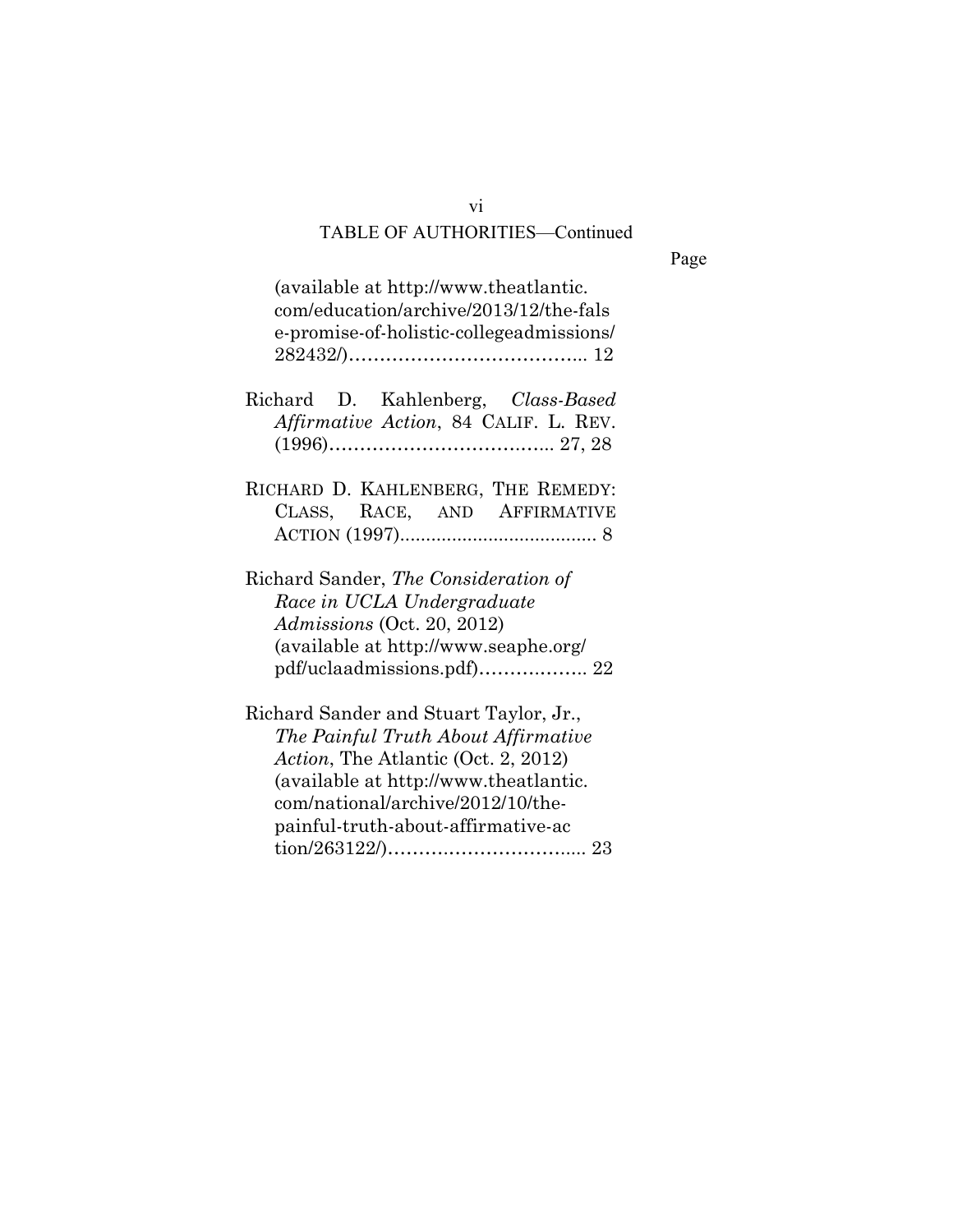Page

Ron Unz, *The Myth of American Meritocracy: How corrupt are Ivy League admissions?* The American Conservative (Nov. 28, 2012)(available at http://www .theamericanconservative.com/articles/ the-myth-of-american-meritocracy/)..18

Sara Harberson, *The Truth about "Holistic" College Admissions*, Los Angeles Times (*Op-Ed*, June 9, 2015) (available at http://www.latimes.com/ opinion/op-ed/la-oe-harberson-asianamerican-admission-rates-20150609 story.html)….……………….... 13, 14, 17

- Scott Jaschik, *How They Really Get In*, InsideHigherEd.com (April 9, 2012) (available at https://www.insidehigher ed.com/news/2012/04/09/new-researchhow-elite-colleges-make-admissionsdecisions)………………………………. 27
- Steve Cohen, *The Secret Quotas in College Admissions,* Forbes.com (July 6, 2015) (available at http://www.forbes.com/sit es/stevecohen/2015/07/06/the-secret-qu otas-in-college-admissions/)…….. 25-26

vii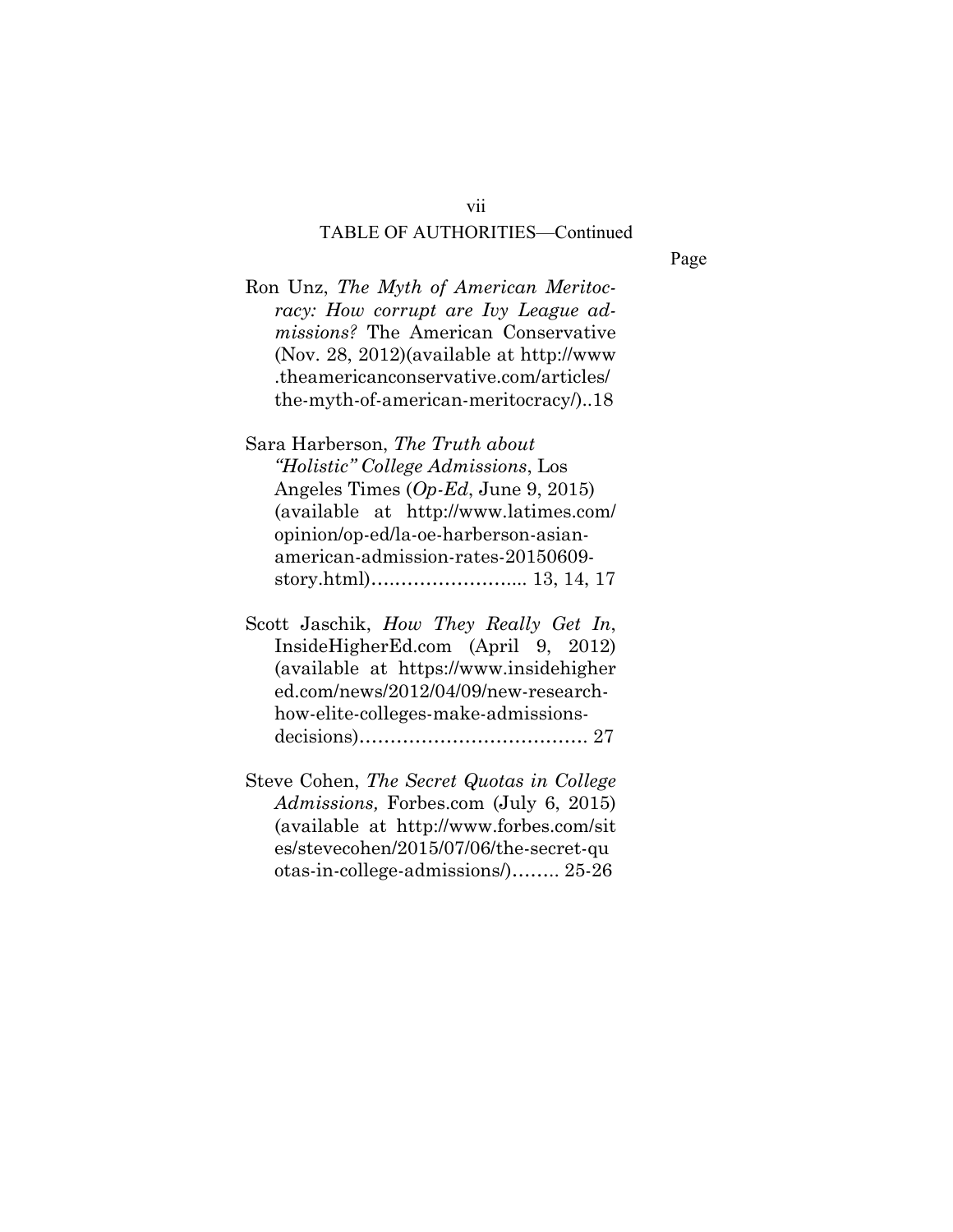#### viii

### TABLE OF AUTHORITIES—Continued

Page

- THOMAS J. ESPENSHADE AND ALEXANDRA RADFORD, NO LONGER SEPARATE, NOT YET EQUAL: RACE AND CLASS IN ELITE COLLEGE ADMISSION AND CAMPUS LIFE 92 Table 3.5 (2009)…………..... 15
- TIM GROSECLOSE, CHEATING: AN INSI-DER'S REPORT ON THE USE OF RACE IN ADMISSIONS AT UCLA (2014)..…….. 24

Tim Groseclose, *Report on Suspected Malfeasance in UCLA Admissions and the Accompanying Cover-Up*  (August 28, 2008) (available at http://www.sscnet.ucla.edu/polisci/ faculty/groseclose/CUARS.Resigna tion.Report.pdf)………………....... 23-24

Universal College Application (available at https://www.universal collegeapp.com/documents/uca-firstyear.pdf)……………………….. 32-34, 36

U.S. Equal Employment Opportunity Commission, "Prohibited Employment Policies/Practices" (available at http:// www1.eeoc.gov/laws/practices/# application\_and\_hiring)………….. 2, 38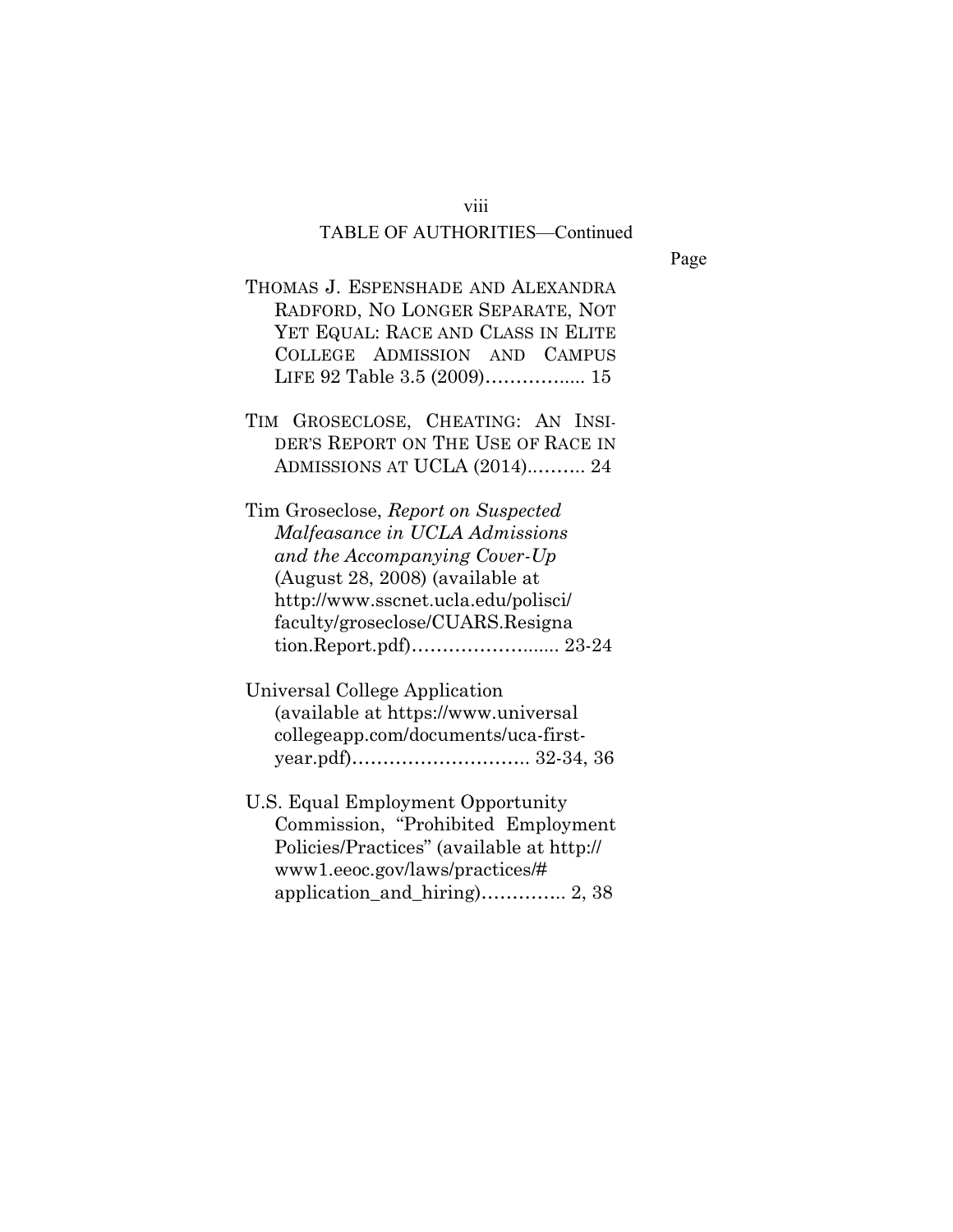Page

- Vivian Giang, 11 *Common Interview Questions That Are Actually Illegal*, Business Insider (July 5, 2013) (available at http://www.businessinsider.com/11-ille gal-interview-questions-2013-7)….... 39
- William Bradford Reynolds, *Discrimination against Asian-Americans in Higher Education: Evidence, Causes, and Cures*, Remarks presented at the Symposium on Asian American University Admissions (Washington, DC, Nov. 30, 1988) Retrieved from ERIC database. (ED308730) (Available at http://files.eric.ed.gov/fulltext/ED30873 0.pdf)….……………………….. 21, 22, 41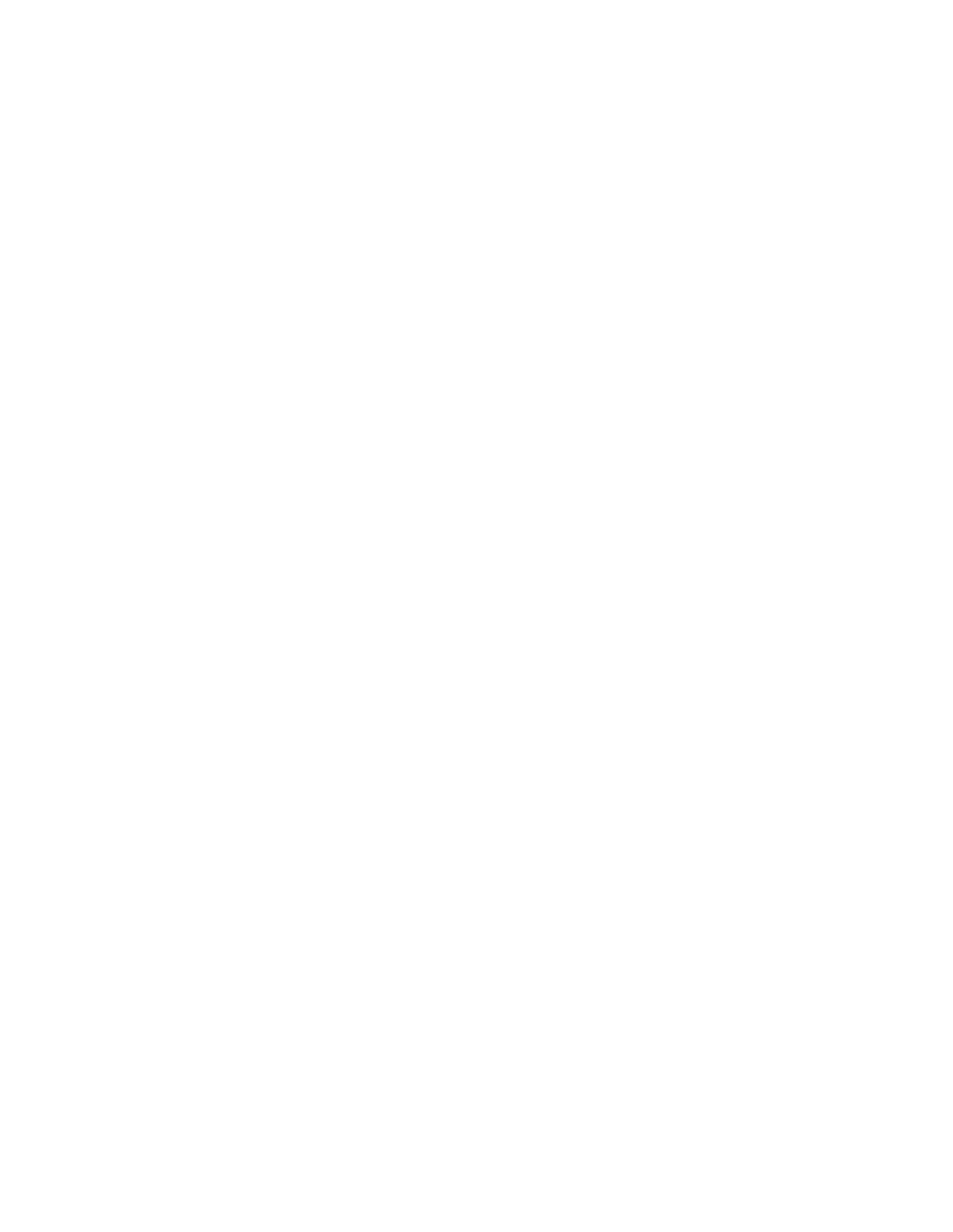#### **INTEREST OF THE** *AMICUS CURIAE*1

For many years, Jonathan Zell has been researching the hidden practices of the elite U.S. universities. More recently, this research has expanded into the universities' illegal discrimination against Asian-American applicants.

Mr. Zell is submitting this *amicus curiae* brief on his own behalf to enable this Court to consider an idea that he thinks might go a long way towards solving the problem of illegal racial discrimination in university admissions.

### **SUMMARY OF THE ARGUMENT**

This Court has held that "race or ethnic background may be deemed a 'plus' in a particular applicant's file \*\*\*\* [but] without the factor of race being decisive." *Gratz v. Bollinger*, 539 U.S. 244, 270-271 (2003) (citation and internal quotation marks omitted). Thus, universities may "consider[] racial minority status as a positive," as opposed to a negative, factor in the admissions process. *Fisher v. Univ. of Texas at Austin* ("*Fisher I*"), 133 S.Ct. 2411, 2417 (2013). This may be done to achieve a critical mass of under-represented students — but not racial balancing, which would be illegal. *Id*. at 2419 (citations omitted). However, to ensure that a university's

 $\overline{a}$ 

 $1$  No counsel for any party authored this brief in whole or in part, and no person or entity other than the *amicus curiae* and its counsel made a monetary contribution intended to fund the brief's preparation or submission of this brief. This brief is filed with the consent of the parties, whose letters of consent have been filed with the Clerk.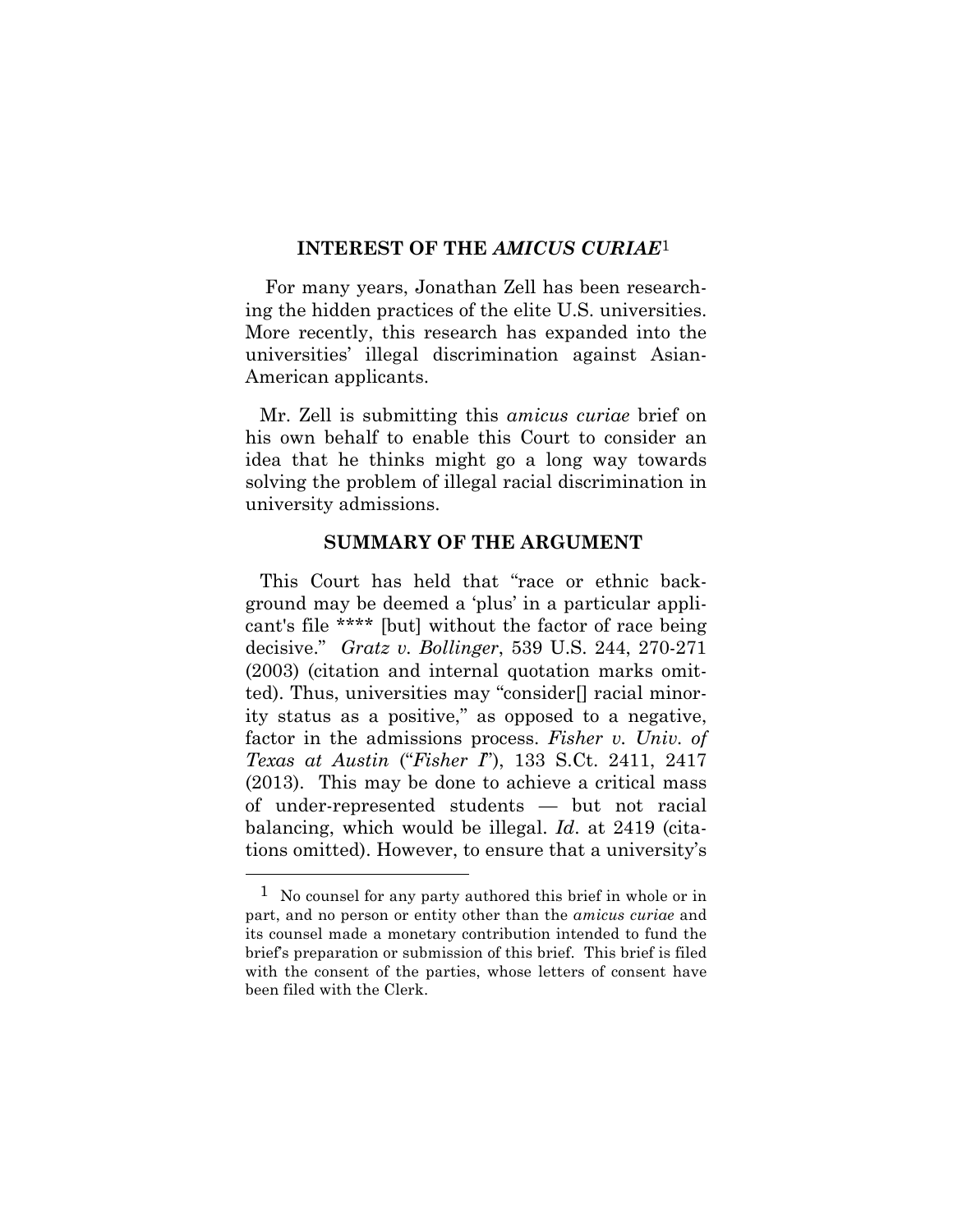motive was not "illegitimate racial prejudice or stereotype," *Grutter v. Bollinger*, 539 U.S. 306, 333 (2003) (citation omitted), the admissions process must be "narrowly tailor[ed]" and use a "less restrictive means" to achieve the desired critical mass. *Id.* at 339-340 (citation omitted).

Yet, despite this Court's clear pronouncements, the elite universities — including Respondent University of Texas ("UT") — are violating the above limitations and are hiding these violations in the universities' highly-subjective "holistic" admissions systems.

Here is how the elite universities are doing this: They are not content knowing the racial and ethnic background of only those applicants who voluntarily reveal it. Instead, these universities force all applicants to reveal their race and ethnicity in the application process. The reason is so that the universities can easily identify the applicants' racial and ethnic background for the purpose of using it — *both for and against the applicants* — as a decisive factor in the universities' pursuit of illegal racial balancing.

The evidence to support this are the large disparities by race in the academic credentials of the applicants admitted and also the consistency in the range of percentages by race of the applicants admitted. However, because the holistic admissions system hides both the admissions criteria considered and the weight given to those criteria, proving illegal racial discrimination will always be problematic.

So here is how we can stop or, at least, slow down the universities' illegal actions. Since applicants may *voluntarily* disclose their racial and ethnic background, and universities may then use this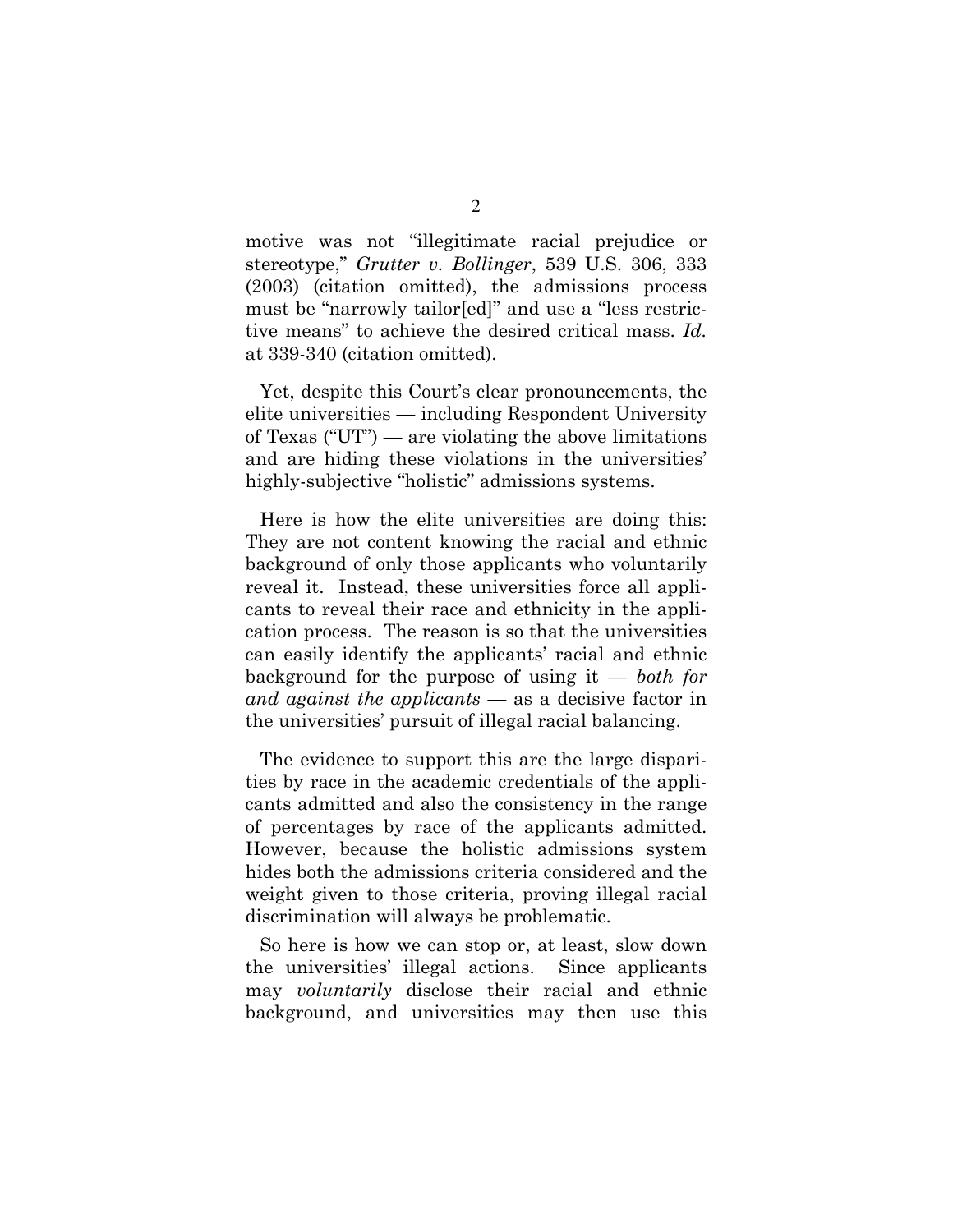information in appropriate cases as a "plus" factor in the applicants' files, there is no need for universities to force *other applicants* to reveal this information against their will. This is especially so since these other applicants are not likely to include any underrepresented minorities.

Thus, admissions systems — such as UT's — that force all applicants to reveal their racial and ethnic background should be found *not* to have met the requirements of being "narrowly tailored" or of having used a "less restrictive means" to achieve the desired critical mass of under-represented minorities. Therefore, UT should *fail* the narrow-tailoring inquiry under this Court's strict-scrutiny analysis.

In the employment realm, employers are generally not allowed to ask applicants for employment questions that would reveal the applicant's race or ethnicity. For example, the U.S. Equal Employment Opportunity Commission's guidelines allow applicants for employment to voluntarily disclose their racial and ethnic information. But, at the same time, it is generally considered to be a *prohibited employment practice* for an employer to require applicants for employment to provide this information.

The logic behind prohibiting employers from requiring job applicants to disclose their race or ethnicity would also apply to undergraduate-college admissions. Applicants who think that their racial or ethnic background will help their chances of being accepted to the college or university may voluntarily disclose it. However, applicants who fear that their racial or ethnic background will be illegally used against them should *not* be forced to reveal it.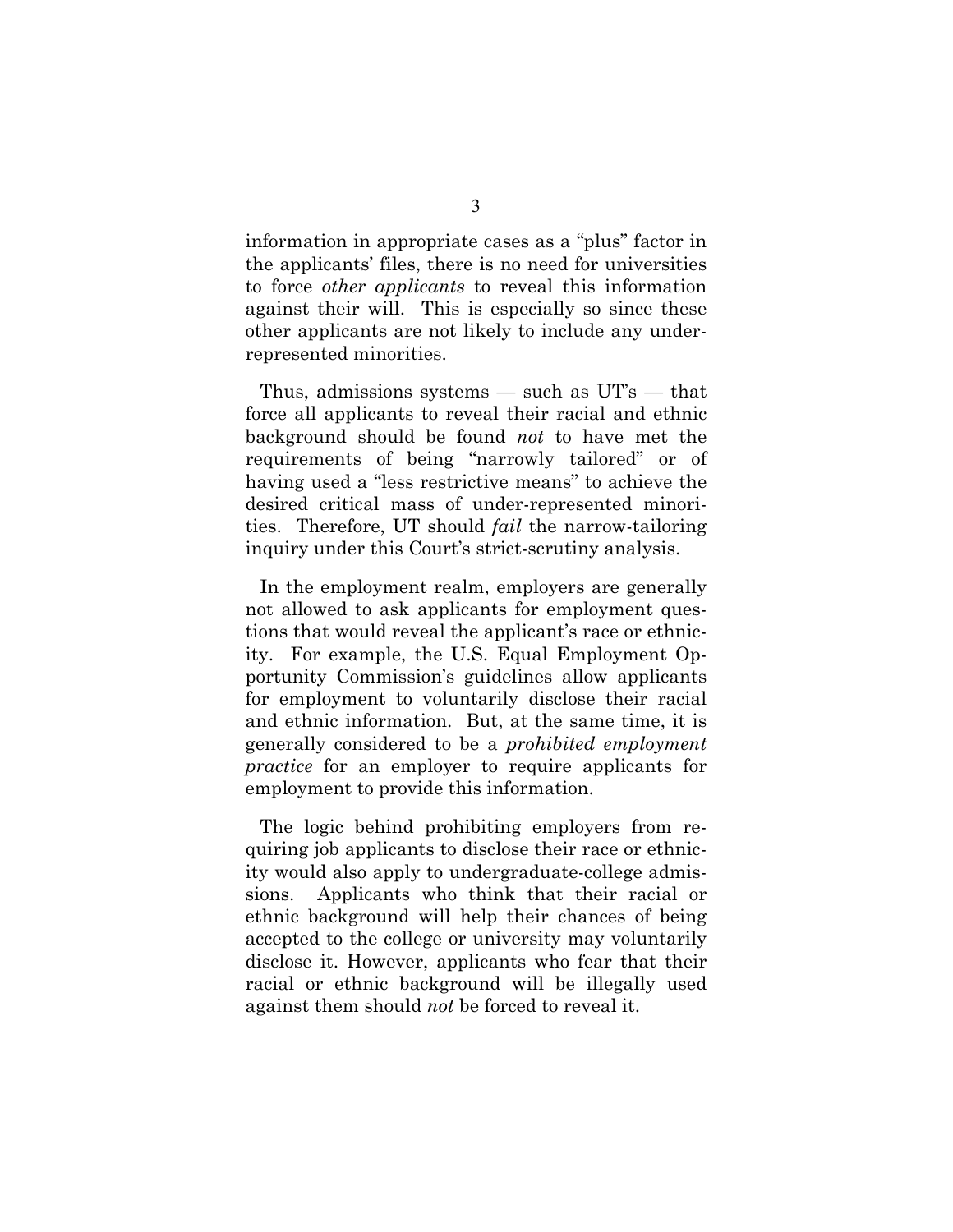### **ARGUMENT**

# **I. The Elite Colleges' "Holistic" Admissions System Was Designed to Perpetrate Racial and Ethnic Discrimination**

As numerous academic studies have documented, led by Harvard2 the elite colleges previously enforced strict quotas limiting the number of Jewish students. To accomplish this goal, the colleges devised an admissions system that allowed them to admit or reject whomever they wanted and *for any reason*, and also cloaked the entire process in secrecy so as to hide its discriminatory intent.

First, the colleges had to gather the information that would permit them to identify which applicants were Jewish. Once the Jews were identified, the colleges then used various pretexts to reject their applications. Moreover, the pretexts that the colleges used as a cover for discrimination against Jews still *continue* to this very day to be used against other disfavored racial and ethnic groups.

For example, according to University of California at Berkeley Professor Jerome Karabel's monumental study:

 $\overline{a}$ 

2 Both the *Bakke* and *Grutter* Courts held up Harvard College's "holistic" admissions system — even though Harvard was not a party to either case — as an example of what a nondiscriminatory admissions system *supposedly* looked like. *See Regents of Univ. of Calif. v. Bakke*, 438 U.S. 265, 316-324 (1978); *Grutter v. Bollinger*, 539 U.S. at 335-337. Accordingly, this *amicus* brief will endeavor to show that not *even* Harvard's vaunted admissions system — let alone that of the other elite colleges and universities (such as Respondent University of Texas) — is free from illegal discrimination.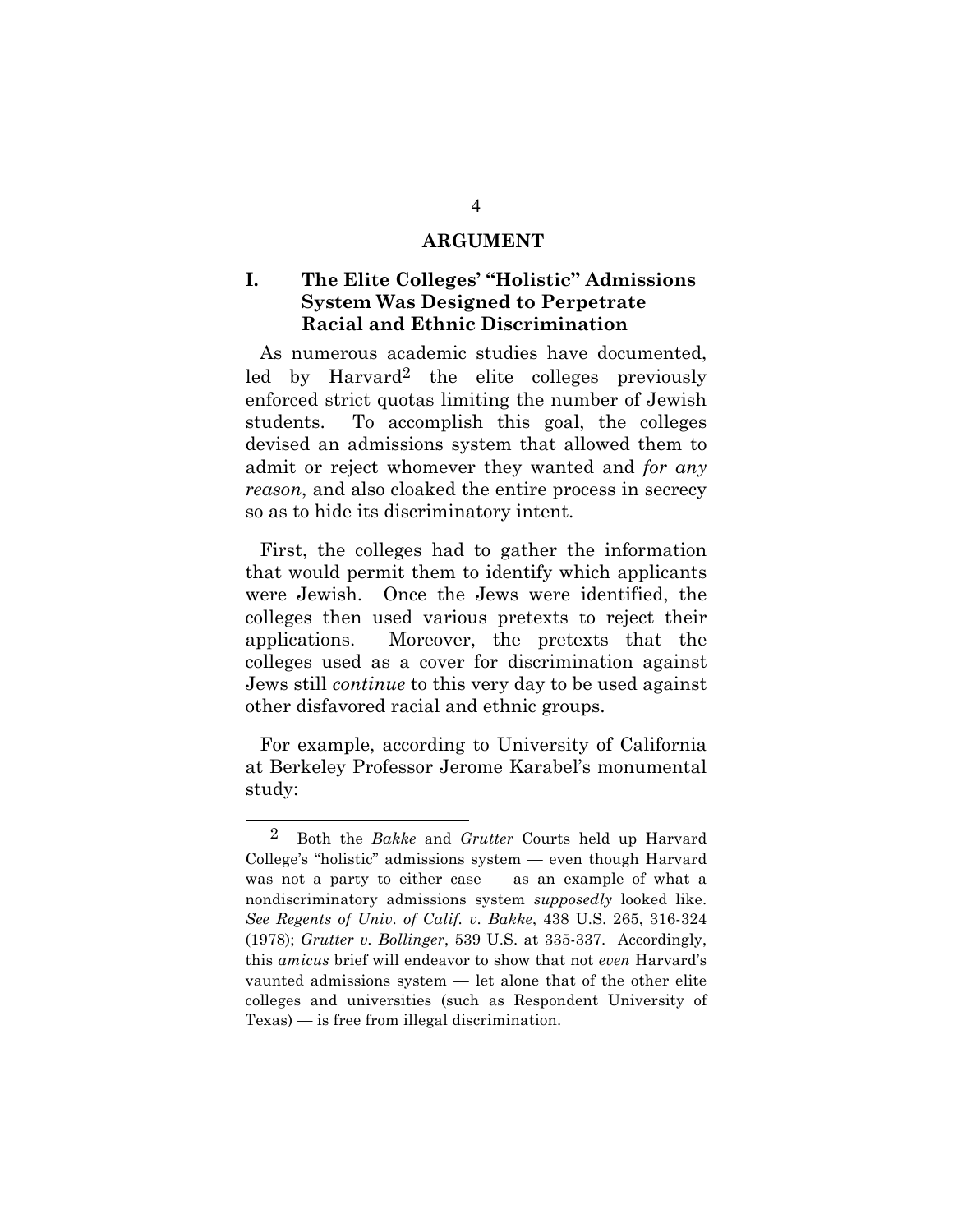Harvard, Yale, and Princeton \*\*\* admitted students almost entirely on the basis of academic criteria for most of their long histories. But this changed in the 1920s, when traditional academic requirements no longer served to screen out students deemed "socially undesirable." By then, it had become clear that a system of selection focused solely on scholastic performance would lead to the admission of increasing numbers of Jewish students, most of them of eastern European background. This transformation \*\*\* was unacceptable to the Anglo-Saxon gentlemen who presided over the Big Three (as Harvard, Yale, and Princeton were called by then). Their response was to invent an entirely new system of admissions \*\*\*\* It is this system that persists — albeit with important modifications — even today.

The defining feature of the new system was its categorical rejection of the idea that admission should be based on academic criteria alone. \*\*\*

[T]he top administrators of the Big Three (and of other leading private colleges, such as Columbia and Dartmouth) recognized that relying solely on any single factor — especially one that could be measured, like academic excellence — would deny them control over the composition of the freshmen class.

\*\*\*\*

Chastened by their recent experience with the traditional system of admission examinations,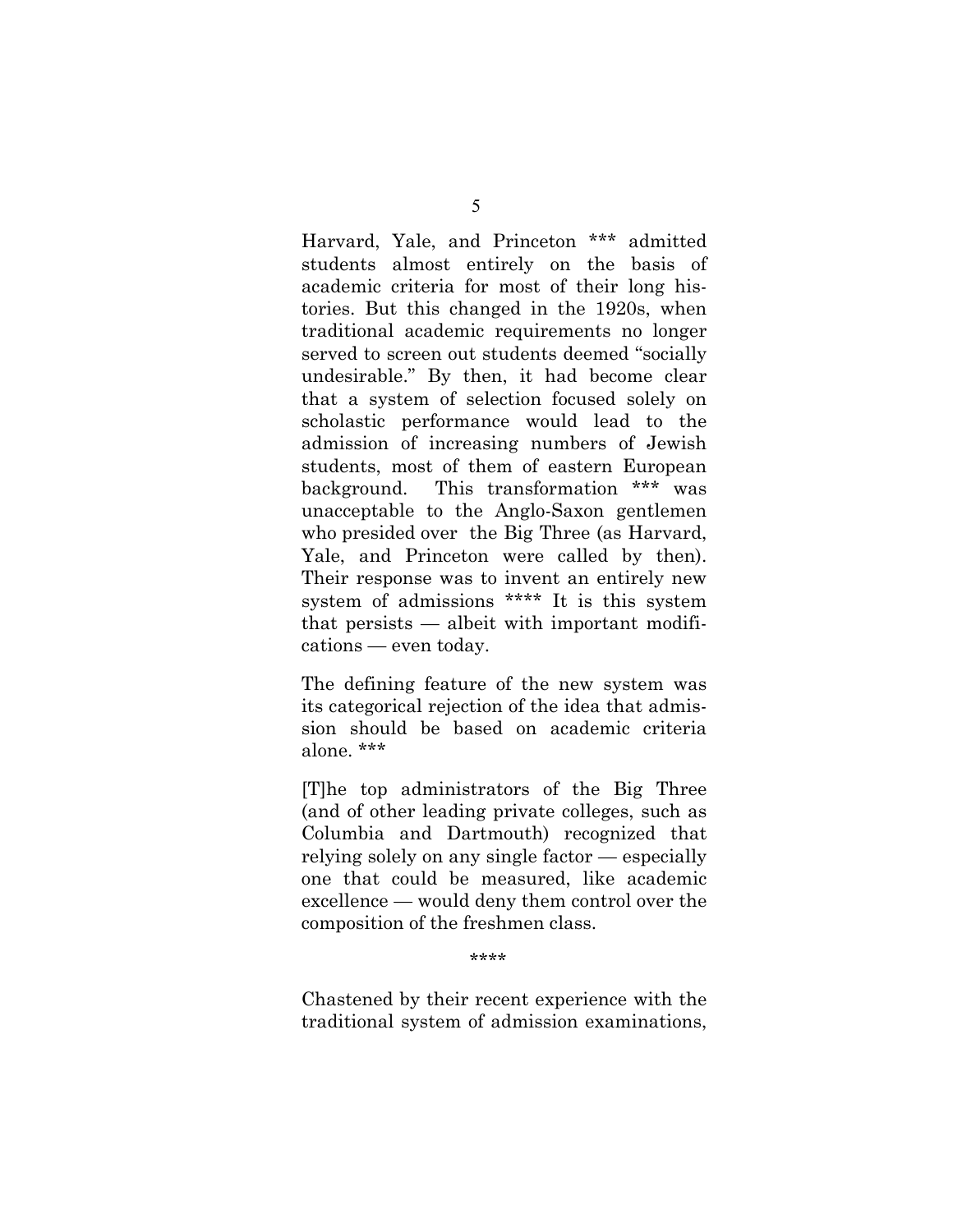which had begun yielding the "wrong" students, the leaders of the Big Three devised a new admissions regime that allowed them to  $accept$  — and to reject — whomever they desired. The cornerstones of the new system were discretion and opacity — discretion so that gatekeepers would be free to do what they wished and opacity so that how they used their discretion would not be subject to public scrutiny.

\*\*\*\*

The centerpiece of the new policy would be "character" — a quality thought to be in short supply among Jews but present in abundance among high-status Protestants. \*\*\* Inherently intangible, "character" could only be judged by those who had it. Coupled with the new emphasis on such highly-subjective qualities as "manliness," "personality," and "leadership," the gatekeepers of the Big Three had broad discretion to admit — and to exclude — applicants on the basis of highly personal judgments.

\*\*\* For the gatekeepers of the Big Three, the trick was to devise an admissions process that would be *perceived* — not least by themselves — as just.

JEROME KARABEL, THE CHOSEN: THE HIDDEN HISTORY OF ADMISSION AND EXCLUSION AT HARVARD, YALE, AND PRINCETON at 1-3 (2005) (hereinafter, "KARABEL") (emphasis added). *See also* MARCIA SYNNOTT, THE HALF OPENED DOOR: DISCRIMINATION AND ADMISSIONS AT HARVARD,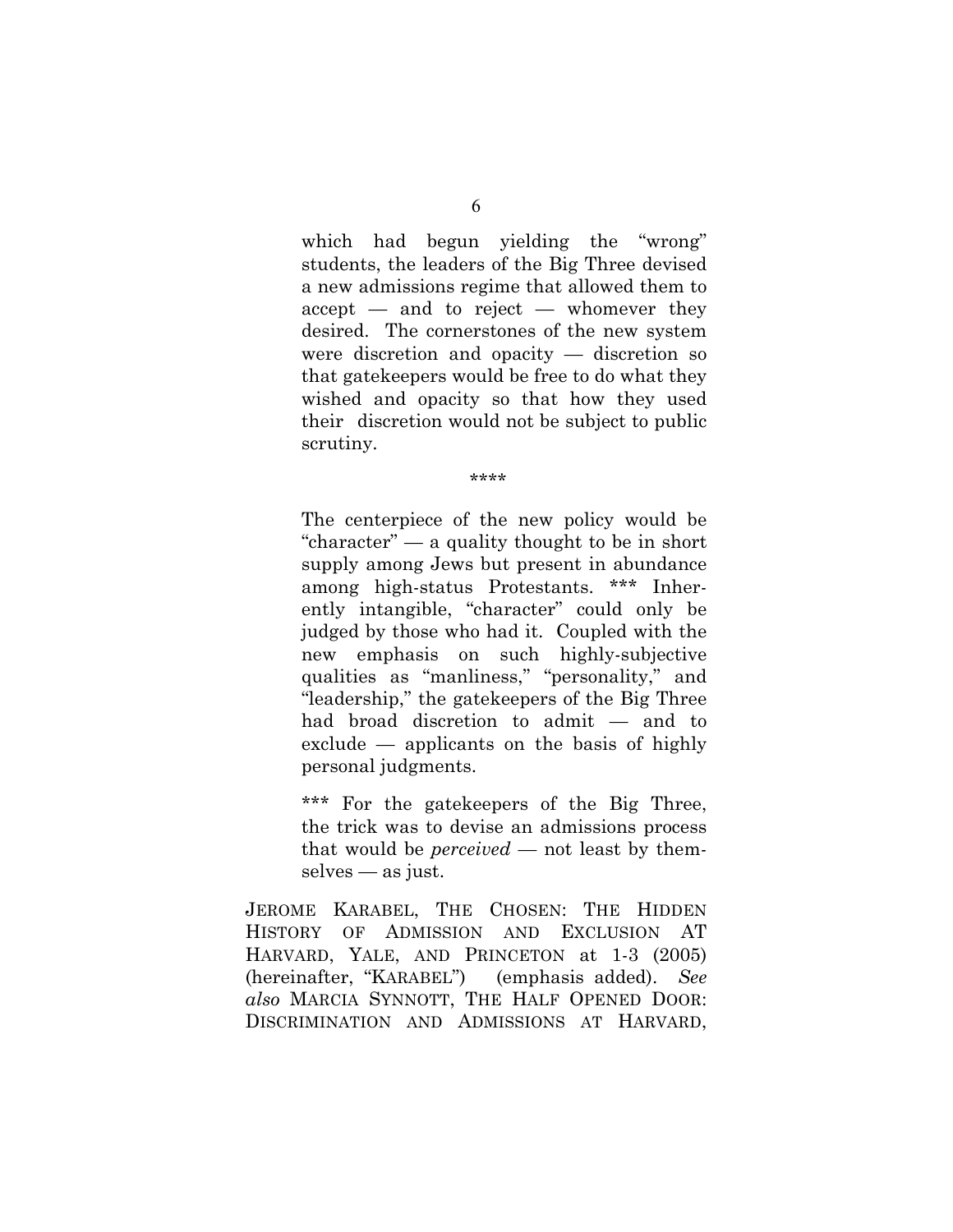YALE, AND PRINCETON, 1900-1970, at 20, 112 (1979); DAN OREN, JOINING THE CLUB: A HISTORY OF JEWS AND YALE (1985).

Of course, the admissions process at the Big Three was anything but "just." Indeed, if there were any justice in this world, their admissions process would be recognized for what it was — cheating — and treated accordingly.

To limit the number of Jews admitted, the Big Three decided that they would have to add "certain non-intellectual" admissions criteria to the existing academic criteria, thereby creating a precursor of today's holistic admissions system. However, as Robert Nelson Corwin (Chairman of Yale's Board of Admissions from 1920 to 1933) made clear in his "Memo on Jewish Representation," the sole purpose of these additional requirements was to create a pretext on which to reject the Jewish applicants:

> No college or school seems to have discovered or devised any general criteria which will operate to exclude the undesirable and uneducable members of this [Jewish] race. All which have been successful in their purpose have had to avail themselves of some agency or means of discrimination based on certain nonintellectual requirements.

KARABEL, *supra*, at 114 (citation omitted). Thus, as Professor Karabel noted: "If the 'Jewish invasion' was to be halted, it was clear \*\*\* that only a frank double standard was likely to work." *Ibid*.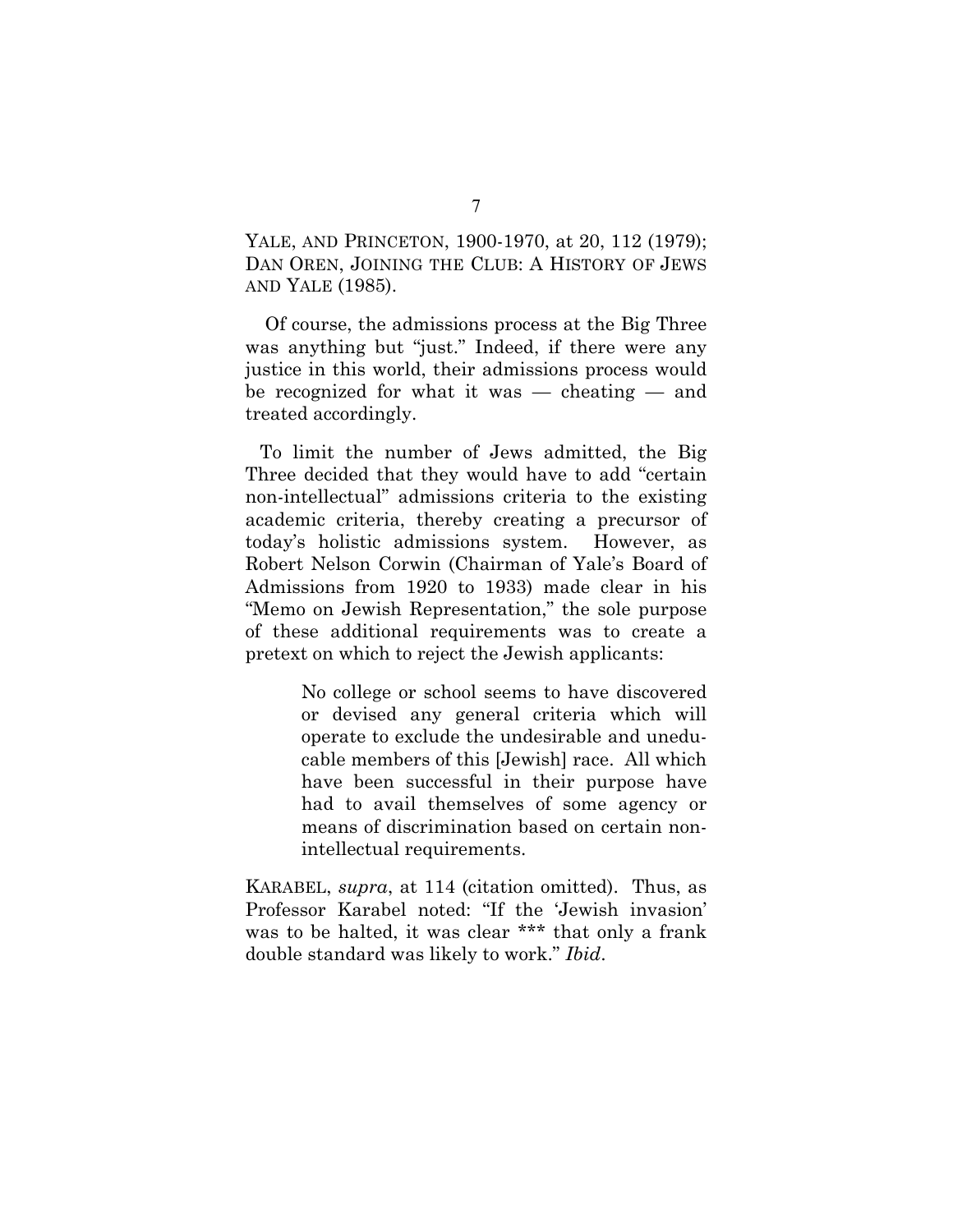Ostensibly, the additional admissions criteria applied to all applicants. However, under the "double standard" adopted by the Big Three, these criteria were in fact applied only to the Jews and only for the purpose of rejecting them. This was because, as the schools realized, "[c]riteria intended to reduce the number of Jews, *if neutrally applied*, might not have the anticipated effects." KARABEL, *supra*, at 114 (original emphasis).

Thus, as Harvard's president A. Lawrence Lowell noted in 1926, any test of character implemented "with the intent of limiting Jews should not be supposed \*\*\* as a measurement of character really applicable to Jews and Gentiles alike." KARABEL, *supra*, at 89 (citation omitted). According to Professor Karabel: "In frankly endorsing a double standard, Lowell was rejecting the argument that applying ostensibly neutral criteria such as 'character' would be sufficient to reduce the number of Jews. \*\*\* [H]is goal was restriction itself." *Ibid.*

Perhaps the most egregious double standard involving Jewish and Gentile applicants concerned geographical diversity. As many commentators have noted, Harvard (like the other elite colleges) specifically "initiated its diversity discretion program to decrease the number of Jewish students." Jerry Kang, *Negative Action Against Asian Americans: The Internal Instability of Dworkin's Defense of Affirmative Action*, 31 HARV. C.R.-C.L. L. REV. 1, 36 (1996). *See* RICHARD C. KAHLENBERG, THE REMEDY: CLASS, RACE, AND AFFIRMATIVE ACTION at 235, n. 75 (1997)(Originally, geographical preferences "were meant not to broaden diversity but to limit it.").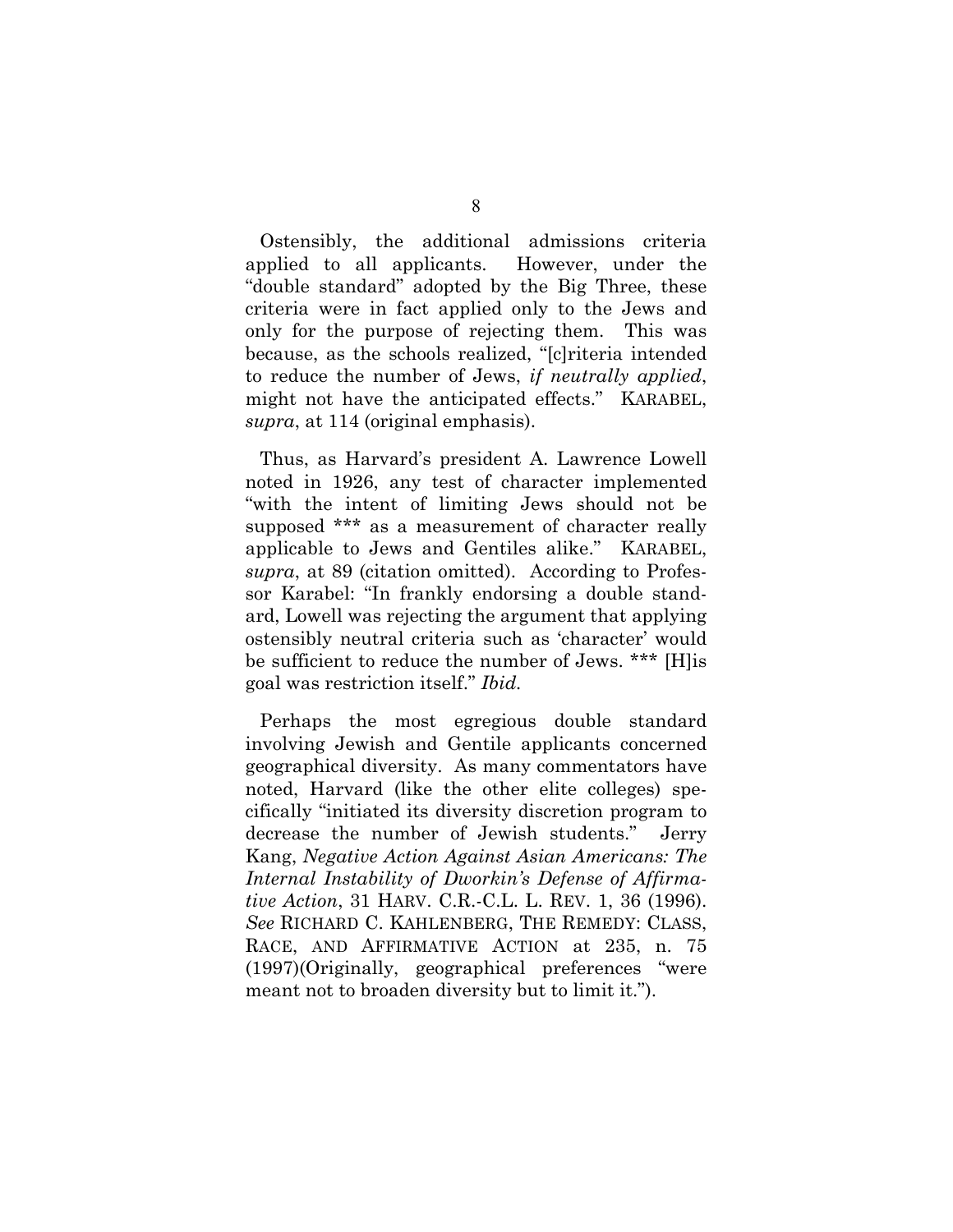To put its diversity policy into effect, in 1923 Harvard approved the use of a top one-seventh plan in which Harvard would admit students whose scholastic rank placed them in the highest seventh of their graduating high-school classes. This was a "thinly disguised attempt to lower the Jewish proportion of the student body by bringing in boys \*\*\* from regions of the country [primarily, the West and the South] where there were few Jews." KARABEL, *supra*, at 101.

However, just in case too many Jews slipped in somehow, President Lowell advised Henry Pennypacker, the Chairman of Harvard's Committee on Admissions, "that it [the Committee] was 'under no obligation' to apply the top-seventh plan 'to any school if it does not think it best to do so.'" KARABEL, *supra*, at 102 (citation omitted). This was designed to authorize Pennypacker, when necessary, to act to "reduc[e] the number of Jewish students as long as he did so discretely." *Id*. at 103.

Although "[d]esigned to bring to Cambridge more small-town students, most of whom were expected to be Protestant, the [top-seventh] plan had the totally unintended effect of providing another avenue of entry for Jewish students." KARABEL, *supra*, at 171 (citation omitted). Therefore, in 1936, Harvard's admissions committee established as its "policy: 'If we seem to be getting a preponderance of an undesirable type [i.e., Jews] from any particular locality, we cut out the whole locality.' \*\*\* As part of this policy, Harvard specifically excluded from its 'topseventh' plan applicants from high schools in Long Island, eastern New York, and New Jersey." *Id.* at 171-172.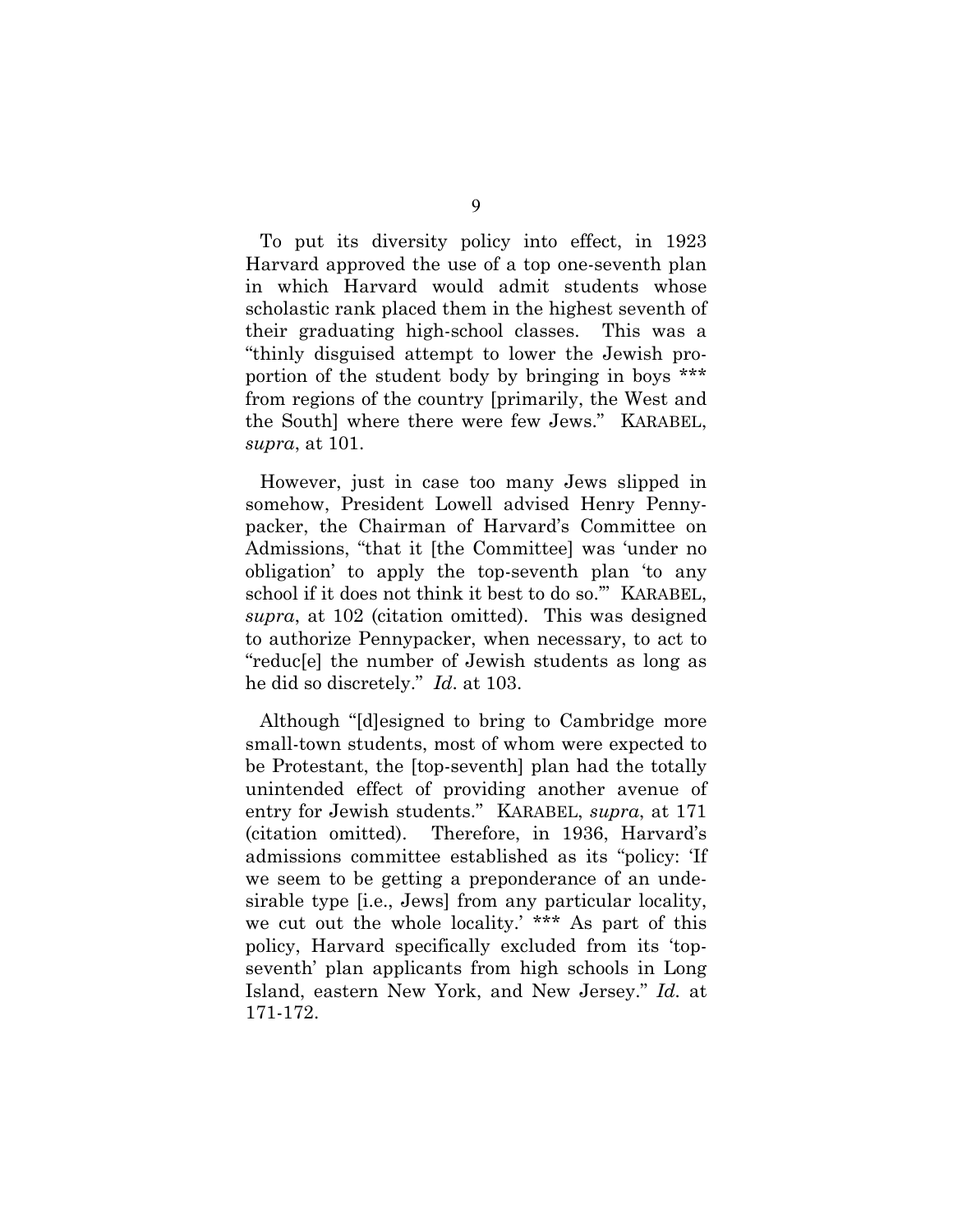Moreover, at the same time that Harvard's top oneseventh plan was being relaxed whenever it would result in too many Jews being admitted, it was also relaxed in the other direction whenever it would result in too few upper-class WASPs being admitted. According to Professor Karabel:

> [In Harvard's view, the most] desirable was an applicant of bona fide upper-class origin — in [Dean] Bender's words, "the St. Grottlesex type, or at any rate the sons of the economic and social upper crust" \*\*\*\* [Thus,] Harvard's response was virtually to guarantee admission to those [upper-class applicants] who met minimal standards.

KARABEL, *supra*, at 188 (citation omitted).

During Harvard President James Bryant Conant's administration (1933-1953), Harvard relaxed the rigid Jewish quota of 15 percent adopted under Lowell, but continued to restrict Jewish enrollment under a policy of *racial balancing*. As a result:

> Harvard's long-standing policy of holding Jews to different and higher standards than other applicants very much remained in place under Conant. So, too, did the criteria emphasizing character and other "intangibles" that had been devised in the 1920s to limit Jewish enrollment. \*\*\* [T]hat postwar Harvard did not move to eliminate discrimination against Jews \*\*\*\* [was] to keep in place measures to ensure continued [racial] "balance" in the college.

KARABEL, *supra*, at 193 (citation omitted).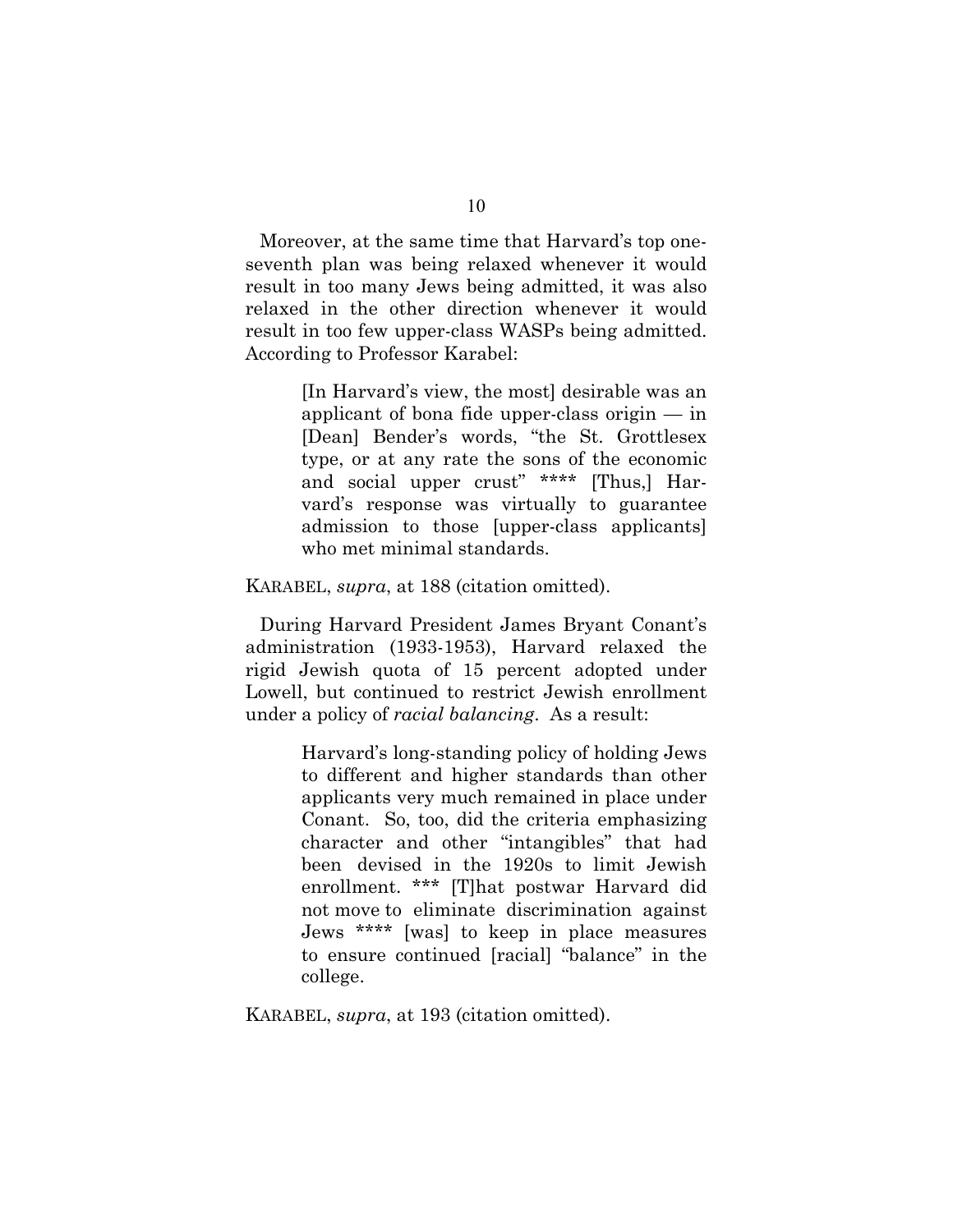College admission practices during Yale President Charles Seymour's term of office (1937-1951) were similar to that of his contemporary at Harvard. Even after Yale curtailed its formal quotas, "Yale's discrimination against Jewish applicants intensified" under Seymour. KARABEL, *supra*, at 208. As Seymour himself explained it, the rejection of a "number of Jewish boys who in normal circumstances might well have received favorable consideration" was necessary "to keep the various elements in the incoming classes in some rough approximation to the proportions which obtain throughout the national population." *Id*. at 209 (citation omitted). Thus, this was "Yale's policy of [racial] balance." *Ibid.*

 But racial balancing is clearly discrimination. Moreover, ever since this Court's 1978 decision in *Bakke*, racial balancing has been specifically ruled to be *illegal*. For example, as this Court recently held in *Fisher v. Univ. of Texas at Austin*, 133 S.Ct. at 2419:

> A university is not permitted to define diversity as "some specified percentage of a particular group merely because of its race or ethnic origin." *Bakke, supra*, at 307 (opinion of Powell, J.). "That would amount to outright racial balancing, which is patently unconstitutional." *Grutter, supra*, at 330. "Racial balancing is not transformed from 'patently unconstitutional' to a compelling state interest simply by relabeling it 'racial diversity.'" *Parents Involved in Community Schools v. Seattle School Dist. No. 1*, 551 U.S. 701, 732 (2007).

Nonetheless, as will be demonstrated below, the elite colleges are continuing to this day to engage in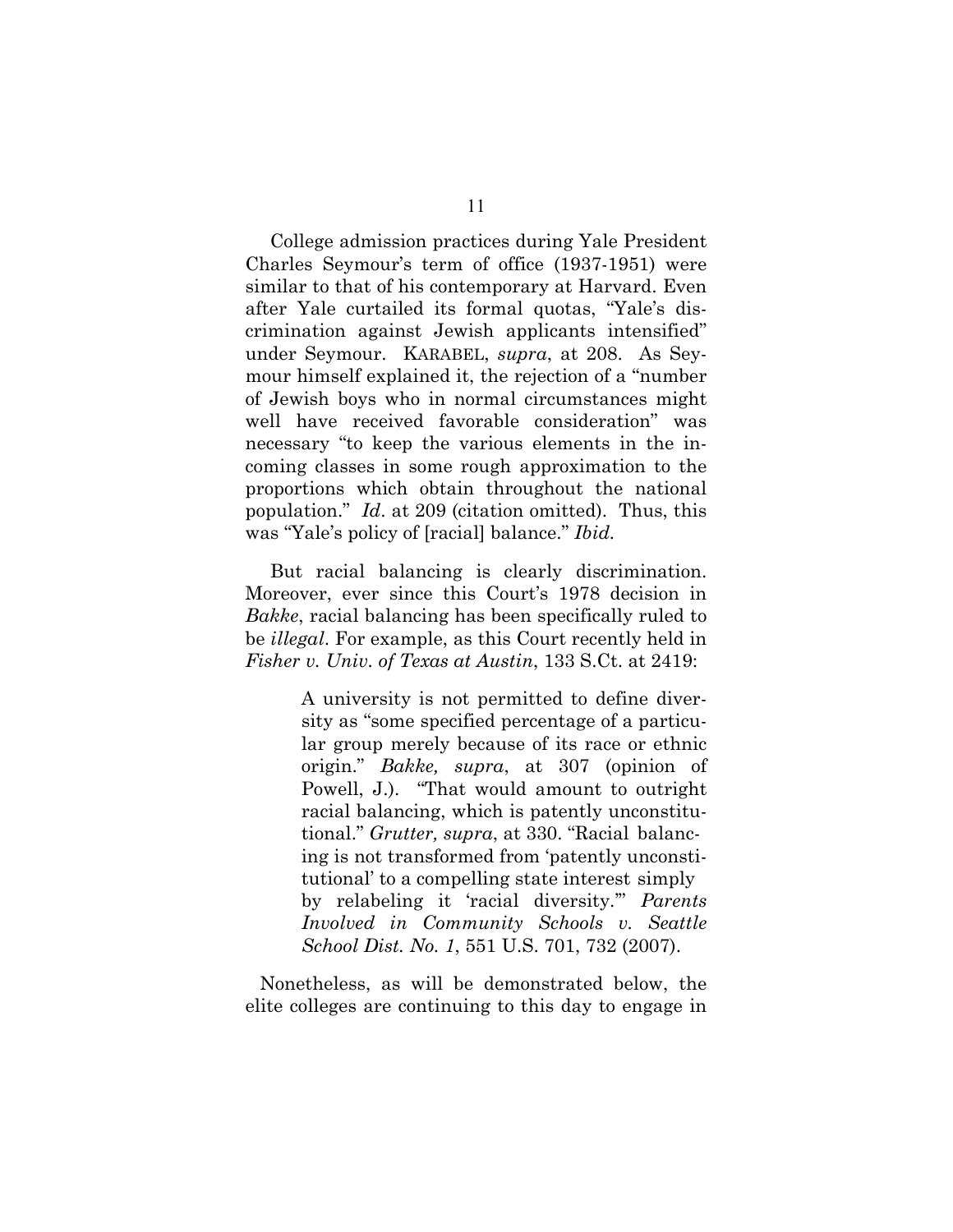illegal racial balancing. Moreover, all of the *cheating* that the Big Three formerly employed to keep out Jews — the pretexts, double standards, use of different admissions criteria, and unequal application of the same criteria — is being hidden under the rubric of a renamed "*holistic*" system of admissions so that it can now be used against a new target: Asian-Americans.

# **A. The "Holistic" Admissions System is Still Being Used Today to Perpetuate Racial and Ethnic Discrimination**

As Professor Karabel previously explained, *see supra* p. 6, the cornerstones of the elite-colleges' admissions system "were discretion and opacity discretion so that gatekeepers would be free to do what they wished and opacity so that how they used their discretion would not be subject to public scrutiny."

This is especially true of the colleges' present system of holistic admissions:

> From colleges' perspective, "holistic" is just shorthand for, we make the decisions we make, and would rather not be asked to spell out each one. It's a way for schools to discreetly take various sensitive factors — "over-represented" minorities [i.e., Asian-Americans], or students whose families might donate a gym — into account.

Phoebe Maltz Bovy, Ph.D., *The False Promise of "Holistic" College Admissions*, The Atlantic (Dec. 17, 2013) (available at http://www.theatlantic.com/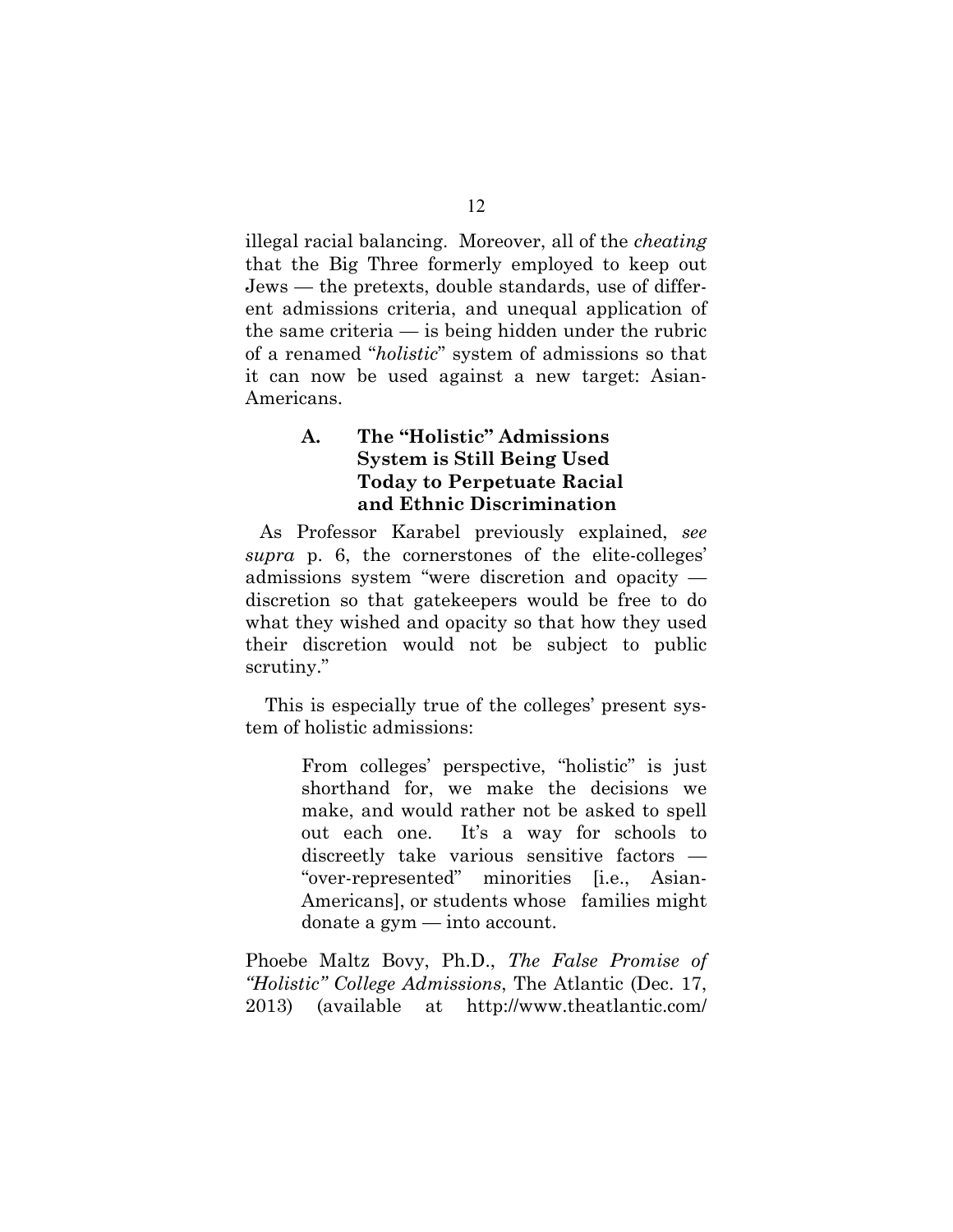education/archive/2013/12/the-false-promise-of-holist ic-college-admissions/282432/).

Sara Harberson (the former associate dean of admissions at the University of Pennsylvania) concedes that the holistic admissions process not merely hides a college's decision-making process, but also hides its illegal racial balancing:

> In all, holistic admissions adds subjectivity to admissions decisions, and the practice makes it difficult to explain who gets in, who doesn't, and why. But has holistic admissions become a guise for allowing cultural and even racial biases to dictate the admissions process?

To some degree, yes.

\*\*\* [R]acial stereotyping, money, connections and athletics sometimes overshadow [every thing else] \*\*\*\* The veil of holistic admissions allows for these other factors to become key elements in a student's admissions decision.

\*\*\*\*

Nowadays nobody on an admissions committee would dare use the term racial "quotas," but racial stereotyping is alive and well. And although colleges would never admit students based on "quotas," they fearlessly will "sculpt" the class with race and gender percentages in mind.

\*\*\*\*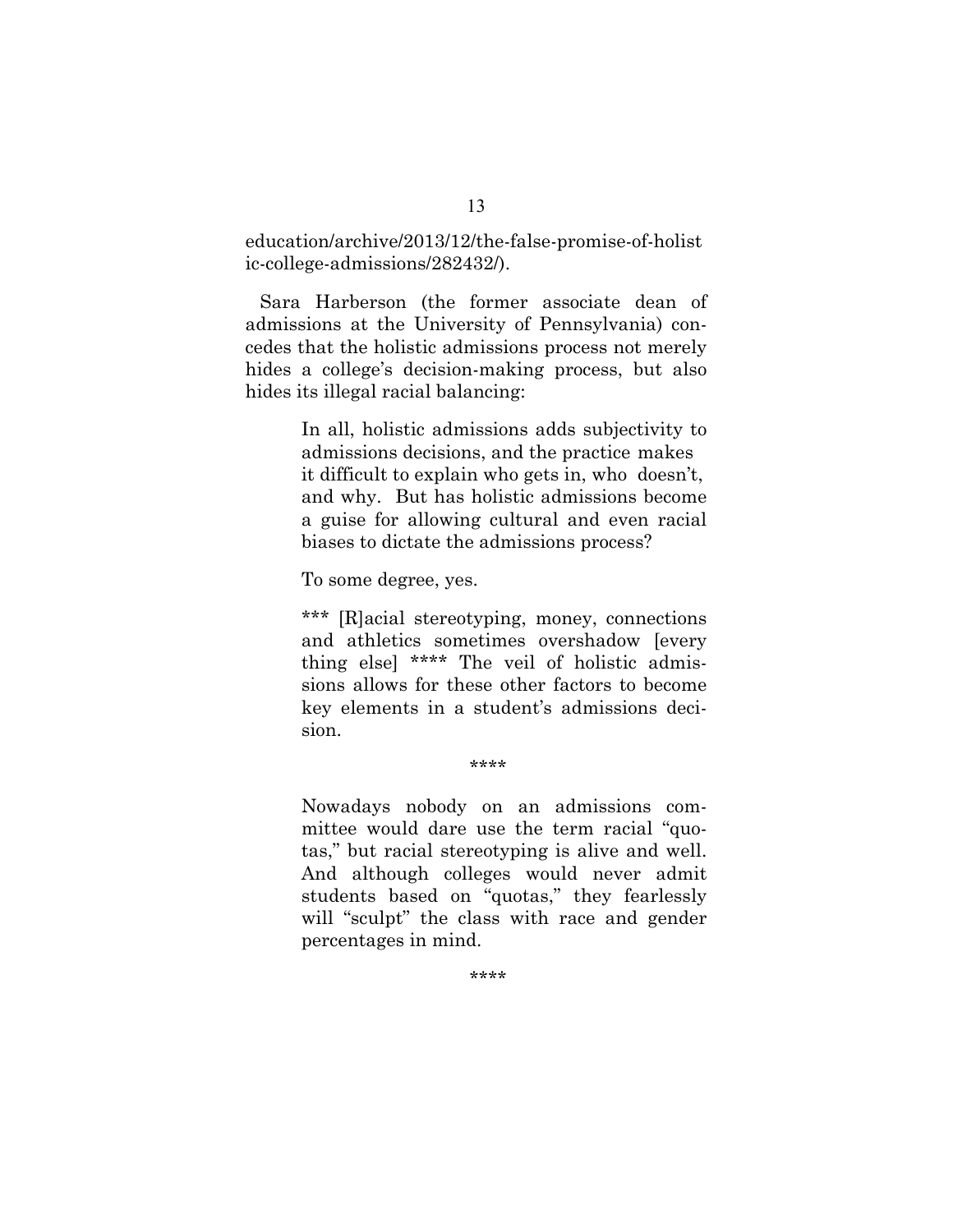In the end, holistic admissions can allow for a gray zone of bias at elite institutions, working against a group such as Asian Americans that excels in the black-and-white world of academic achievement.

\*\*\*\*

Without more transparency, holistic admissions can become an excuse for cultural bias to dictate a process that is supposed to be open doors.

Sara Harberson, *The Truth about "Holistic" College Admissions*, Los Angeles Times (*Op-Ed*, June 9, 2015) (hereinafter,"Harberson") (available at http:// www.latimes.com/opinion/op-ed/la-oe-harberson-asia n-american-admission-rates-20150609-story.html).

Let us now look more closely at how universities use the holistic admissions system to hide their illegal policies and, in particular, their use of race as a way to restrict the number of Asian-Americans for the purpose of racial balancing.

When the admissions statistics at Harvard were first leaked in the 1980s, they showed that "the acceptance rate for Asian-Americans at Harvard was lower than that for white applicants, and their proportion of the freshman class had hovered in a suspiciously narrow range (between 10 and 12 percent)." *See* KARABEL, *supra*, at 501.

Furthermore, more recent data from a variety of elite colleges show that, to receive equal consideration in admissions, on the SAT Asian-Americans had to outperform whites by 140 points, Hispanics by 270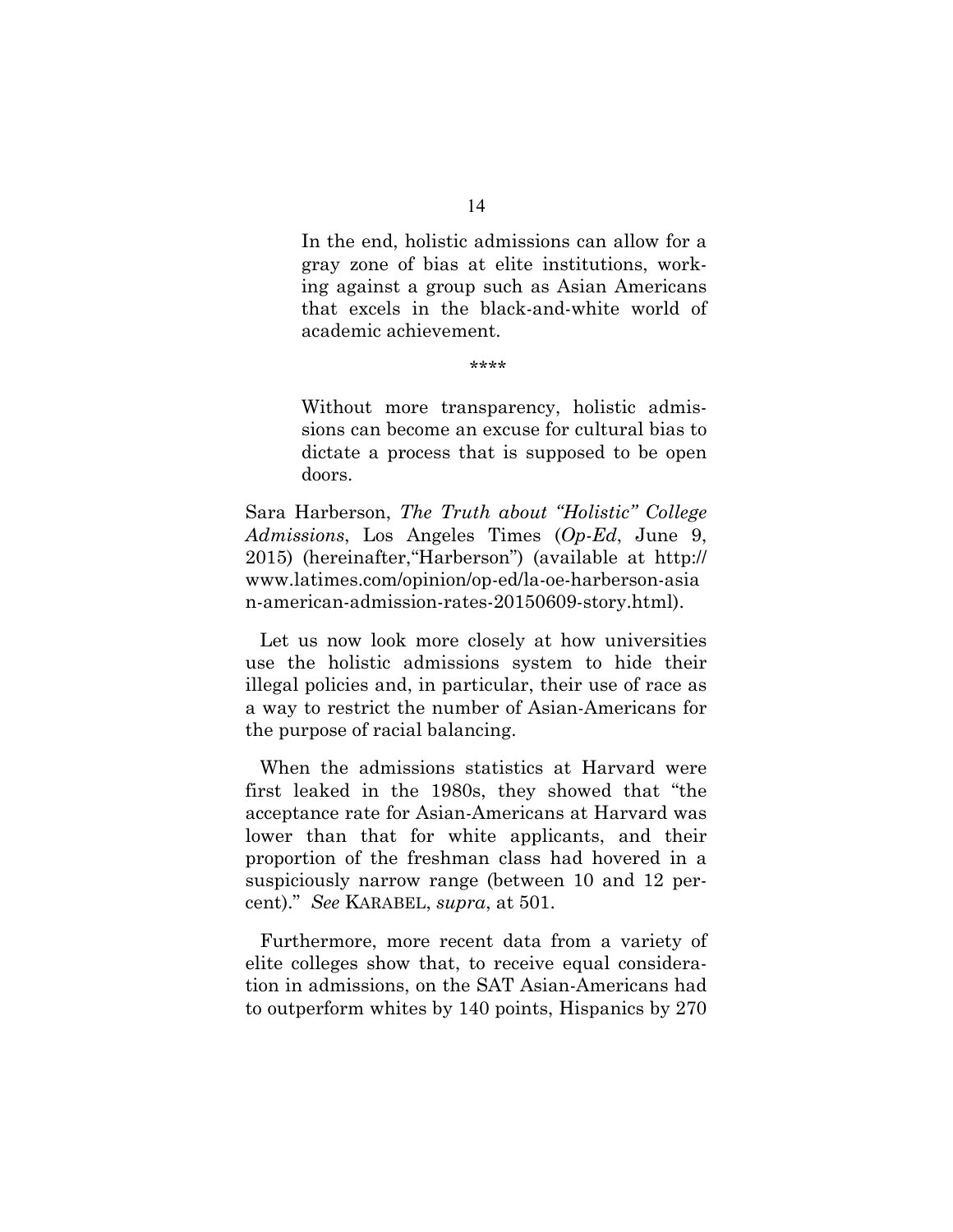points, and Blacks by 450 points out of a possible 1600 points.3 *See* THOMAS J. ESPENSHADE AND ALEXANDRA RADFORD, NO LONGER SEPARATE, NOT YET EQUAL: RACE AND CLASS IN ELITE COLLEGE ADMISSION AND CAMPUS LIFE 92 Table 3.5 (2009).

Thus, as Professor Karabel noted: "At least with respect to academic qualifications, the evidence seemed clear: just like Jews before them, Asian Americans had to meet a different and higher standard than other applicants." KARABEL, *supra,* at 502 (citations omitted).

To justify the disparate treatment between Asian-American and white applicants, Harvard's Admissions Office claimed in 1988 that, "while Asian Americans are slightly stronger than whites on academic criteria, they are slightly less strong on extracurricular criteria." KARABEL*, supra,* at 503 (citation omitted).

However, besides understating the superiority of the Asian-Americans' academic credentials, Harvard was also misrepresenting their non-academic achievements. For example, Brown University's

 $\overline{a}$ 

<sup>3</sup> Data from UT show similar results. For example, in UT's entering class of 2009, among the students admitted outside the Top Ten Percent plan, "Blacks had a mean GPA of 2.57 and a mean SAT score of 1524; Hispanics had a mean GPA of 2.83 and a mean SAT score of 1794; whites had a mean GPA of 3.04 and a mean SAT score of 1914; and Asians had a mean GPA of 3.07 and a mean SAT score of 1991." *See Fisher v. Univ. of Texas at Austin*, 133 S.Ct. at 2431 (Thomas, J., concurring).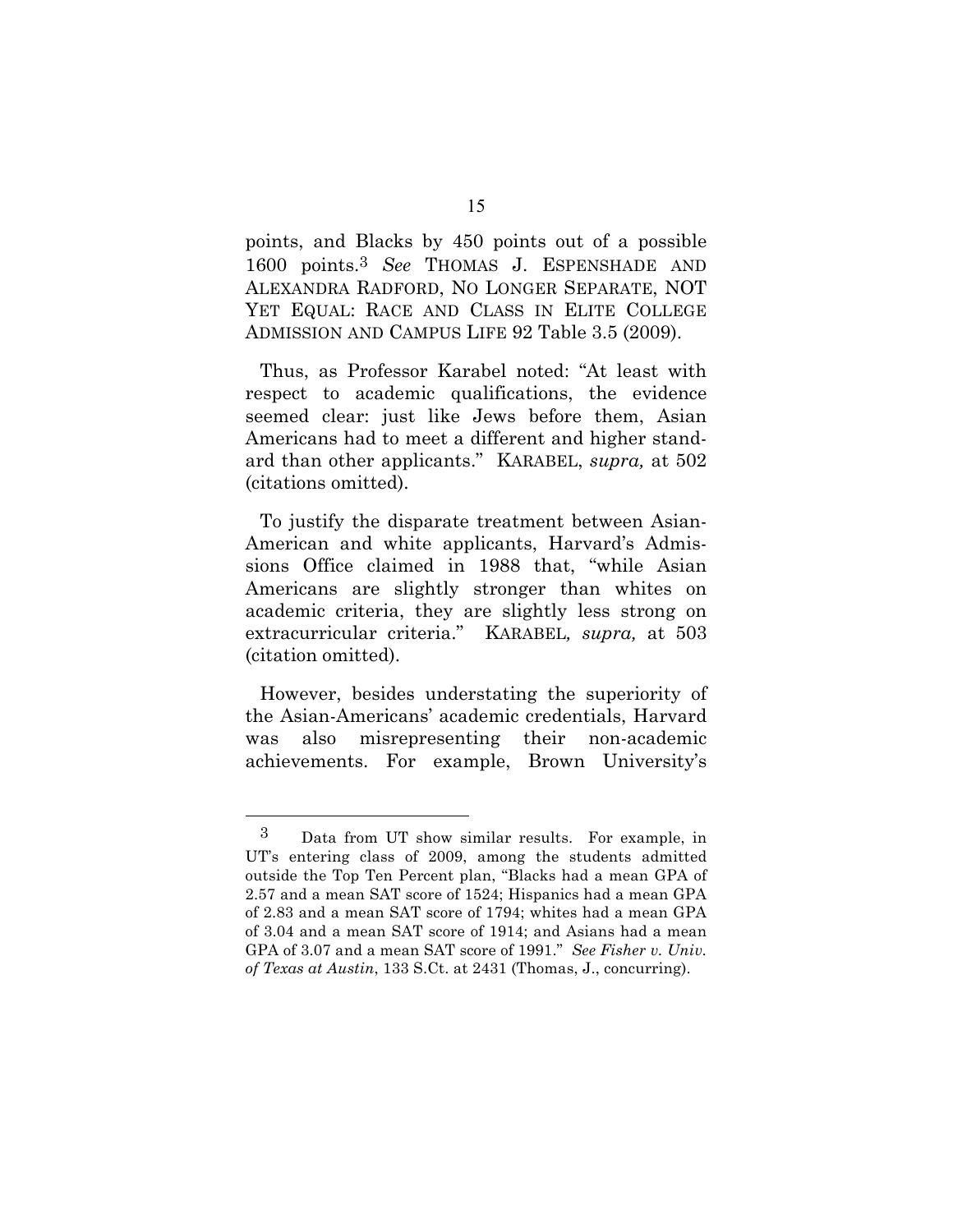much more honest 1984 assessment of its own admissions system found that:

> Asian-American applicants [had] receive[d] \*\*\*\* unjustified low [non-academic] ratings \*\*\* due to the cultural bias and stereotypes which prevailed in the Admissions Office. [This] \*\*\* prevent[ed] admission officers from \*\*\* accurately evaluating the \*\*\* Asian-American[s]."

Brown Univ. Corporation Committee on Minority Affairs, "Report to the Corporation Committee on Minority Affairs From Its Subcommittee on Asian American Admissions" (Feb. 10, 1984) at 4 (quoted in KARABEL*, supra,* at 501).

Since then, many knowledgeable authorities from academia and the media have confirmed the elite colleges' practice of discriminating against Asian-Americans for the purpose of racial balancing:

- Harvard Law Professor Alan Dershowitz stated: "Asian Americans clearly get a big whack — not a tip — in the direction against them. Harvard wants a student body that possesses a certain racial balance." *See* P. Pan, *Ed. Department Clears Harvard: Government Accepts Harvard's "Legacy-Athlete" Explanation*, The Harvard Crimson (Oct. 6, 1990) (hereinafter, "Pan")(available at http://www. thecrimson.com/article.aspx?ref=345511).
- Similarly, Pulitzer-Prize-winning journalist Daniel Golden was quoted as saying: "If you look at the Ivy League, you will find that Asian-Americans never get to 20 percent of the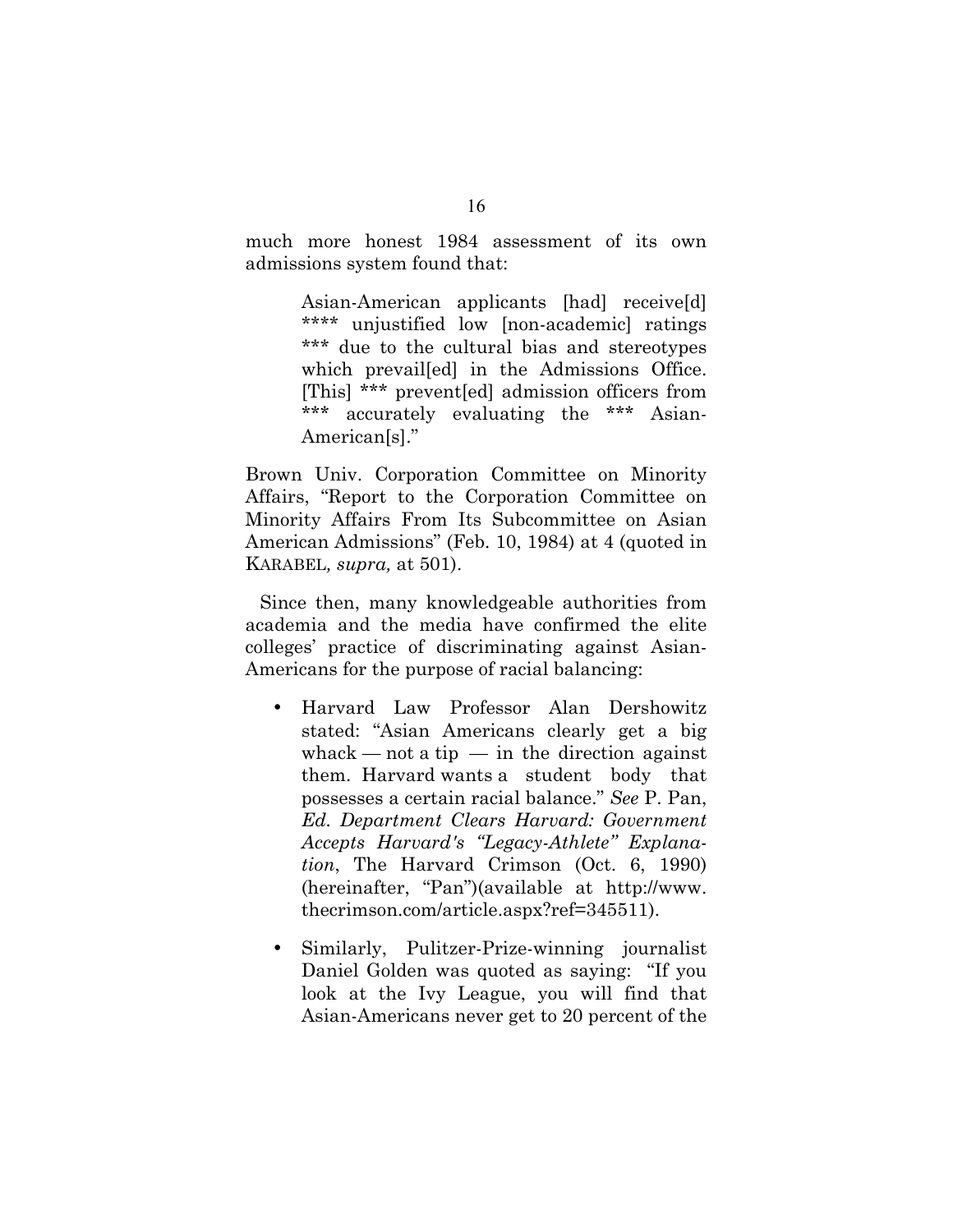class. The schools semi-consciously say to themselves, 'We can't have all Asians.'" *See* Ethan Broner, *Asian-Americans in the Argument*, The New York Times (Nov. 1, 2012) (hereinafter, "Broner").

- "Commenting on \*\*\* [discriminatory college admissions policies] involving Asian applicants, Rod Bugarin, a former admissions officer at Wesleyan, Brown and Columbia, said: 'The bar is different for every [racial] group. Anyone who works in the industry knows that.'" Bronner, *supra*.
- As previously noted, Sara Harberson (the former associate dean of admissions at the University of Pennsylvania) stated that "colleges \*\*\* fearlessly will 'sculpt' the [incoming] class with race \*\*\* percentages in mind." *See* Harberson, *supra*.

Accordingly, numerous researchers are now calling Asian-Americans "the new Jews" in college admissions because Asian-Americans are being subjected to the same kind of discrimination and racial balancing as Jews used to be.

For example, as Daniel Golden explained:

Asian Americans are the new Jews, inheriting the mantle of the most disenfranchised group in college admissions. The nonacademic admissions criteria established to exclude Jews, from alumni child status to leadership qualities, are now used to deny Asians. "Historically, at the Ivies, the situation of the Asian minorities parallels very closely the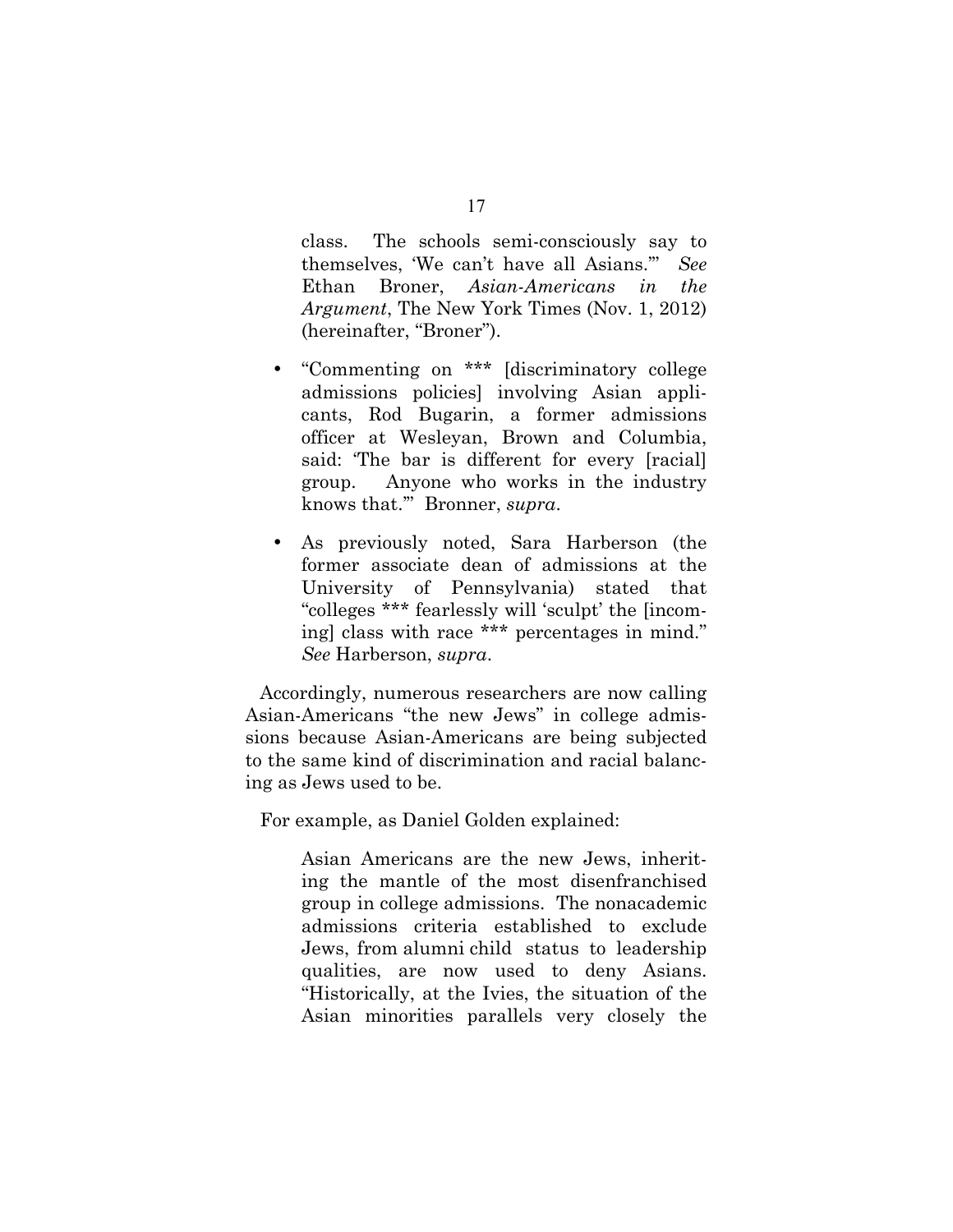situation of the Jewish minorities a half century earlier," said former Princeton provost Jeremiah Ostriker.

#### \*\*\*\*

[J]ust as they [universities] constrained Jewish enrollment \*\*\*, they now set a higher bar for Asian American applicants, freezing out students who would be considered scholastic superstars if they hailed from a different heritage.

\*\*\*\*

Like Jews during the quota era, Asian Americans are overrepresented at selective colleges compared with their U.S. population \*\*\* but are short-changed relative to their academic performance. \*\*\*

Now as then, a lack of preferences can be a convenient guise for racism.

DANIEL GOLDEN, THE PRICE OF ADMISSION: HOW AMERICA'S RULING CLASS BUYS ITS WAY INTO ELITE COLLEGES — AND WHO GETS LEFT OUTSIDE THE GATES at 199-201 (2006). *See also* Charles Murray, *At the Ivies, Asians are the new Jews*, AEIdeas (Dec. 11, 2012) (available at http://www.aei.org/publication /at-the-ivies-asians-are-the-new-jews/); Ron Unz, *The Myth of American Meritocracy: How corrupt are Ivy League admissions?* The American Conservative (Nov. 28, 2012)(available at http://www.theamerican conservative.com/articles/the-myth-of-american-meri tocracy/).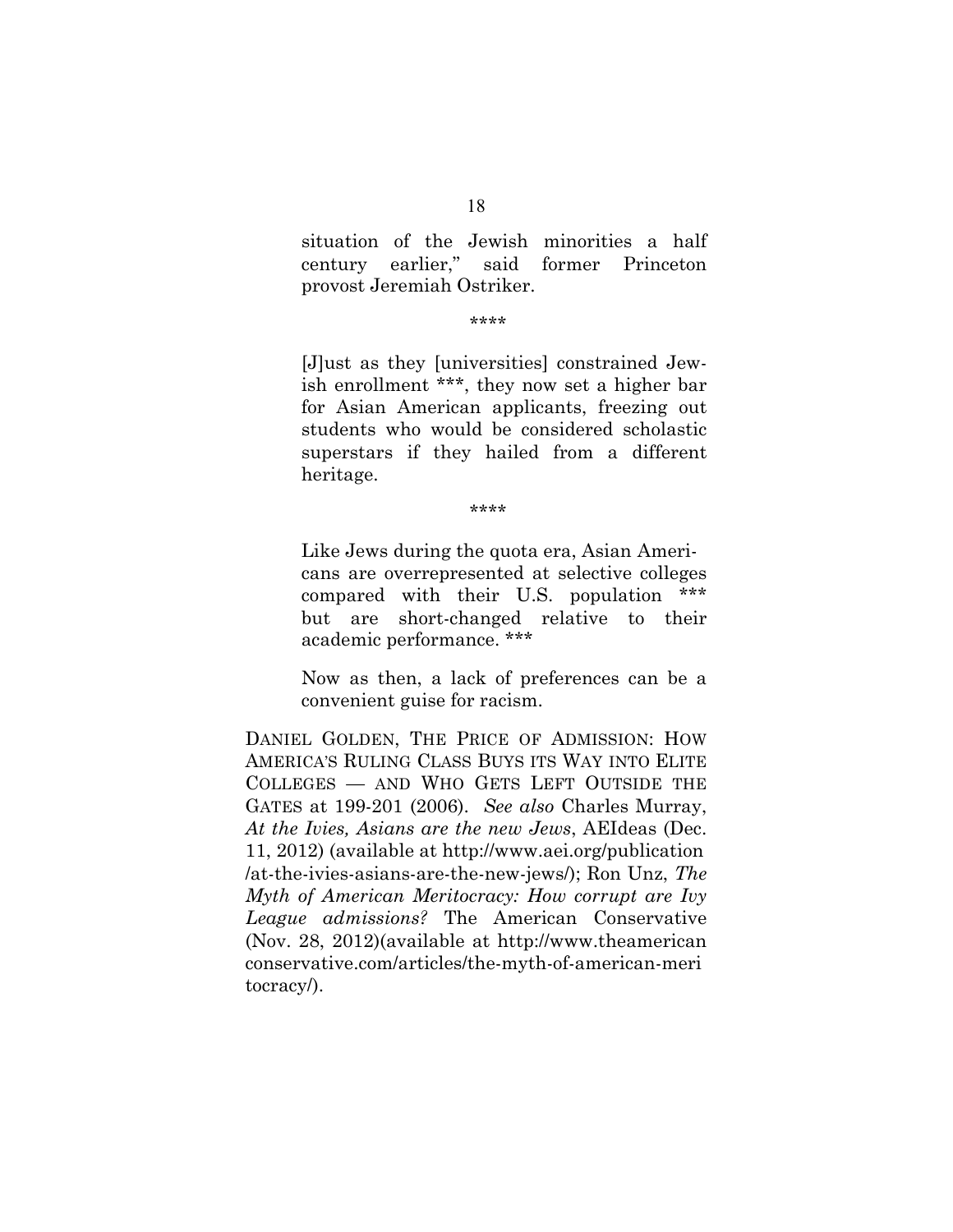# **B. This Court's Ban on Illegal Racial Discrimination in University Admissions Has Been Ineffective**

This Court's modern jurisprudence on the use of race in university admissions consists of *Regents of Univ. of Calif. v. Bakke*, *supra*; *Gratz v. Bollinger*, *supra*; *Grutter v. Bollinger*, *supra*; and *Fisher v. Univ. of Texas at Austin* ("*Fisher I*"), *supra*. The reason this subject keeps returning is that this Court's ban on the subset of race-conscious admissions policies that is illegal has been ineffective*.*

This Court's prior decisions had three main holdings. The first holding was that, to achieve diversity, *see, e.g., Grutter v. Bollinger*, 539 U.S. at 328, race could be used as a "plus" — as opposed to a minus factor in university admissions. *Id*. at 334.

Second, to prevent "illegitimate racial prejudice or stereotype," *see Grutter*, 539 U.S. at 333 (citation omitted), the manner chosen to achieve diversity must be "narrowly tailor[ed]" and use a "less restrictive means." *Id.* at 339-340 (citation omitted). For example, applicants must be evaluated in comparison with the entire applicant pool. *Id*. at 334-335.

 The third holding was the problematic one. The Court held that race had to be considered as part of an individualized "holistic" process that considered all of the applicant's qualities. *See, e.g., Grutter v. Bollinger*, 539 U.S. at 337.

 However, like a sausage-making factory, the holistic process shrouds admissions decisions in a veil of secrecy. Indeed, it was originally created specifically to *hide* discrimination against Jews and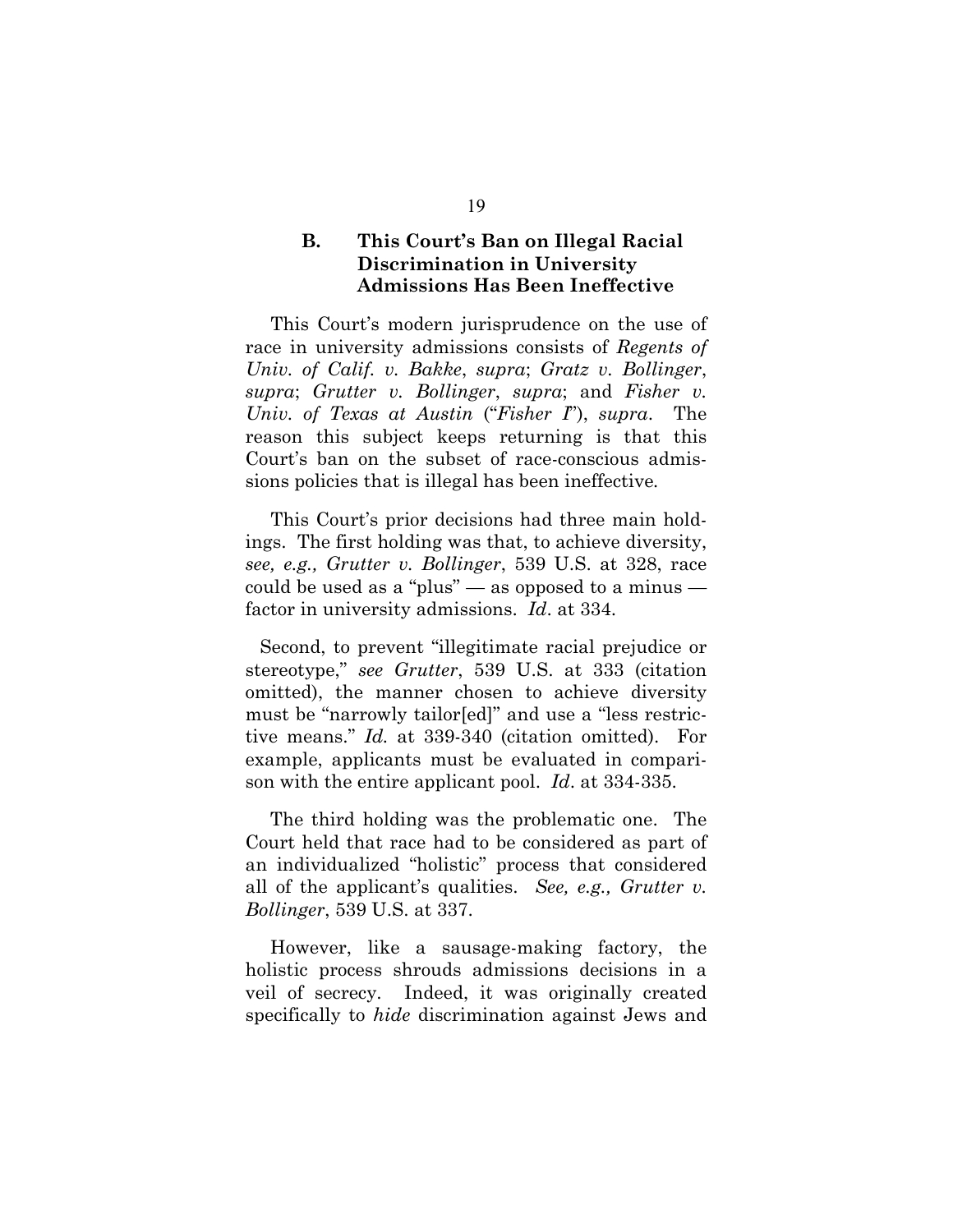to allow the colleges to admit or reject anyone they wanted and *for any reason*. Even today, it is used to hide not only illegal racial balancing but also outand-out corruption. Thus, with a holistic system, no one other than the universities can know whether race was used as a plus or minus factor — or the weight that was given to race. This, of course, gives the universities a license to cheat (which, as history has demonstrated, they have a *propensity* to do).

Reasonable people can disagree about whether the first of these holdings — that is, permitting race to be used as a plus factor in admissions — was proper. But everyone should be able to agree that the third holding was very *improper*. For what the third holding essentially told the universities was this: If you use race as a factor in admissions, then do so in such a way that no one else will know whether you have done it legally or illegally. So the Court's prior decisions were flawed to the extent that they were telling universities to hide their use of race even or especially — if it exceeded the bounds of the law.

 Nonetheless, in creating the third holding, this Court had good motives. It wanted to permit affirmative action for the descendants of slavery, but without being so obvious about it as to provoke the ire of the public. However, what the Court overlooked is that, when you give someone a license to cheat, you cannot predict how that person will use it. And, in this situation, the universities are using this license to *help* African-Americans, but also to *hurt* Asian-Americans.

 Thus, universities are using race — both for and against applicants — as a decisive factor in admis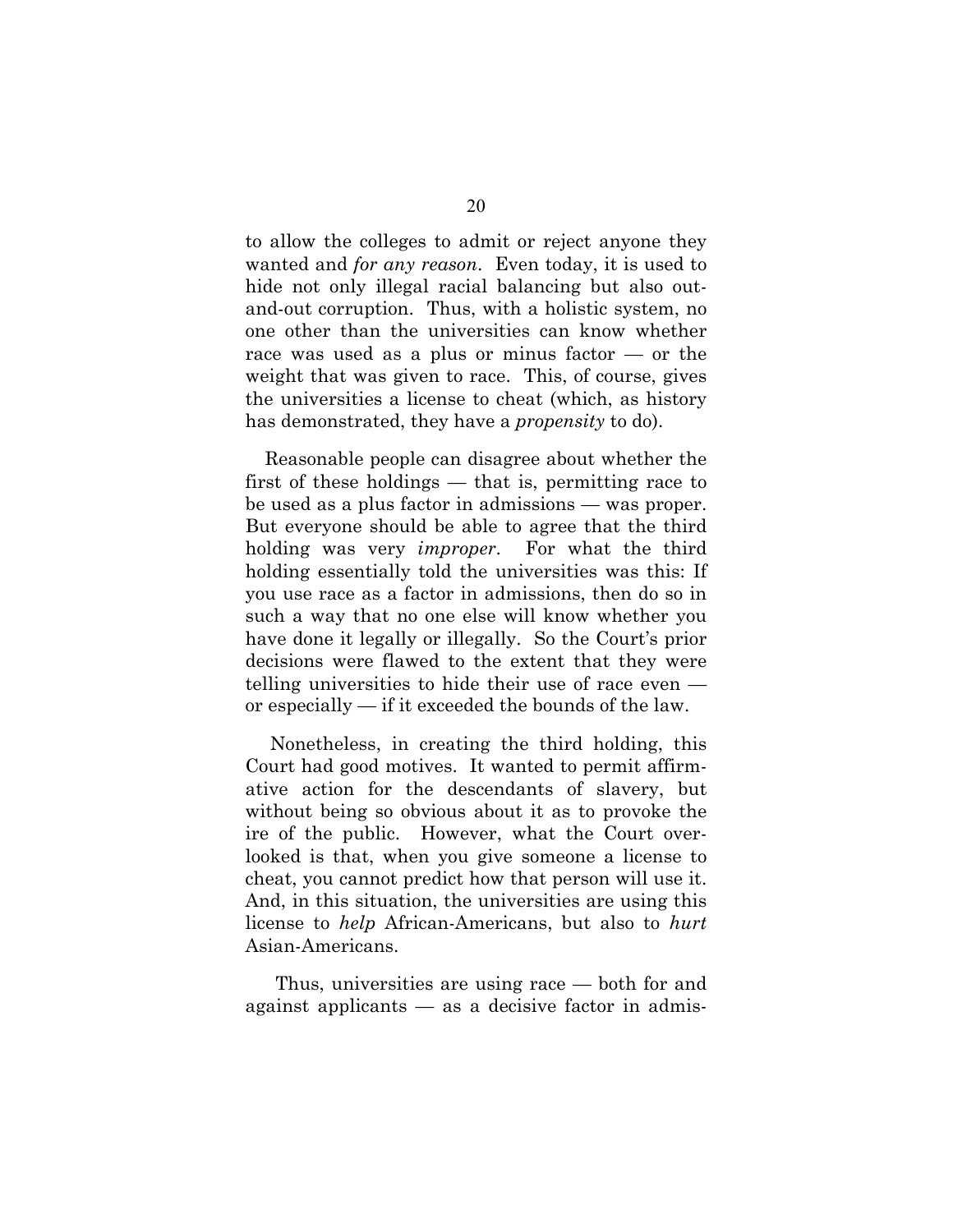sions decisions without caring that they are breaking the law. Instead, the universities are only concerned with hiding what they do inside an opaque holistic process so that they will not get caught. As a result, this Court's ban on illegal racial discrimination has been *ineffective* for Asian-Americans. Moreover, court decisions that are not followed up by enforcement suggest that the perception of legitimacy is more important than legitimacy itself.

Rather than accept our word for this, take a look at what two neutral observers — spanning the years 1988 to the present day — have said on this topic.

 To begin with, the head of the U.S. Justice Department's Civil Rights Division, Assistant Attorney General William Bradford Reynolds, stated in 1988:

> [M]any of the country's elite universities may well be practicing discrimination against Asian-American student applicants — that is, evaluating their applications differently from the applications of non-Asian students of comparable qualifications.

> > \*\*\*\*

In practice, th[e] "diversity" explanation operates more often than not as a "cover" for the allocation of freshman positions based on race — precisely the evil condemned in Bakke. Admissions results are less and less the product of \*\*\* decisionmaking \*\*\* on a case-bycase basis \*\*\*\* [G]roup statistics in many universities drive the admissions decisions, at the expense of individual achievement. While specific numbers of places are no longer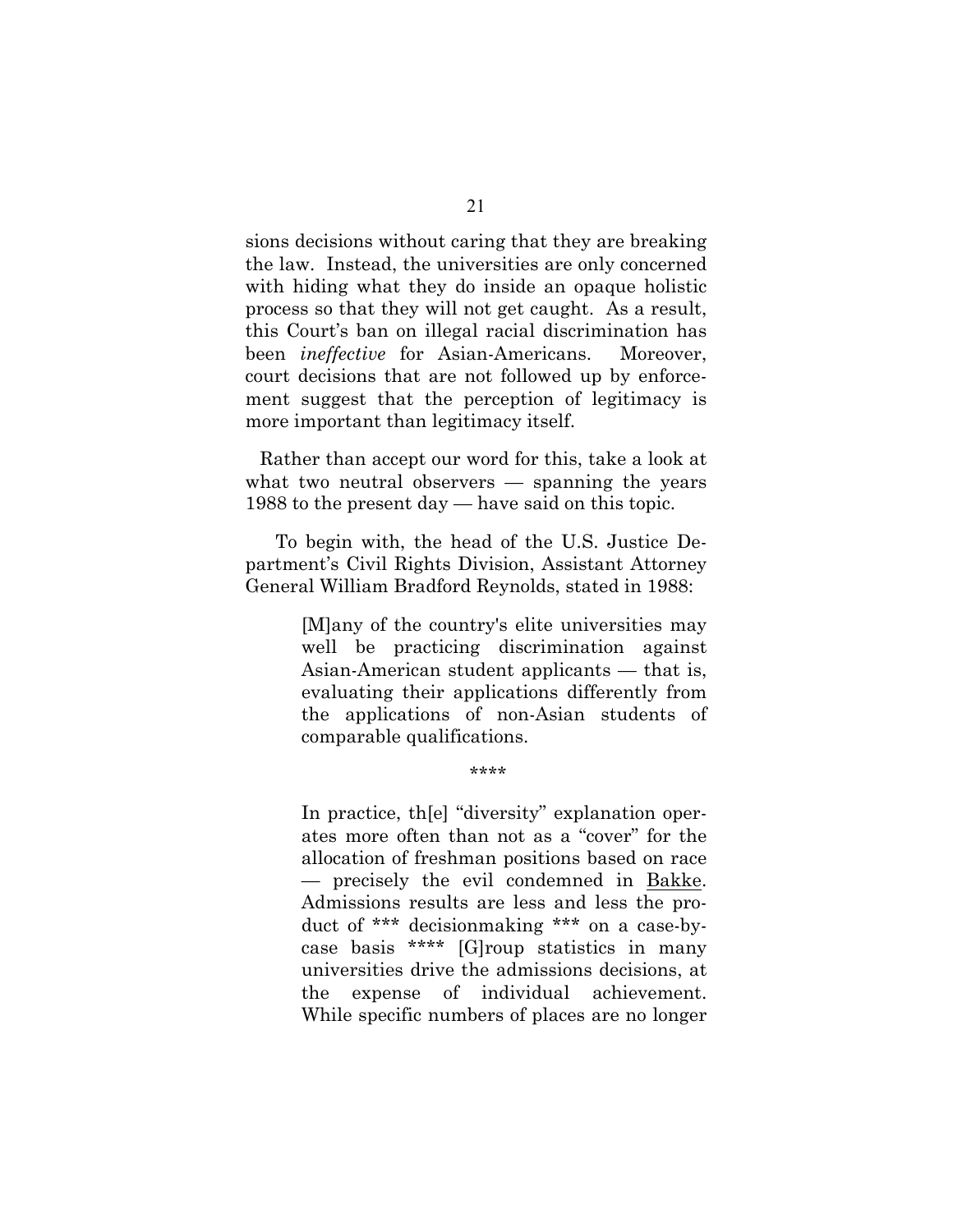overtly set aside, percentages are regularly assigned as a method of reserving slots for different minority and nonminority groups. The losers under such a regime are those high school graduates deserving admission but passed over for less qualified applicants who are taken in order to satisfy percentage benchmarks.

William Bradford Reynolds, *Discrimination against Asian-Americans in Higher Education: Evidence, Causes, and Cures*, Remarks presented at the Symposium on Asian American University Admissions at 9, 13, 14 (Washington, DC, Nov. 30, 1988) (hereinafter, "Reynolds"). Retrieved from ERIC database. (ED308730) (Available at http://files.eric.ed.gov/full text/ED308730.pdf).

 However, perhaps the most well-known and recent case where "[h]olistic admissions \*\*\* provided a cover for illegal discrimination" was and is at UCLA. *See* Richard Sander, *The Consideration of Race in UCLA Undergraduate Admissions*, (Oct. 20, 2012)(available at http://www.seaphe.org/pdf/ucla admissions.pdf).

> UCLA \*\*\* used large racial preferences until the Proposition 209 ban took effect in 1998.

> \*\*\* [T]here was indeed a post-209 drop in minority enrollment as preferences were phased out. \*\*\* [I]n 2006, there was a particularly low yield \*\*\*, so much so that the university reinstituted covert, illegal racial preferences.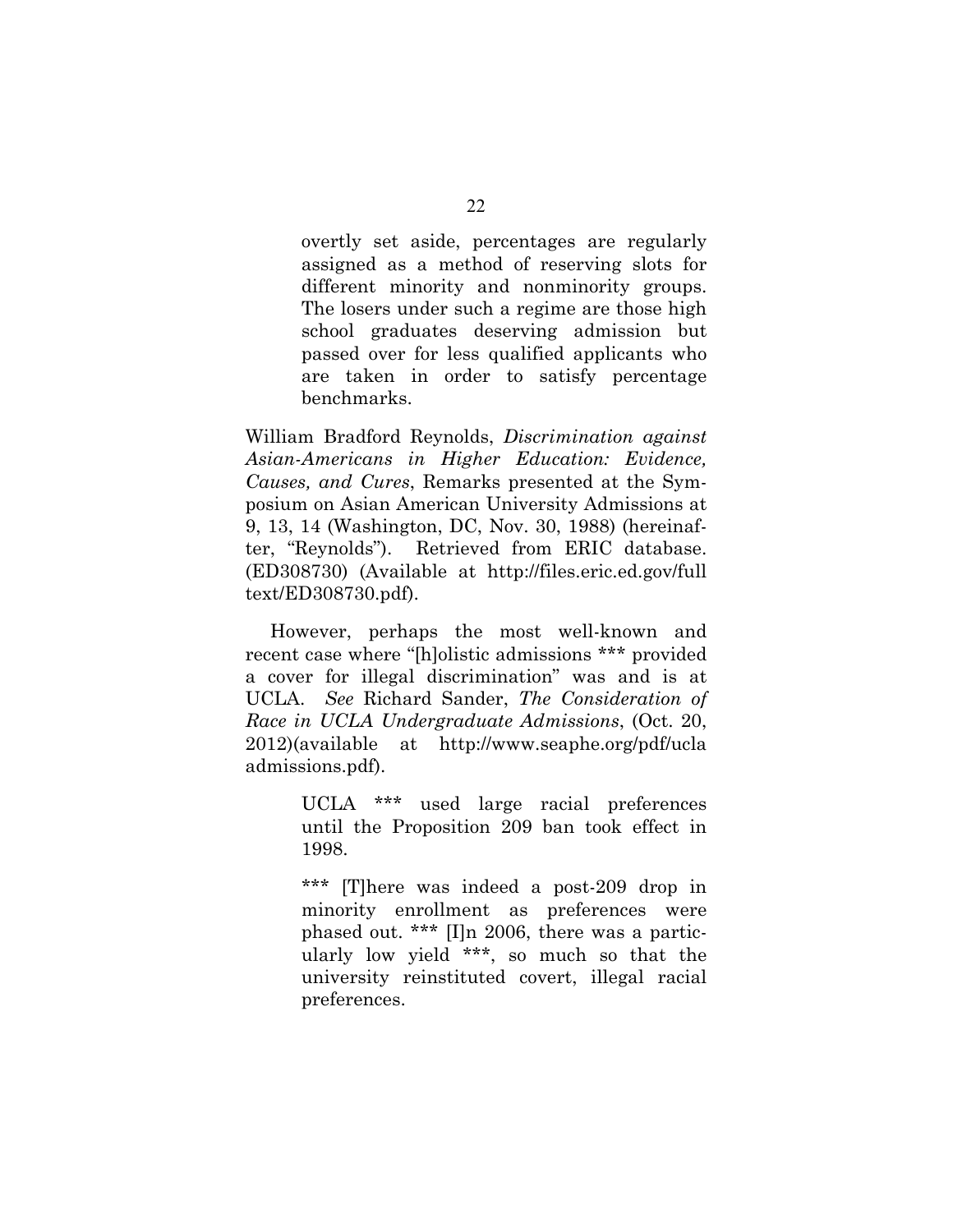Richard Sander and Stuart Taylor, Jr., *The Painful Truth About Affirmative Action*, The Atlantic (Oct. 2, 2012) (available at http://www.theatlantic.com/natio nal/archive/2012/10/the-painful-truth-about-affirmati ve-action/263122/).

Professor Tim Groseclose (who served on the faculty committee responsible for oversight of undergraduate admissions at UCLA from 2005-2008) explained how UCLA carries out a policy of illegal racial balancing through its holistic admissions system:

> UCLA is cheating on admissions. \*\*\* [A]dmissions staff members \*\*\* learn the race of applicants; then, in violation of Proposition 209, readers [of applications] use such information to evaluate applicants. [S]uch practices are de facto implementation of racial preferences.

> > \*\*\*\*

[A] more accurate term for the act that I described is "malfeasance," since the act is a violation of California law, which disallows universities to use race as a factor in admissions.

#### \*\*\*\*

[T]he chancellor of the university, Norm Abrams, [told my committee:] "Several constituencies of UCLA are distressed and upset about the very low numbers of African American freshman. The political angst and concern is enormous. \*\*\* The numbers of under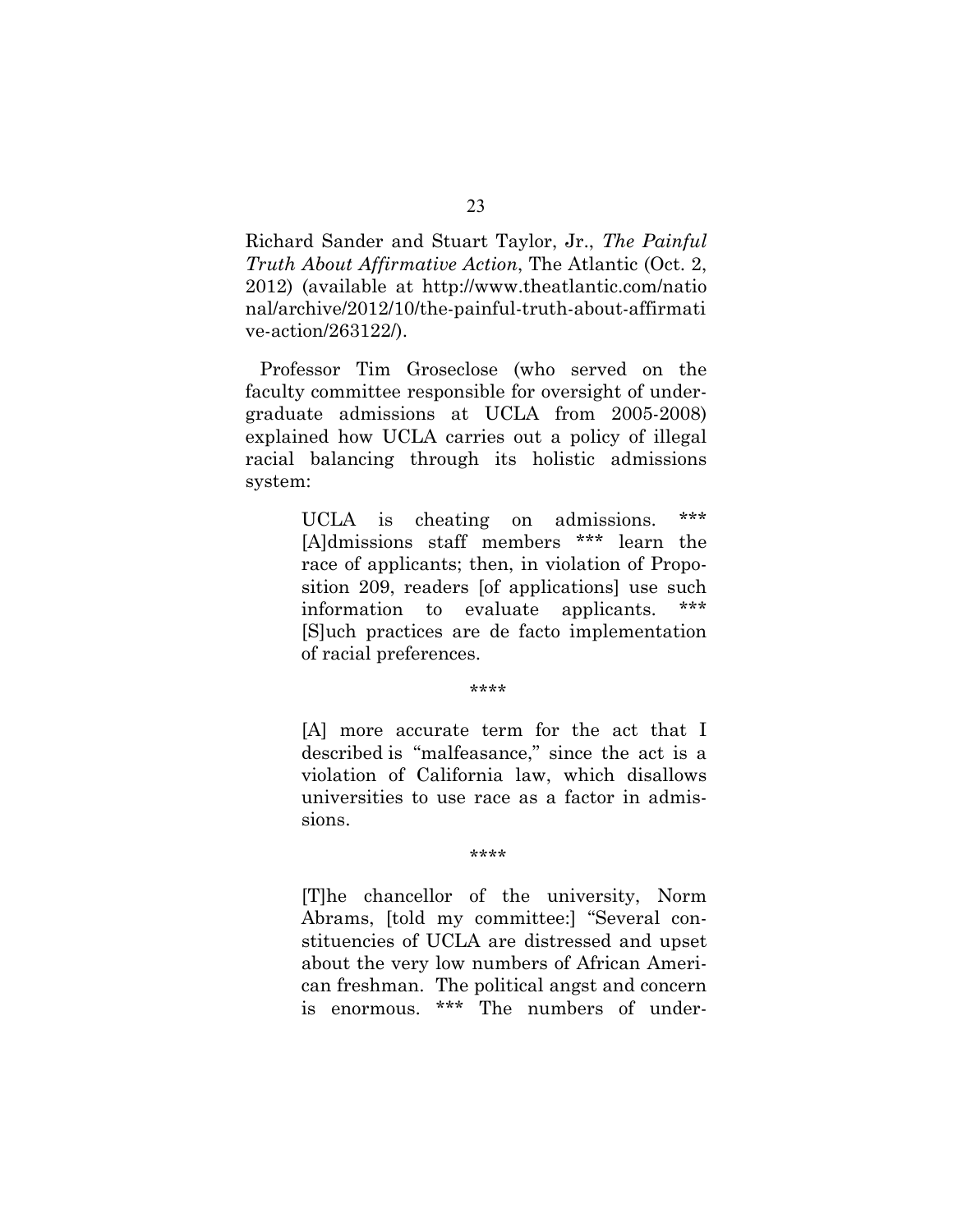represented minorities on campus are too small. \*\*\* I ask that you make the whole admissions process holistic."

#### \*\*\*\*

It was obvious that the admissions staff was under intense pressure to admit more African Americans. It was also obvious that the main purpose of [the] holistic system was to facilitate that goal, by allowing all readers to learn the race of applicants who report race on personal essays.

\*\*\*\*

As Chancellor Abrams and many others admitted, the main reason for the switch to a holistic system was to increase the number of African American students. Judged by this standard, the switch was successful.

Tim Groseclose, *Report on Suspected Malfeasance in UCLA Admissions and the Accompanying Cover-Up* (Aug. 28, 2008) at 2-5 (available at http://www.ssc net.ucla.edu/polisci/faculty/groseclose/CUARS.Resign ation.Report.pdf). *See* TIM GROSECLOSE, CHEATING: AN INSIDER'S REPORT ON THE USE OF RACE IN ADMISSIONS AT UCLA (2014).

Finally, thanks to numerous current and former admissions directors, we now know *exactly* how the elite colleges are perverting the holistic admissions system.

In *Grutter v. Bollinger*, 539 U.S. at 334, this Court reaffirmed the principle that "universities cannot establish quotas for members of certain racial groups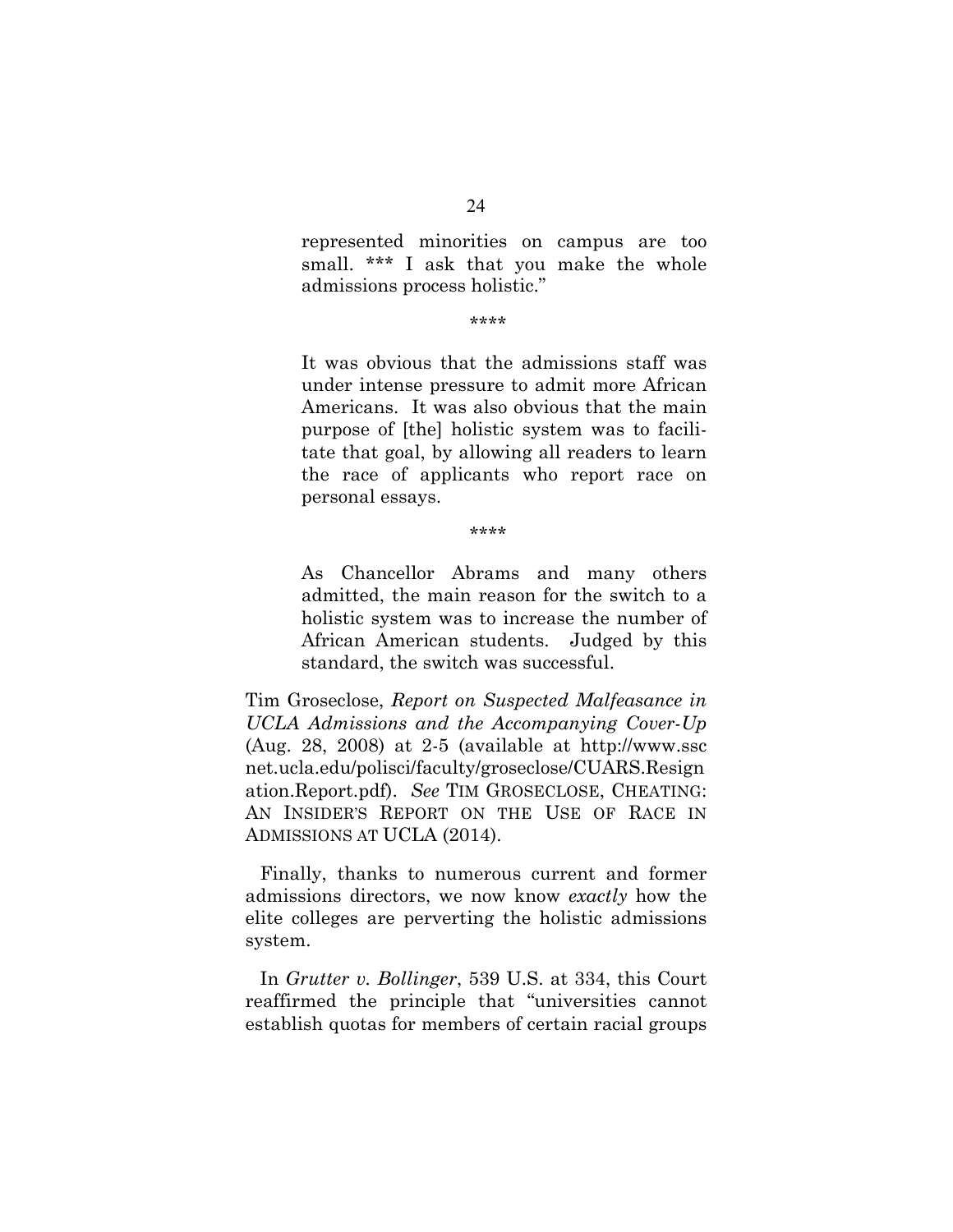or put members of those groups on separate admissions tracks" (citing *Bakke*, 438 U.S. at 315-316 (opinion of Powell, J.)). However, in direct violation of this Court's past rulings, the elite colleges nonetheless place Asian-Americans and other minority applicants on separate tracks where they only compete against themselves, essentially creating quotas.

As Steve Cohen, an attorney and author of a book on college admissions, recently explained:

[T]here is a quota system at work.

\*\*\*\*

[A]t elite colleges \*\*\* smarts — \*\*\* represented by high SAT scores and grades \*\*\*  $$ come into play *only after* an applicant's "tag" — his or her target group is assigned. That's because top schools are \*\*\* looking \*\*\* [for] [k]ids who fill key niches on campus. \*\*\*

[T]he largest niche to be filled is academic.

Other important niches include athletics, performing arts, legacies, and yes, diversity. \*\*\* [G]etting racial minorities onto campus would be a priority.

\*\*\*\*

The very wealthy and famous are also a sought-after target niche. \*\*\*

Within each of these niches the admissions office will look for \* \* \* those [kids] likely to survive the school's academic rigors.

\*\*\*\*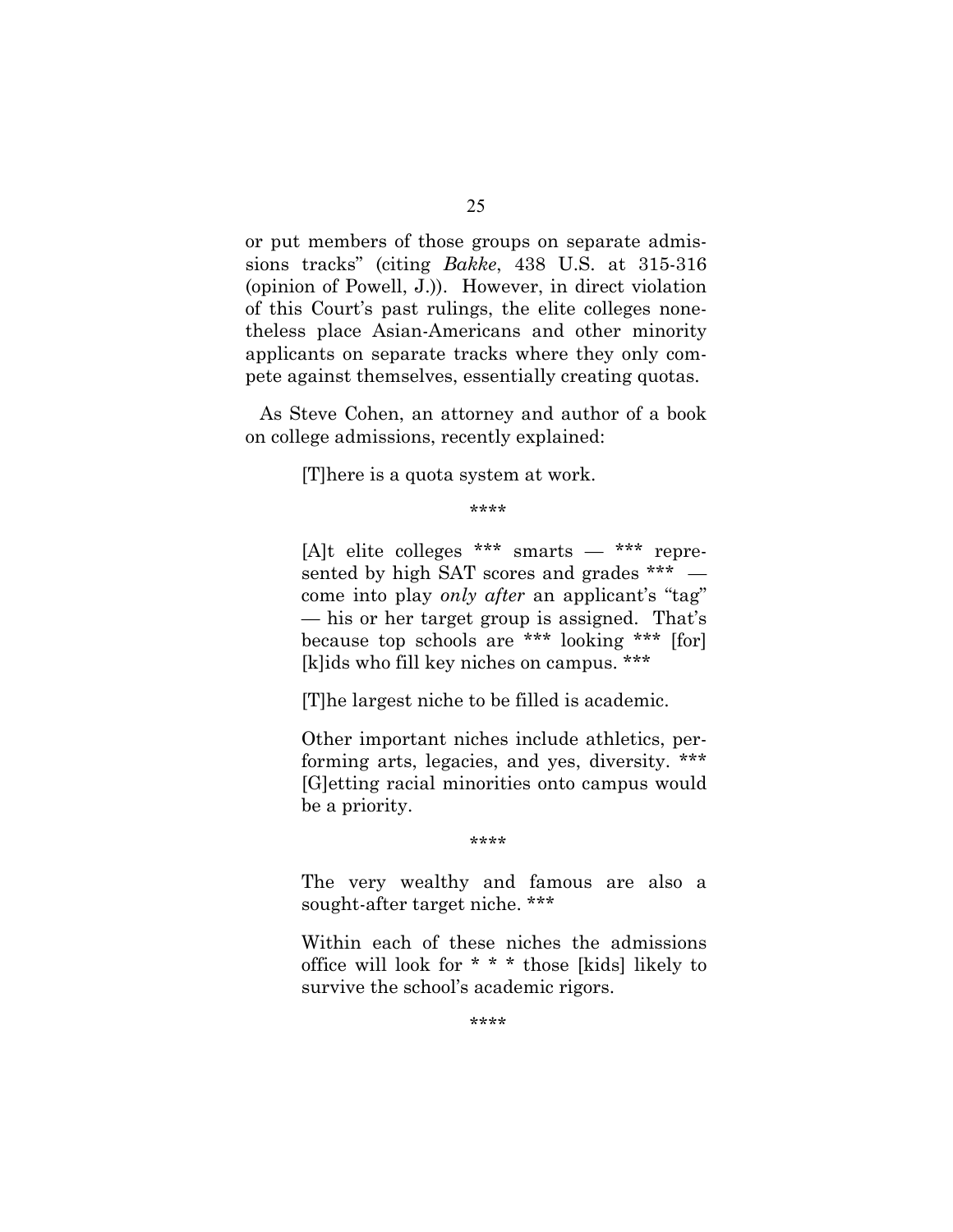Without another tag, it is within the academic niche that smart kids compete — basically against each other. \*\*\* [It is wrong to] assume[] the Asian American kids are competing against Blacks, Hispanics and Caucasians. \*\*\* [T]hey're not; they're competing against all just-smart kids; mainly each other.

Steve Cohen, *The Secret Quotas in College Admissions,* Forbes.com (July 6, 2015) (available at http:// www.forbes.com/sites/stevecohen/2015/07/06/the-sec ret-quotas-in-college-admissions/)(emphasis added).

Mr. Cohen's information has been confirmed by many admissions counselors. For example, according to former Cornell admissions officer Nelson Urena: "[D]emographic data is used to aggregate students into pools with similarities along certain demographic statistics. The honest fact is that \*\*\* Asian American students \*\*\* fall \*\*\* in \*\*\* [their own] pool." *See* Abby Jackson, *Ex-Ivy League admissions officer reveals why it's sometimes tougher for Asian kids to get in*, Business Insider (Aug. 12, 2015) (available at http://www.businessinsider.com/ivyleague-admissions-officer-explains-why-its-sometime s-tougher-for-asian-kids-to-get-in-2015-8).

Indeed, a survey of 63 of the most-competitive colleges conducted by Rachel B. Rubin, a doctoral student in education at Harvard, concluded:

When an applicant has an exceptional talent (e.g. music, athletics) or is part of a severely underrepresented group at the institution, the applicant \*\*\*\* may compete only among those with the same talent or within the same group. \*\*\*\* As a result, disparities may arise between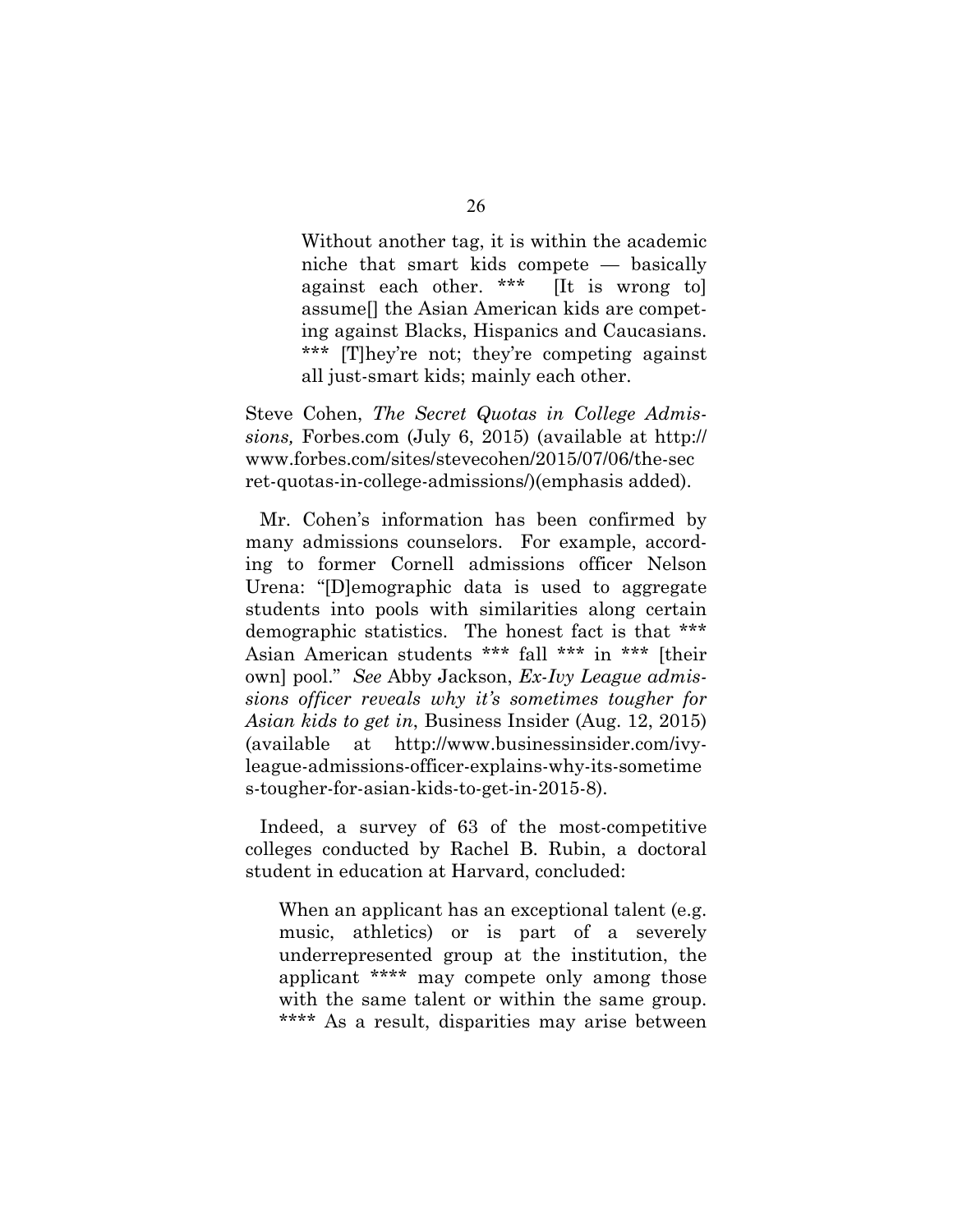the levels of academic merit of certain subgroups of students. \*\*\* That \*\*\* contradict[s] \*\*\* the Supreme Court's directives on how minority status may be considered.

*See* Scott Jaschik, *How They Really Get In*, Inside HigherEd.com (April 9, 2012)(available at https://ww w.insidehighered.com/news/2012/04/09/new-research -how-elite-colleges-make-admissions-decisions). course, the disparities that we previously saw among the various racial groups with regard to grades and SAT scores, *see supra* pp. 14-15 and 15, n. 3, are consistent with the use of separate admissions tracks.

What is particularly disconcerting about this information is that it shows that the elite colleges have never really changed their policies to conform to this Court's rulings. For example, in 1992

> [t]he [U.S.] Education Department found that [Boalt Hall,] the law school [at the University of California at Berkeley,] employed a practice of placing minority candidates into separate tracks, so that minority candidates competed only with members of their own groups \*\*\*\* The Education Department's investigation was instituted, according to press reports, after an Asian applicant received a letter essentially saying she was on the "Asian waiting list." Boalt Hall agreed, without an admission of guilt, to change its policy of "isolating minority applicants from the general pool."

Richard D. Kahlenberg, *Class-Based Affirmative Action*, 84 CALIF. L. REV. at 1051, n. 84 (1996) (hereinafter, "Kahlenberg")(citations omitted).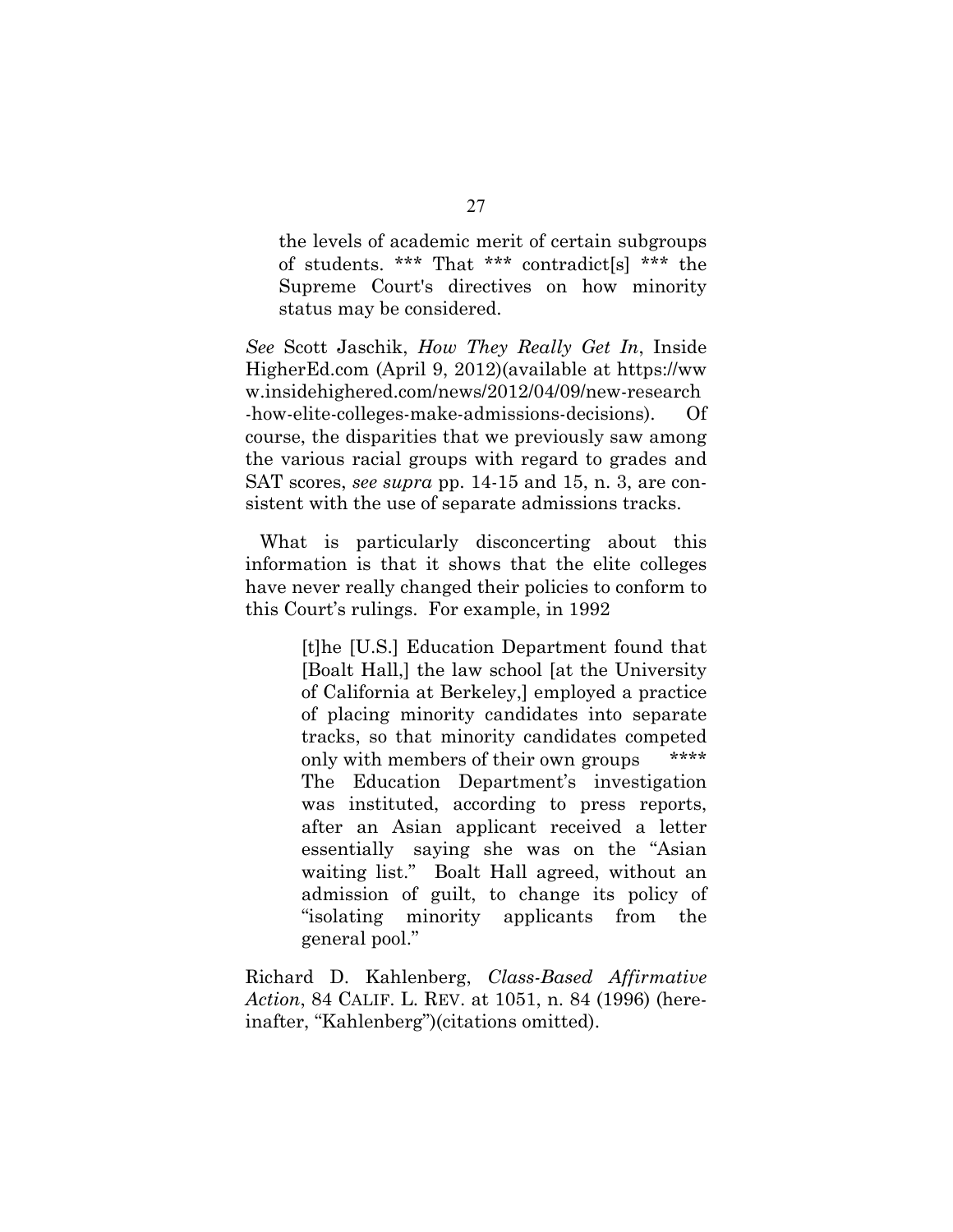Even more disturbing was the reaction to the Education Department's findings by the dean of the Berkeley law school. Stating that "[w]e are proud of this policy," the dean added that "[w]e think we can correct these concerns about our program with very minor procedural changes and continue the thrust of our program." Kahlenberg at 1051, n. 84 (citations omitted). This shows the ease with which the universities think that they can *hide* their illegal policies, thereby making this Court's rulings "meaningless" in the eyes of some legal scholars. *Id.* at 1051.

Accordingly, the universities use the holistic admissions process to hide (1) their use of racialminority status as a *negative* or *unfavorable* factor for Asian-Americans; (2) their use of separate admissions tracks (a kind of quota) for different racial minorities; and (3) their use of race — both for and against applicants — as a decisive factor for the purpose of racial balancing. In all three instances, this constitutes illegal racial discrimination.

For, as this Court has consistently held, a university may only "consider[] racial minority status as a positive or favorable factor in a university's admissions process." *Fisher I*, 133 S.Ct. at 2417. Then, "a university may consider race or ethnicity only as a 'plus' in a particular applicant's file, without insulat- [ing] the individual from comparison with all other candidates." *Grutter v. Bollinger*, 539 U.S. at 334 (citation and internal quotation marks omitted). Finally, a university may do so only to achieve diversity, not racial balancing. *Fisher I*, 133 S.Ct. at 2419.

Nonetheless, there is cause for hope because some members of this Court are aware that the elite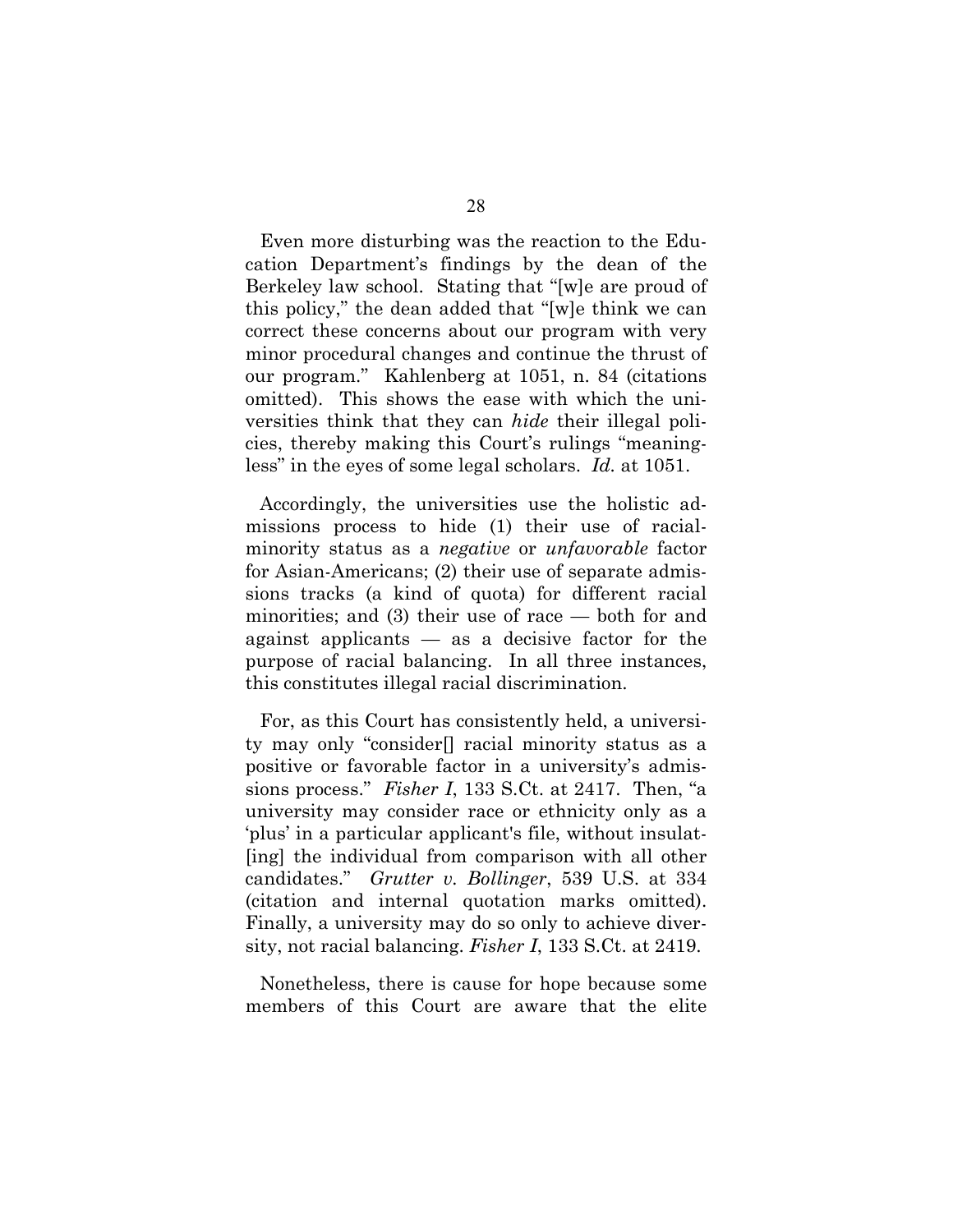colleges will ignore the Court's rulings when they interfere with what the colleges want to do. (So, if the Court will not enforce its rulings, then at least maybe the Court will allow applicants to college to use the self-help methods that will be proposed later on in this brief.)

As Justice Ginsburg stated in *Gratz*:

One can reasonably anticipate \*\*\* that colleges and universities will seek to maintain their \*\*\* [race-based admissions] whether or not they can do so in full candor through adoption of \*\*\* plans of the kind here at issue. Without recourse to such plans, institutions of higher education may resort to camouflage \*\*\*\* [thereby] achieving similar numbers through winks, nods, and disguises.

*Gratz v. Bollinger*, 539 U.S. at 304 (Ginsburg, J., dissenting).

In response to Justice Ginsburg's comment, this Court's majority opinion in *Gratz* rightly questioned why, if the universities will pursue their policies of racial balancing "whether or not they violate the United States Constitution" (as Justice Ginsburg had implied), the Court "should defer" to the universities' judgment. *Gratz v. Bollinger*, 539 U.S. at 275, n. 22. Why indeed?

The majority opinion then suggested (albeit facetiously) that there was an alternative way to dealing with the universities' violations: The Court could simply "chang[e] the Constitution so that it conforms to the conduct of the universities." *Gratz v. Bollinger*, 539 U.S. at 275, n. 22.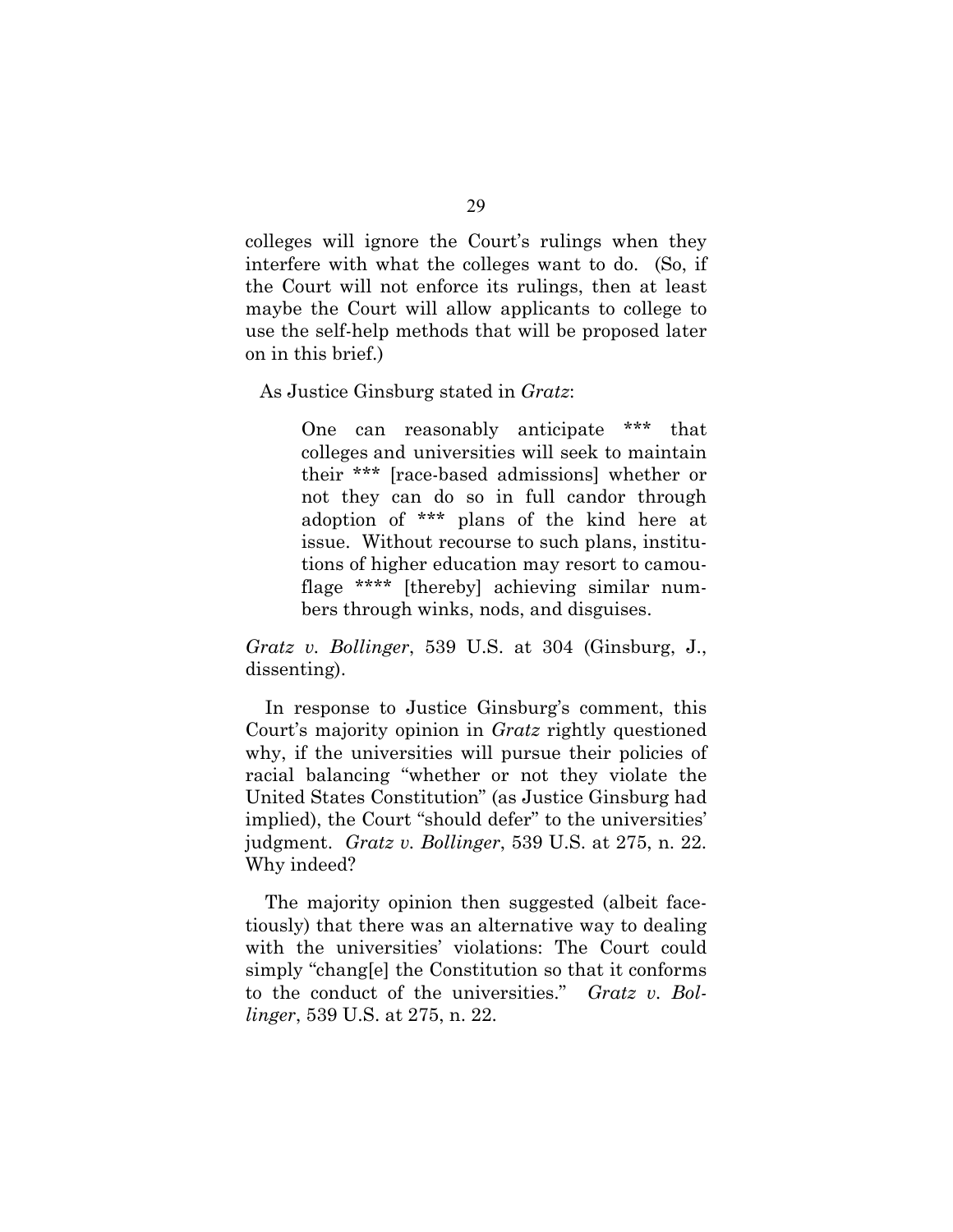However, neither looking the other way while the universities "violate the United States Constitution" nor having this Court "chang[e] the Constitution" is necessary. For, between these two extremes, there is a far better alternative. In fact, the majority's wish that the universities' violations be dealt with "by requiring the universities to obey the Constitution," *Gratz v. Bollinger*, 539 U.S. at 275, n. 22, could be realized by a simple, commonsense set of rules that would *prevent* most of these violations from occurring in the first place.

But, first, let us look at how colleges obtain the racial and ethnic information on which to discriminate against applicants.

# **II. This Court Should Let College Applicants Use Self-Help Methods to Avoid Being Victims of Illegal Discrimination**

# **A. How Colleges Obtain the Racial and Ethnic Information on Which to Discriminate**

As demonstrated above, Harvard (like the other elite colleges) currently discriminates against Asian-American applicants because, as Harvard Law Professor Alan Dershowitz has stated: "Harvard wants a student body that possesses a certain racial balance." *See* Pan, *supra.* 

 However, before the elite colleges can implement their illegal policy of racial balancing, the colleges must first be able to identify the applicants' race and ethnicity. As journalist Jessica Gross has explained, this was the *original* purpose of the college application form: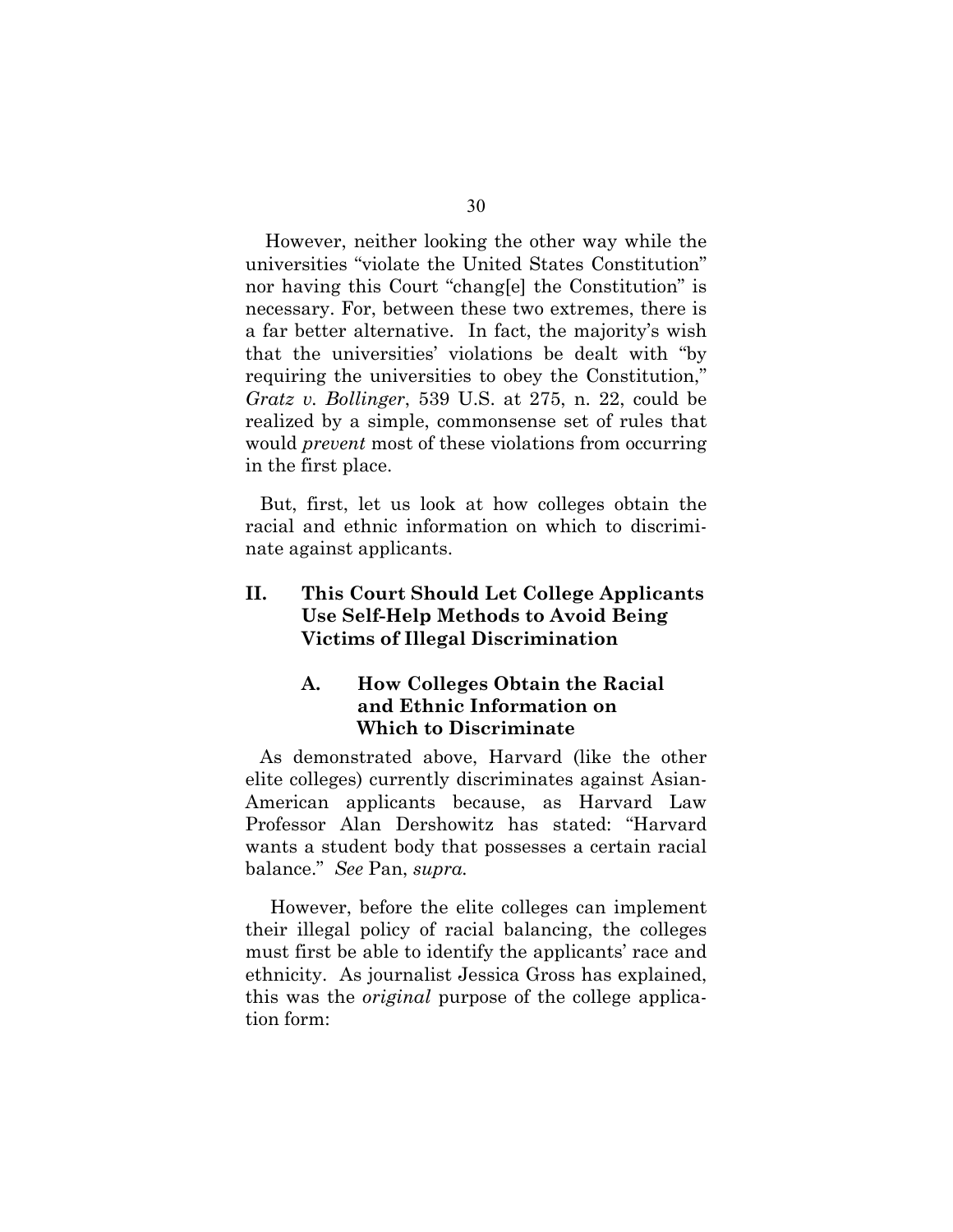[T]he need for an application \*\*\*\* [arose because college] administrators noted with dismay that selecting based on academic merit alone dangerously increased the percentage of Jewish students.

In 1919, Columbia University unveiled the first modern college application. The eightpage form requested, among other things, a photograph, "religious affiliation," and "mother's maiden name in full." Harvard, Yale and Princeton created their own forms, \*\*\* requesting photographs and instituting personal interviews. As one admiring Harvard board member put it, there was "consequently no [need for the] Jew question at Princeton."

The "character"-based application spread from the Northeast across the country. It eventually evolved into what became known as the Common Application, which began in 1975 and currently serves 517 colleges. \*\*\* [Thus] the [college] application was initially devised to exclude [Jews] \*\*\*\*

Jessica Gross, *Who Made That College Application?* The New York Times Magazine (Nov. 8, 2013) (available at http://www.nytimes.com/2013/11/10/magazine /who-made-that-college-application.html?\_r=0).

Accordingly, as Professor Jerome Karabel has noted, to reveal whether or not they were Jewish:

> Starting in the fall of 1922, applicants [to Harvard] were required to answer questions on "Race and Color," "Religious Preference,"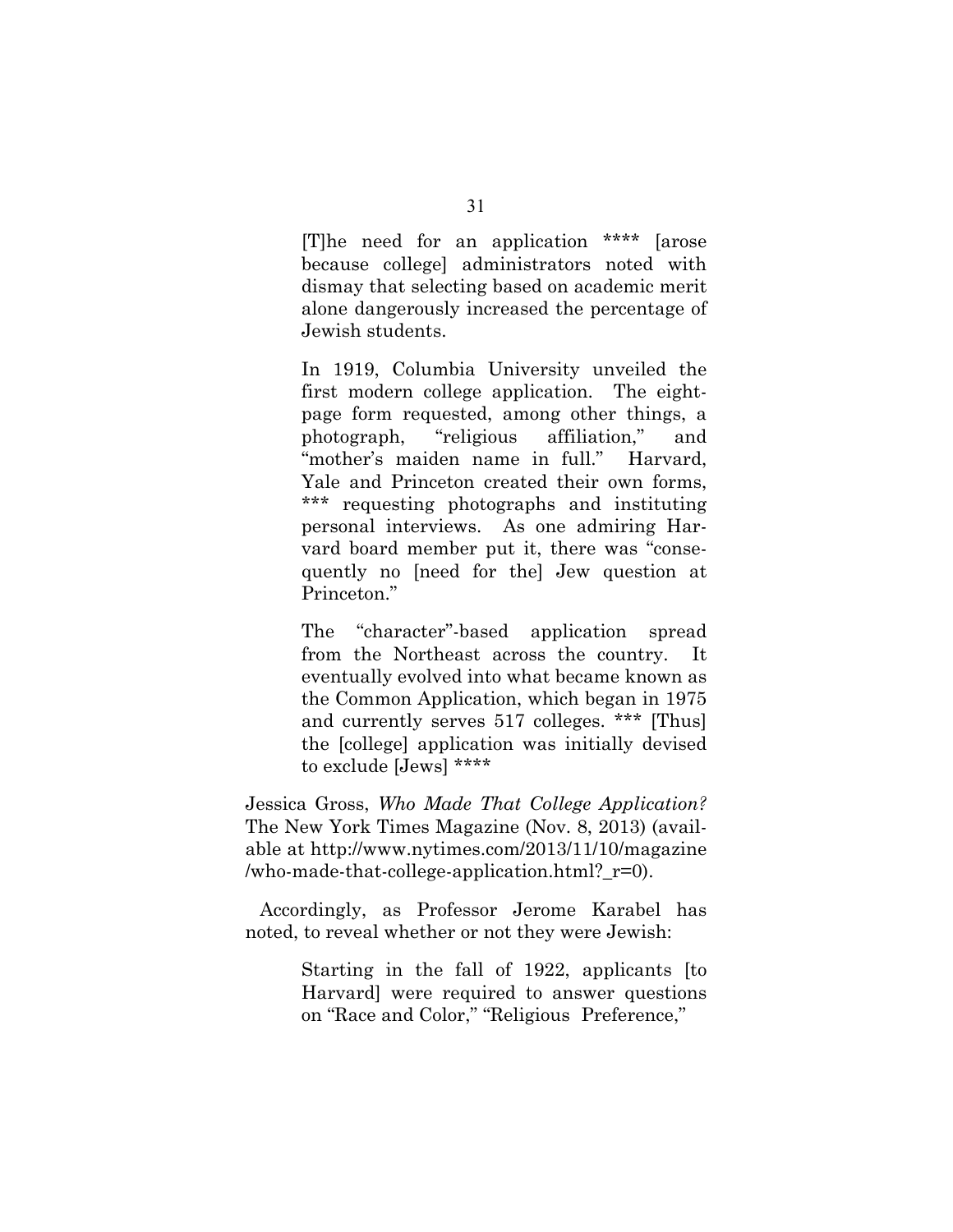"Maiden Name of Mother," "Birthplace of Father," and "What change, if any, has been made since birth in your own name or that of your father (Explain fully.)" Lest any Jews slip through this tightly woven net by failing to disclose their background \*\*\*, the high school principal or private school headmaster was asked to fill out a form that asked him to "indicate by a check [the applicant's] religious preference so far as known . . . Protestant . . . Roman Catholic . . . Hebrew . . . Unknown."

#### KARABEL, *supra*, at 94.

 Thus, "in the case of Harvard's admissions practices, the generation of the knowledge of an applicant's religious background was a precondition for the exercise of the power to discriminate." KARABEL, *supra*, at 578, n. 104 (citation omitted). Therefore, an obvious way to thwart Harvard and the other elite colleges in their efforts at illegal racial balancing is to make it much more difficult for these colleges to know the race and ethnicity of their applicants.

As Ms. Gross pointed out, Harvard's "Jew question \*\*\*\* eventually evolved into what became known as the Common Application." Despite its anti-Semitic roots, the Common Application is not only still around, but it also still asks applicants to reveal their race and ethnicity. Furthermore, Harvard (like most elite U.S. colleges) *requires* applicants to use either the Common Application or the nearlyidentical Universal College Application. *See* http:// college.harvard.edu/admissions/application-requirem ents ("All freshman applicants — both international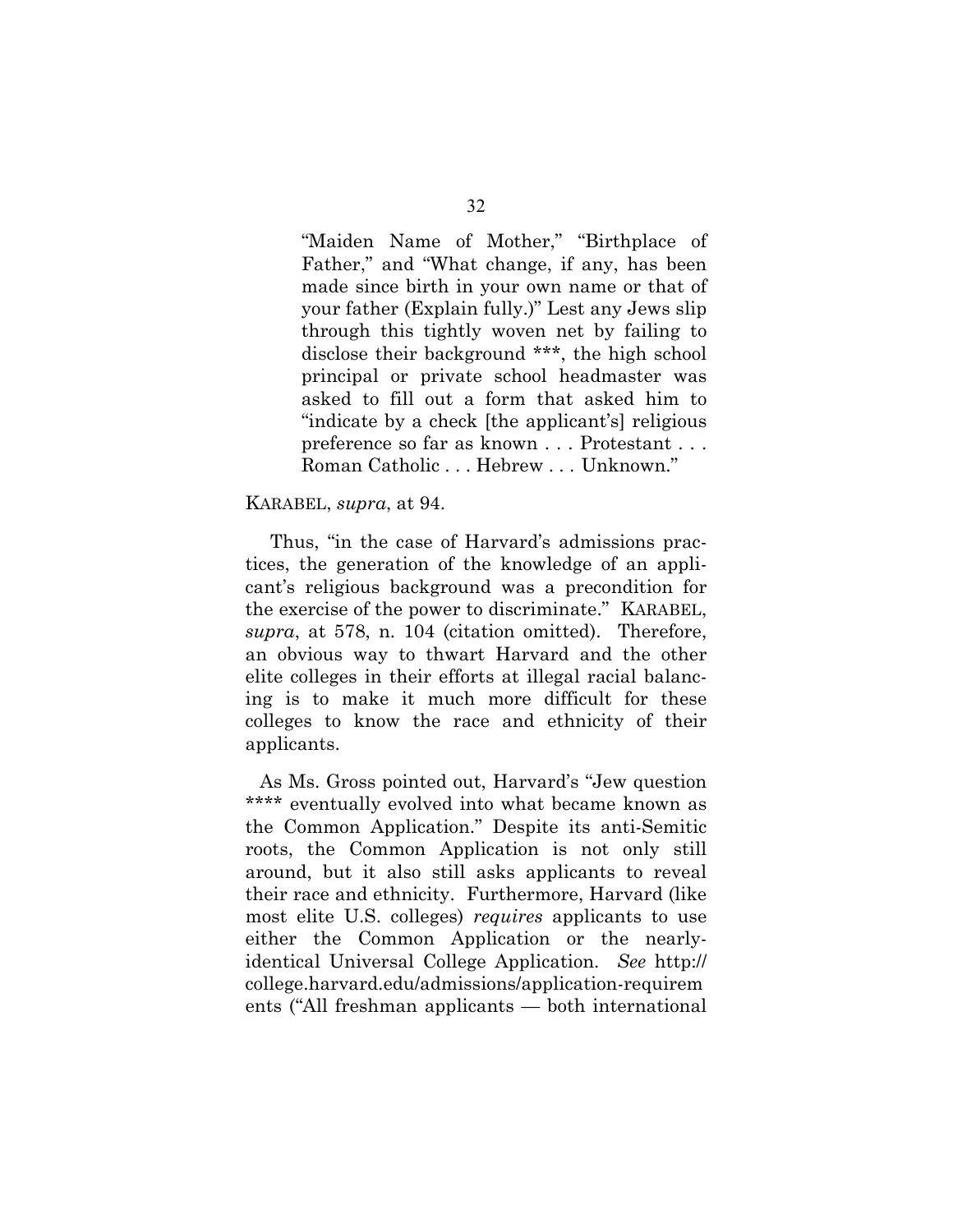and U.S. candidates — must complete the Common Application or Universal College Application.").

Both the Common Application (http://www.cultural .org/esl/common-app-2014.pdf) and the Universal College Application (https://www.universalcollegeapp .com/documents/uca-first-year.pdf) ask college applicants to disclose their racial and ethnic background. This occurs in the "Demographics" section of the Common Application and in the "Ethnicity" section of the Universal College Application.

While the demographics and ethnicity questions are optional, both applications also contain a *mandatory* "Family" section, which is designed to provide the colleges with this same racial and ethnic information (albeit indirectly). For example, the "Family" section of the Common Application *requires* applicants to provide:

- The names and former<sup>4</sup> names of the applicant's birth parents.
- The countries of birth, current home addresses, occupations, and employers of the applicant's birth parents.
- The names of the applicant's siblings.

 $\overline{a}$ 

• The names of the colleges that the applicant's parents and siblings have attended, including the degrees awarded and their dates.

<sup>&</sup>lt;sup>4</sup> The current requirement that applicants disclose their birth parents' *former* names was added beginning with the 2012-2013 Common Application, and represented a recent return to one of the original "Jew questions" from Harvard's 1922 application!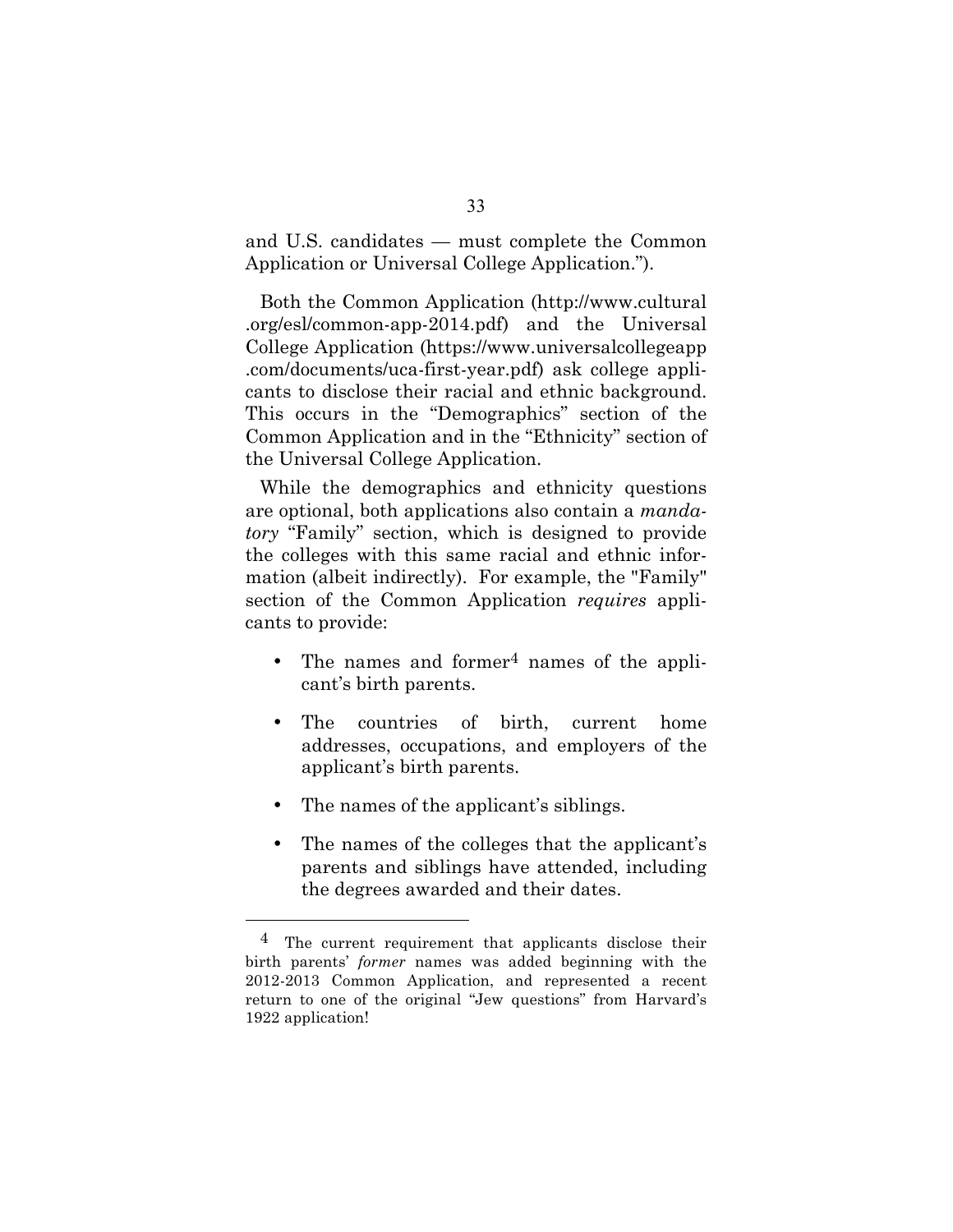There is only one reason that both the Common Application and the Universal College Application contain a "Family" section *requiring* applicants to reveal their racial and ethnic backgrounds whether the applicants want to or not.<sup>5</sup> The reason is so that the colleges can easily identify the applicants' race and ethnicity for the purpose of using them — both for and against the applicants — as a decisive factor in the colleges' pursuit of illegal racial balancing.

For example, as Professor Karabel has explained:

[There are] two separate, but related factors: the criteria (academic \*\*\* [etc.]) that govern decisions of inclusion and exclusion [in college admissions], and the procedures used to see that the criteria are put into effect. An emphasis on \*\*\* [an applicant's] origin would be an admissions criterion; an application form asking numerous questions about family \*\*\* background is a procedure set up to make possible the enforcement of [this] \*\*\* specific criterion.

#### KARABEL*, supra,* at 584, n. 102.

 $\overline{a}$ 

Besides the written application forms, the colleges have two ways to obtain the racial and ethnic back-

<sup>5</sup> UT's application also requires applicants to reveal their racial and ethnic background. *See* #7 under "Biographical Information" of *Instructions for Completing Your ApplyTexas Application* (available at https://www.applytexas.org/adappc/html/ fresh15\_help.html) ("Provide the information regarding your ethnic background and race. The information \*\*\* may be used by some institutions in admission or scholarship decisions.").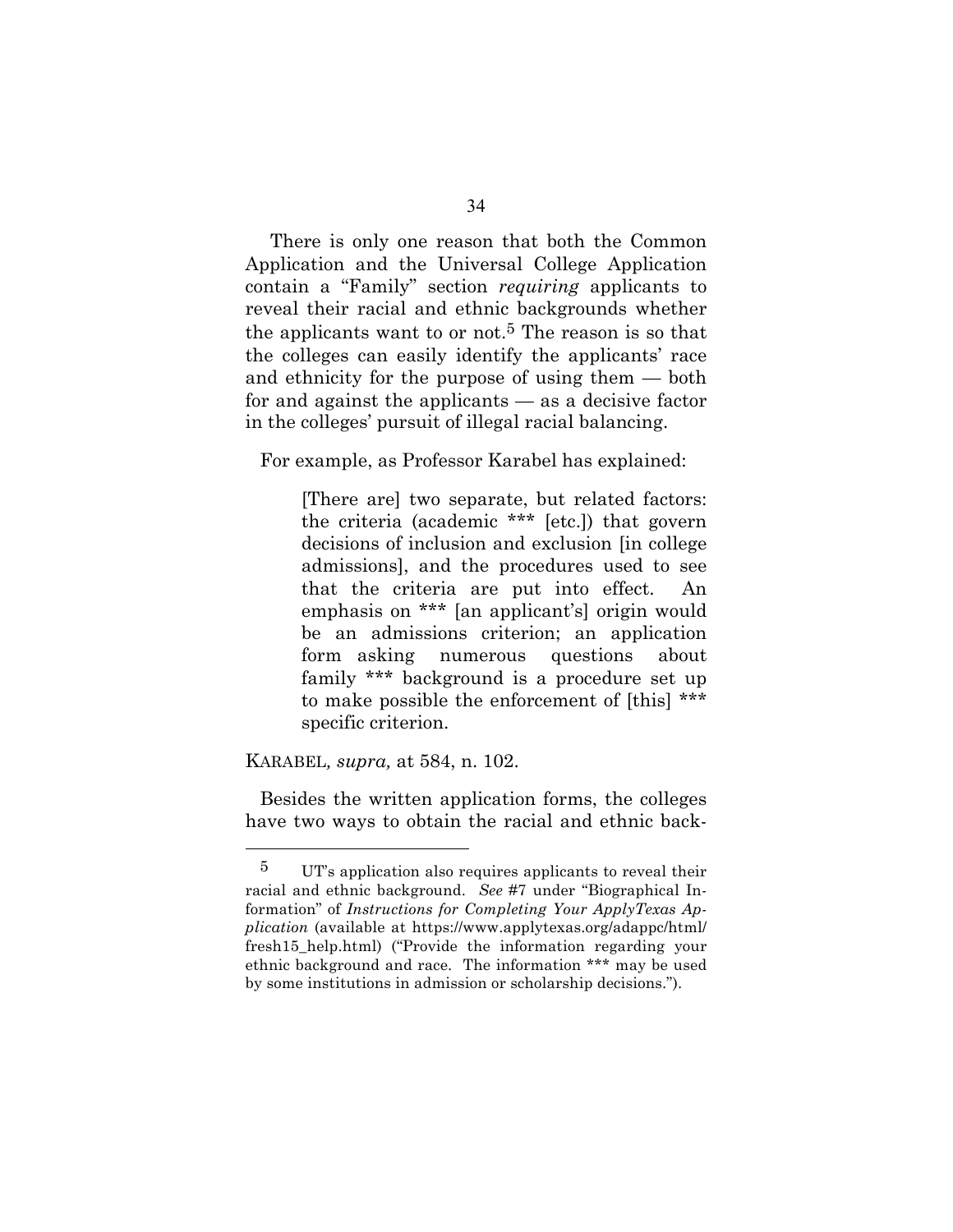grounds of their applicants from the applicants' secondary schools (also *without* the applicants' consent).

First, the National Association of College Admissions Counselors' (NACAC's) Statement of Good Practice requires secondary-school college counselors to provide colleges with "accurate descriptions of the candidates' personal qualities relevant to the admissions process." *See* section III.B.2 of the *Mandatory Practices* part of the NACAC's Statement of Good Practice at 5 (Oct. 3, 2014) (available at http://www. nacacnet.org/about/Governance/Policies/Documents/S PGP\_10\_3\_2014.pdf). The phrase "personal qualities," of course, is code for the candidates' racial and ethnic information. Pursuant to this section, secondary-school counselors routinely provide colleges with the race and ethnicity of their students without asking the students' permission.

Second, the Postsecondary Electronic Standards Council (PESC) tells secondary schools to place on their students' high-school transcripts, which the schools send electronically to the colleges, the students' "ethnicity code" and "race code" because these supposedly "may be helpful to the receiving [college] \*\*\* to identify the student." *See* Implementation Guide to the PESC XML Standard Format for the High School Transcript Version 1.30 at 63 (July 26, 2012) (available at http://www.pesc.org/library/docs/ standards/High%20School%20Transcript/XML%20H S%20Transcript%20Impl%20Guide%20Version%201. 3.0%202012%2007%2026.pdf). Of course, applicants never see the electronic version of their high-school transcripts and, thus, are unaware that their race and ethnicity have been disclosed behind their backs.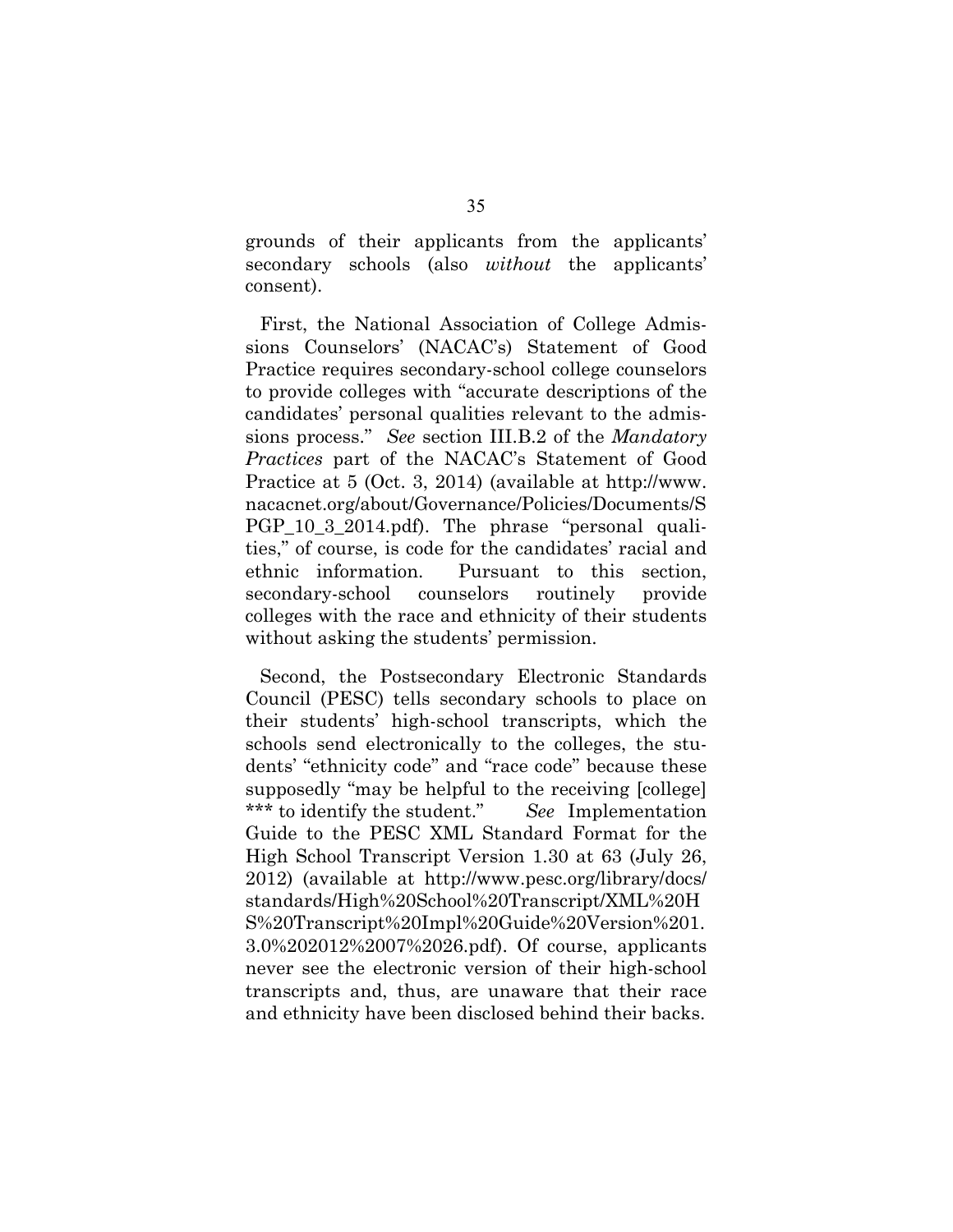# **B. How to Prevent Colleges from Unlawfully Discriminating Against Applicants on the Basis of Race or Ethnicity**

The mandatory "Family" sections in both the Common Application and the Universal College Application as well as the more direct questions about race and ethnicity on UT's application form, *see supra* p. 34, n. 5, are very objectionable. This is because applicants are *required* to answer questions revealing their racial and ethnic background. Similarly, it is also very objectionable that the colleges obtain information on the racial and ethnic backgrounds of their applicants from the applicants' secondary schools without the applicants' consent.

Accordingly, at a minimum, any undergraduate college that receives federal grant funds or whose students receive federal financial aid *should* be prohibited from forcing applicants for admission to reveal information concerning the applicants' race or ethnicity against the applicants' wishes. (This includes requiring photos or interviews.) Furthermore, such colleges *should* also be prohibited from obtaining this information from the applicants' secondary schools or from any other source without the applicants' permission. There are three reasons for this.

First, since applicants may voluntarily identify their racial and ethnic background, and universities may then use this information in appropriate cases as a "plus" factor in the applicants' files, there is no need for a college to require other applicants to reveal this information against their will. Thus, admissions systems — such as UT's — that force all applicants to reveal their racial and ethnic back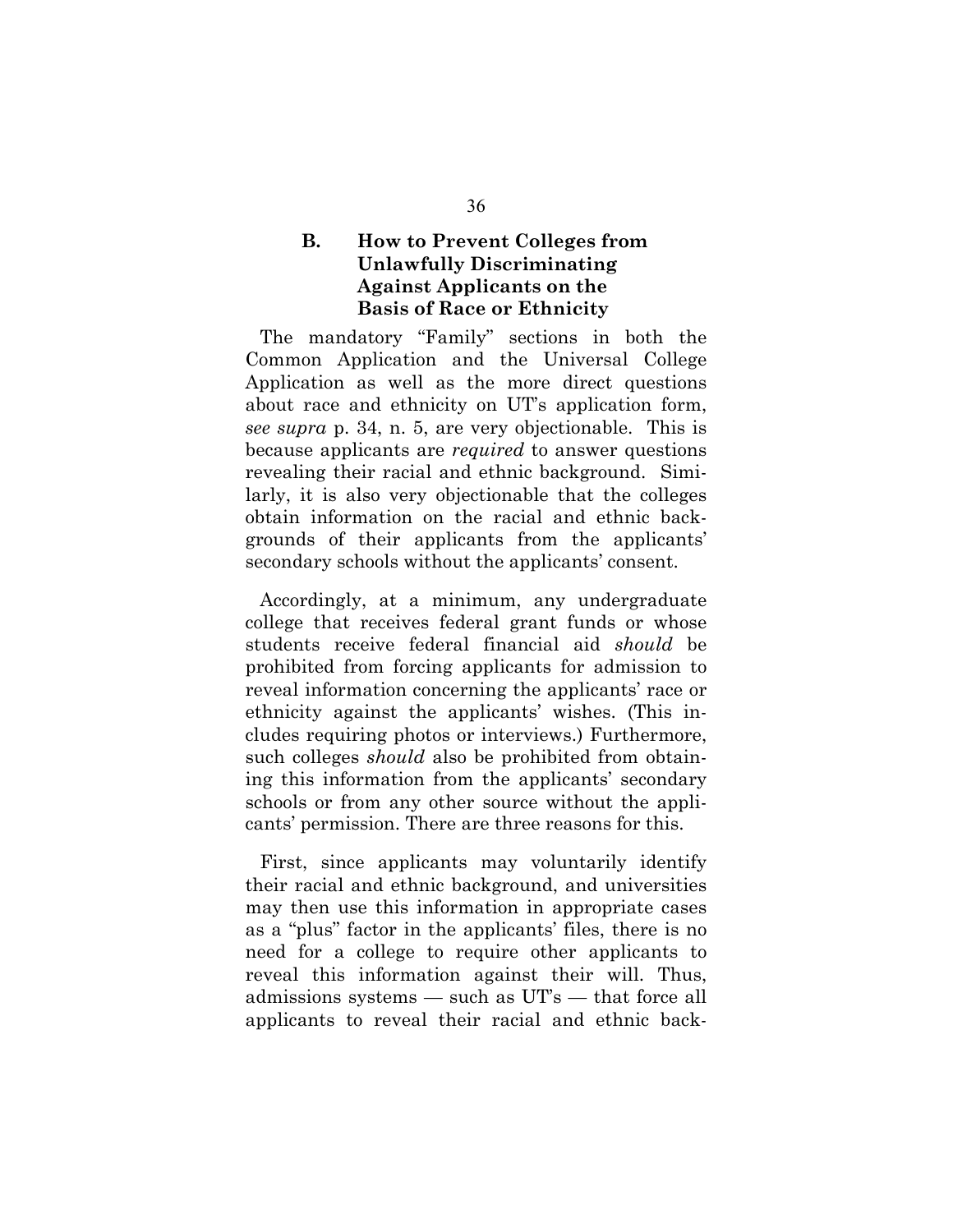ground should *fail* the narrow-tailoring inquiry with respect to race-conscious university admissions programs under this Court's strict-scrutiny analysis.

Second, as was previously pointed out, *see supra* p. 32, "in the case of \*\*\* [college] admission practices, the generation of the knowledge of an applicant's \*\*\* [family] background [i]s a precondition for the exercise of the power to discriminate." Thus, the only reason that the colleges require all applicants to reveal their racial and ethnic background is so that the colleges can then use it in admissions — both for and against the applicants — as a decisive factor to achieve racial balancing.

Third, once the colleges know the race and ethnicity of their applicants, the colleges use this knowledge to fabricate, as a pretext, a race-neutral justification to reject certain of those applicants. This previously occurred to the Jews, is now happening to Asian-Americans, and will be repeated with any group that threatens the hegemony of the ruling class. Thus, applicants must have the right to prevent the colleges from obtaining this information against the applicants' wishes. Otherwise, if the colleges can obtain the applicants' race and ethnicity, the colleges will then continue to use this information illegally.

To prevent colleges from obtaining information concerning the applicants' race or ethnicity against the applicants' wishes, this Court should adopt a variation of the nation's workplace anti-discrimination rules for undergraduate college admissions.

For example, the U.S. Equal Employment Opportunity Commission's (EEOC's) guidelines on "Prohibited Employment Policies/Practices" state: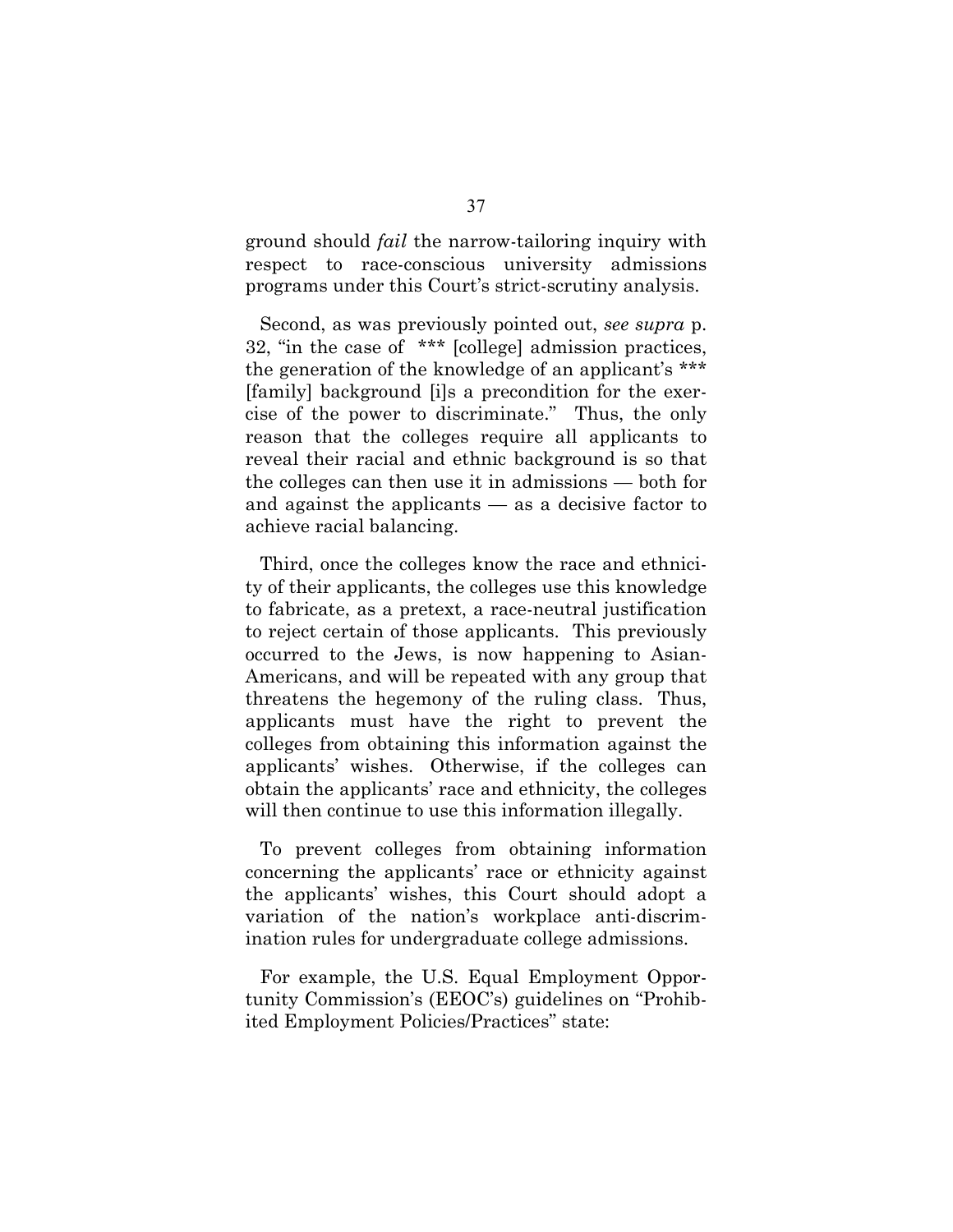As a general rule, the information obtained and requested through the pre-employment process should be limited to those essential for determining if a person is qualified for the job; whereas, information regarding race, \*\*\* national origin, \*\*\* and religion are irrelevant in such determinations.

\*\*\*\*

[S]uch inquiries may be used as evidence of an employer's intent to discriminate unless the questions asked can be justified by some business purpose.

Therefore, inquiries \*\*\* which may indicate the applicant's race, \*\*\* national origin, \*\*\* religion, color or ancestry if answered, should generally be avoided.

Similarly, employers should not ask for a photograph of an applicant. If needed for identification purposes, a photograph may be obtained after an offer of employment is made and accepted.

*See* under "Pre-Employment Inquiries (General)" of the EEOC's *Prohibited Employment Policies/ Practices* (available at http://www1.eeoc.gov/laws/ practices/#application\_and\_hiring).

Consequently, human-resources attorneys routinely advise their clients that:

> [There are some] very illegal questions [that employers may not ask] \*\*\*\* Any questions that reveal your \*\*\* race, national origin, \*\*\* [or] religion \*\*\* are off-limits. Any question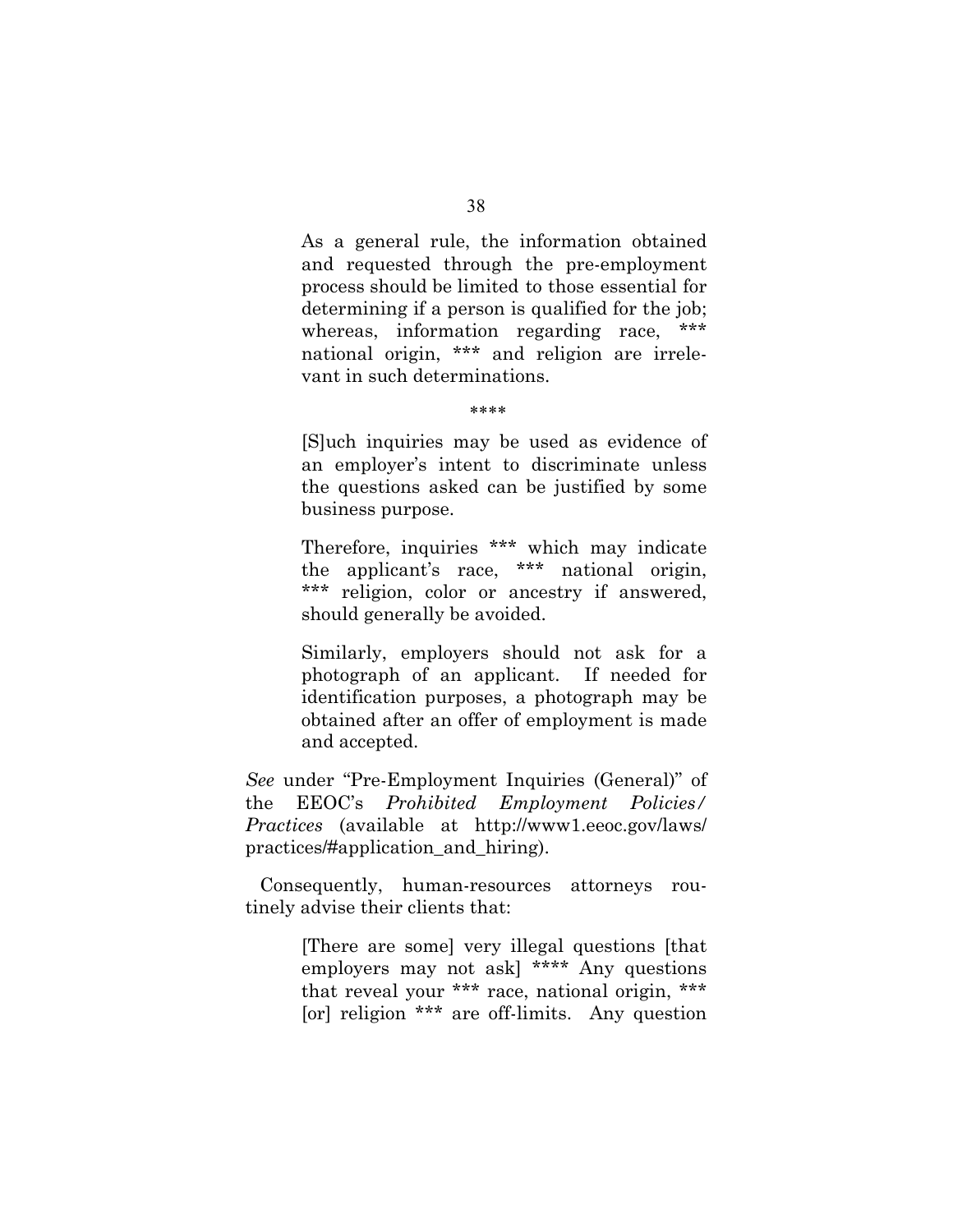that asks a candidate to reveal information about such topics without the questioning having a job related basis will violate the various state and federal discrimination laws.

Vivian Giang, 11 *Common Interview Questions That Are Actually Illegal*, Business Insider (July 5, 2013) (available at http://www.businessinsider.com/11-illeg al-interview-questions-2013-7).

 Since higher education is really about future employment, this Court should hold colleges accountable to the same policies that underlie the workplace anti-discrimination laws and treat a college's discriminatory practices just as the Court would do if such discrimination had occurred in employment.

## **CONCLUSION**

Therefore, this Court should rule as follows:

- Colleges shall be allowed to collect and use information *volunteered* by the applicants that reveals the applicant's race or ethnicity.
- However, for applicants who choose *not* to volunteer their race or ethnicity, colleges shall be banned from seeking, collecting, or using any information that reveals those applicants' race or ethnicity.
- To favor under-represented minorities, UT *required all applicants* to reveal their race and ethnicity. Because this requirement was not narrowly tailored and did not use a lessrestrictive means (e.g., *voluntary* disclosure by those minorities), it fails strict scrutiny.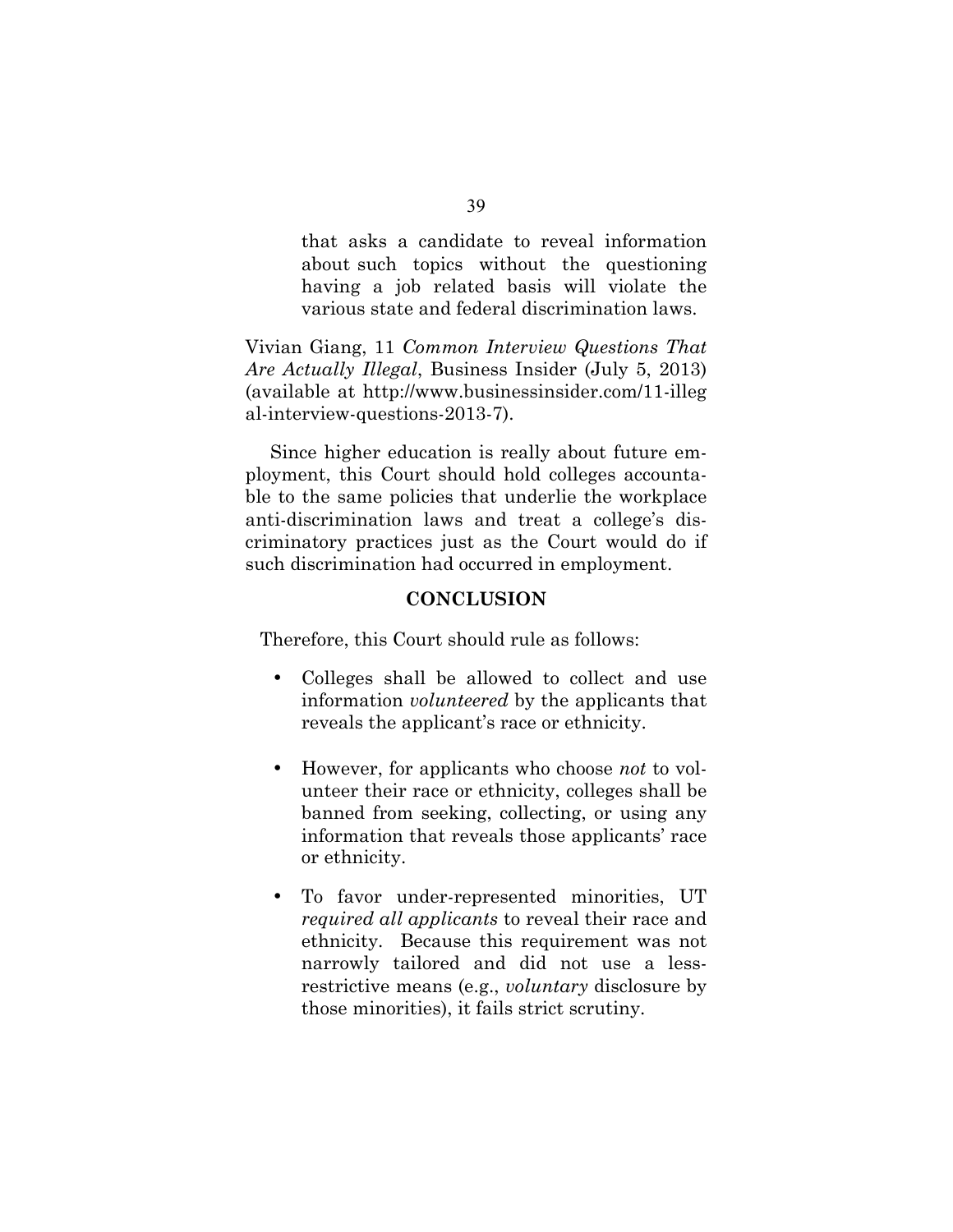• Colleges may collect data concerning the race and ethnicity of all *enrolled* students for record-keeping purposes, provided that such information does not identify students individually. 6

Adopting a variation of the nation's workplace antidiscrimination rules for undergraduate college admissions would be particularly appropriate for four reasons.

 First, higher education is really about future employment.

Second, in many ways, applicants for admission to college are analogous to prospective employees seeking a job.

Third, anti-discrimination laws have been enforced in employment without any problem and they could be enforced in college admissions, too.

Fourth, simply prohibiting undergraduate colleges from forcing applicants for admission to disclose their race or ethnicity would not impinge on the

 $\overline{a}$ 

<sup>6</sup> One piece of information that often reveals a student's race or ethnicity is the student's name. Therefore, if students have the right to shield other kinds of information that reveals their race and ethnicity from the prying eyes of the colleges to which they are applying, then students should also have the right to shield their names if they so desire. To accomplish this, a student should be allowed to inform his or her secondary school of a pseudonym for the student that the school must use in connection with the student's school-related activities, including applying to college and taking the SAT and other standard-ized tests. However, upon the student's enrollment in college, the secondary school should have a duty to inform the college of the student's actual or previous name(s).